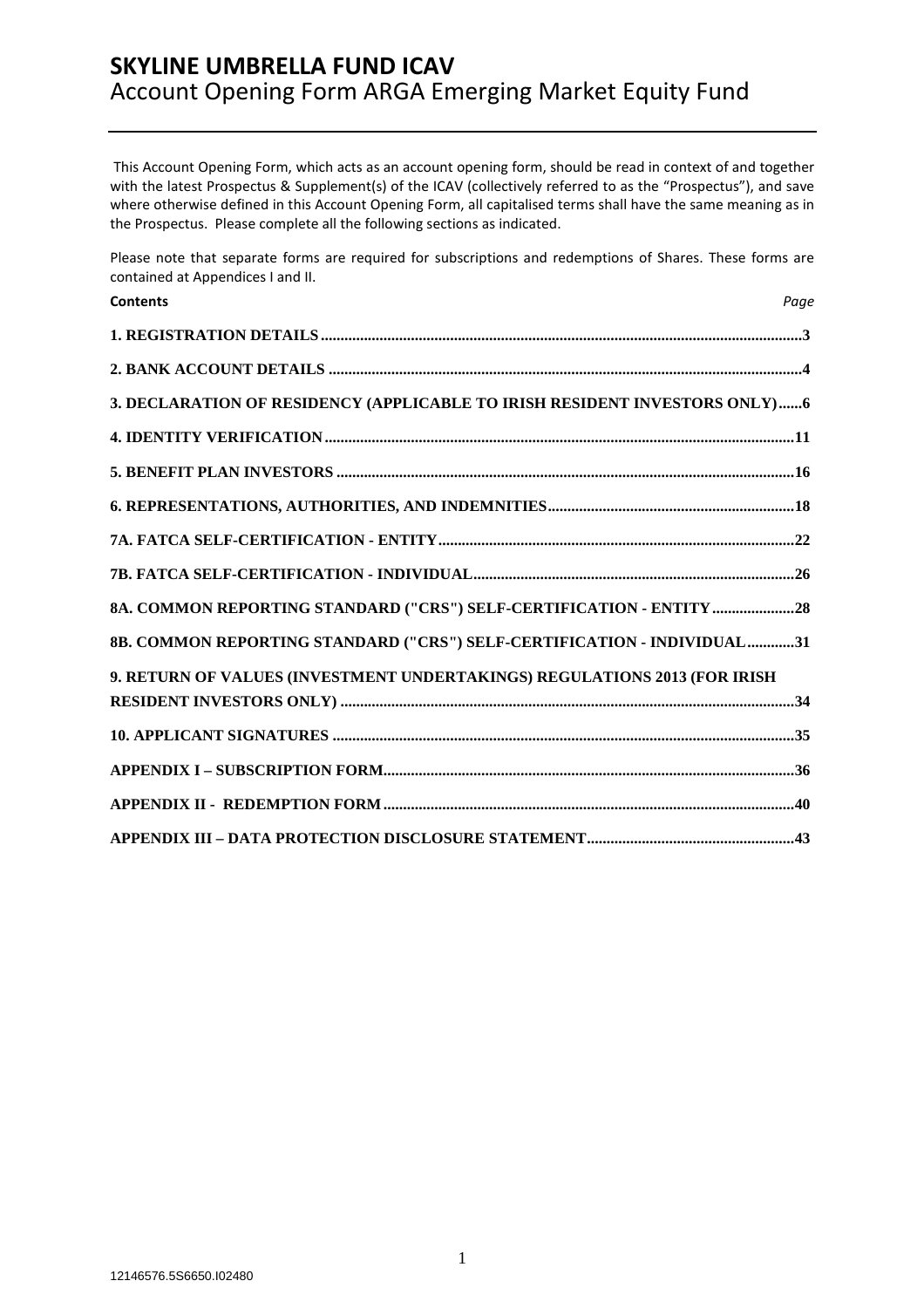**IMPORTANT:** You will need to contact the Distributor or the Administrator before completing this form if you are an Irish resident who is tax-exempt. You will need to request the specific declaration form.

This Account Opening Form constitutes your agreement to subscribe for Shares in the ARGA Emerging Market Equity Fund (the "Sub-Fund"). Once fully completed and signed, this Account Opening Form and full identity verification documentation should be sent to the following address and/or facsimile number, and **if sent by facsimile the original Account Opening Form and supporting documentation must follow by post**.

Once the signed Account Opening Form and complete identity verification documentation is received and verified, the Administrator will send you an account number that is unique to you, this account number should then be included on the subscription form (see Appendix I for dealing information). The account number must be specified on all subscription forms in order for the deal to be executed. Subscription (dealing) instructions and associated proceeds must not be forwarded until the account number is issued to you by the Administrator. Please note this may take up to 4 Business Days.

**Any deal instructions will be rejected until the Account Opening Form and supporting identity verification documentation has been processed and verified by the Administrator.** 

**The Subscription Form must be received by the Administrator by 3:00pm (Irish time) on the Business Day immediately preceding the relevant Dealing Day.** 

**Skyline Umbrella Fund ICAV Attention: Davy TA Queries Team C/o: Northern Trust International Fund Administration Services (Ireland) Limited 2nd Floor, Block A City East Plaza Towlerton, Ballysimon Limerick V94 X2N9 Ireland T** +353 (0)1 434 5124 **F** +353 (0)1 434 5285 **E** davy\_ta\_queries@ntrs.com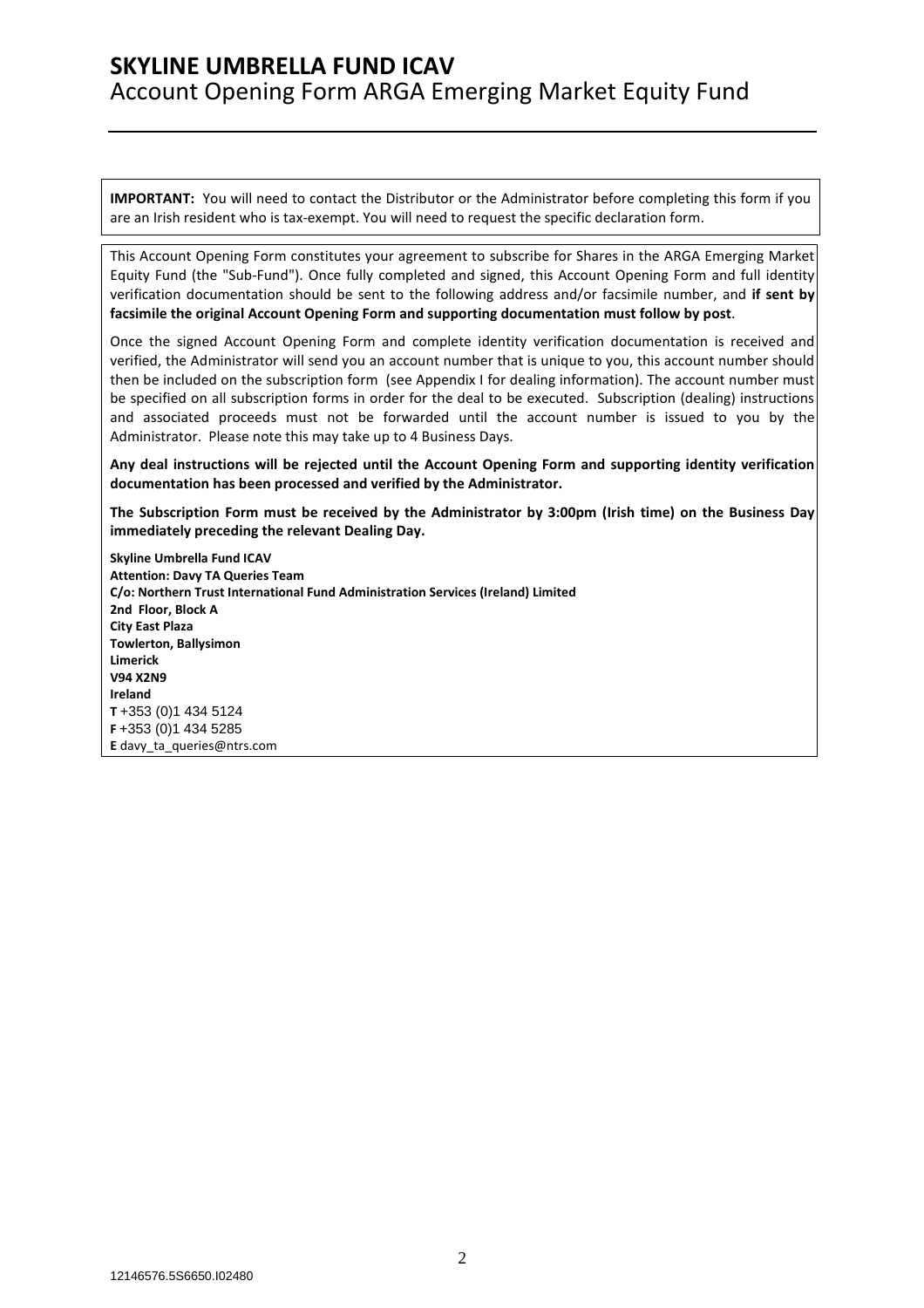# **1. Registration Details** *Please complete in full*  Full Name of Applicant: Registered Office Address Mailing Address (if different) Telephone Number:  $\begin{vmatrix} 1 & 1 & 1 \\ 1 & 1 & 1 \\ 1 & 1 & 1 \end{vmatrix}$  Telephone Number: Fax Number: Fax Number: Contact Name: Contact Name: E-mail Address: E-mail Address: **Details** of Authorised Contactee/Agent\* By ticking the box opposite and signing this Account Opening Form, I hereby authorise the Administrator to transfer to the authorised contactee/agent copies of contract notes, statements, investor reports and other documentation that may contain my personal details and/or information in relation to my investment in the Sub-Fund.  $\Box$ \*If you do not wish to appoint an authorised contactee/agent, please leave this section blank. Full Name: Relationship with the

| Registered Office Address | Mailing Address (if different) |  |
|---------------------------|--------------------------------|--|
|                           |                                |  |
|                           |                                |  |
|                           |                                |  |
| Telephone Number:         | Telephone Number:              |  |
| Fax Number:               | Fax Number:                    |  |
| <b>Contact Name:</b>      | <b>Contact Name:</b>           |  |
| E-mail Address:           | E-mail Address:                |  |

Applicant: (e.g. agent)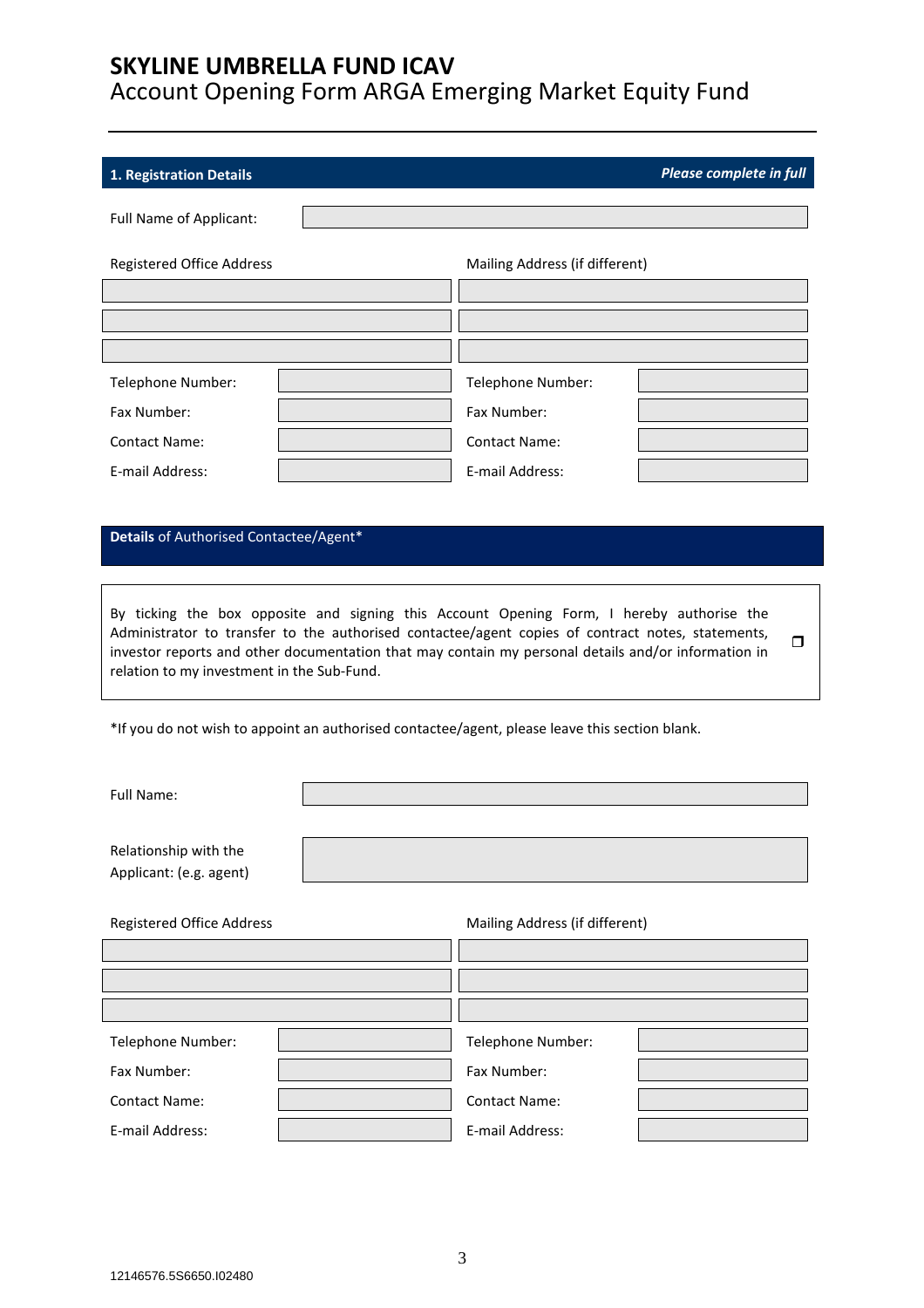### 2**. Bank Account Details** *Please complete in full*

#### **Applicant's Banking Information**

Important information regarding bank accounts for subscriptions and redemptions

Third party payments are not permitted for redemptions. Please confirm the details of the bank accounts from which and to which payments will be made below.

A copy of a recent bank statement (no more than 3 months old) or a banker's reference, must accompany the application to evidence the bank account details provided for subscriptions and redemption payments are for a bank account in the registered account name. Accounts in the name of regulated entities are exempt from this requirement

To meet our anti-money laundering and counter terrorist financing obligations under the current legislation, all joint bank account holders will be required to complete identity and verification requirements, even where those joint bank account holders will not be registered holders of shares or units in the fund.

Failure to provide all the anti-money laundering and verification requirements, bank account information and documentation requested as part of this application will result in a failure in setting up the account and subscribing to the fund.

THIS SECTION MUST BE COMPLETED BY ALL INVESTORS OTHER THAN EQUIVALENTLY REGULATED ENTITIES OPENING AN ACCOUNT IN THEIR OWN NAME OR THE NAME OF THEIR NOMINEE COMPANY, EITHER FOR THEIR OWN BENEFIT OR THE BENEFIT OF ONE OR MORE THIRD PARTIES

A request to change bank account details MUST BE MADE IN WRITING TO THE ADMINSTRATOR AND MUST BE ACCOMPANIED BY a bank statement or banker's reference to evidence the new bank account details provided are for a bank account registered account name.

| Name of Bank     |                 |
|------------------|-----------------|
| A/c Name         |                 |
| Address of Bank  |                 |
| A/c Number       |                 |
| Sort Code        |                 |
| IBAN:            |                 |
| Swift Code / ABA | Reference Code: |

#### **BENEFICIARY BANK INFORMATION**

#### **CORRESPONDENT BANK INFORMATION**

**Note:** Required if Payment CCY differs to bank account residency or if your bank account does not support Multi currency payments

| Correspondent Bank Name                            |  |
|----------------------------------------------------|--|
| Correspondent BIC/SWIFT<br>Code/Sort Code/ABA Code |  |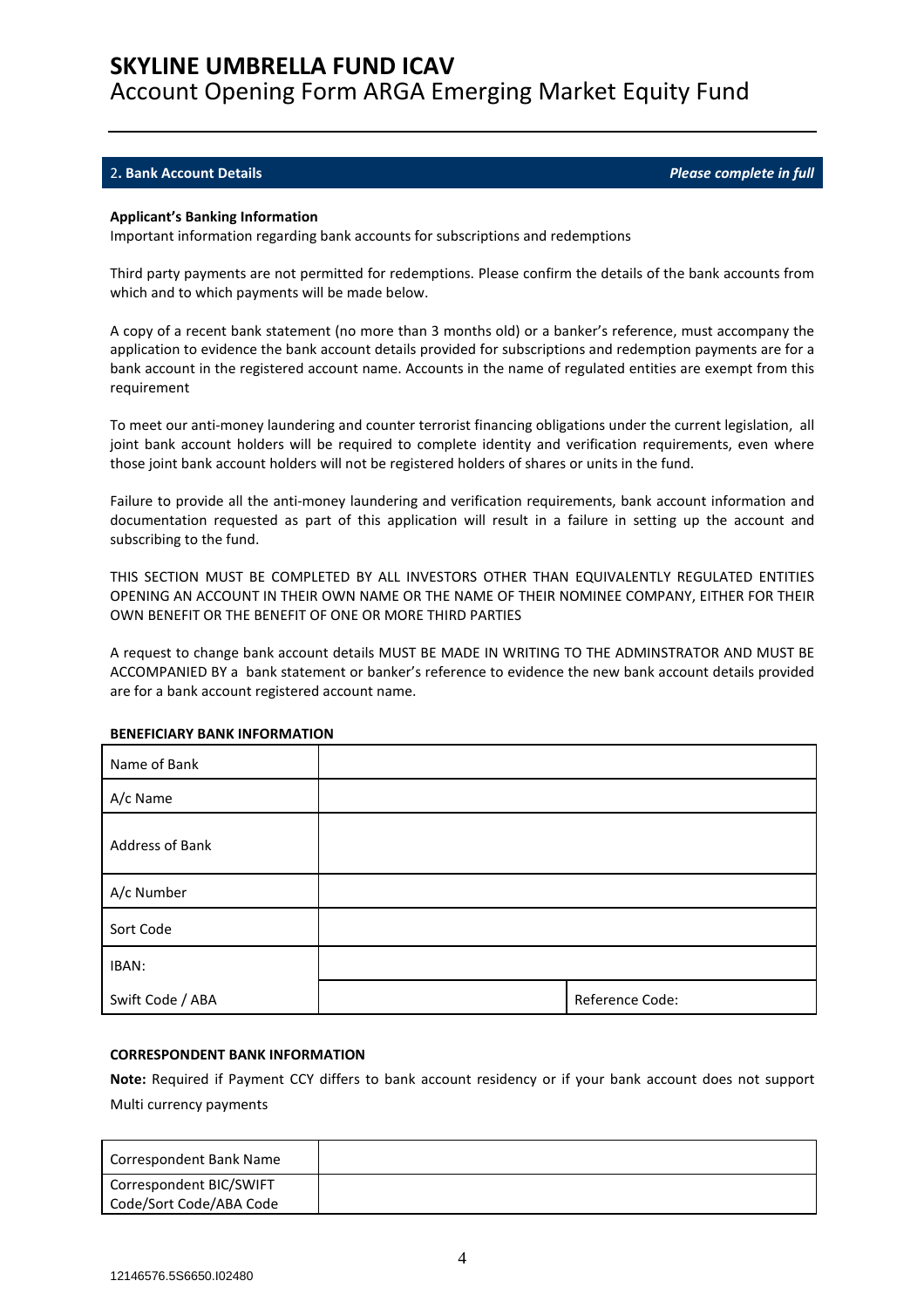| Correspondent A/c Name            |         |
|-----------------------------------|---------|
| Correspondent<br>Number / IBAN    | Account |
| <b>Correspondent Bank Address</b> |         |

### **Distribution/Dividend Requirement**

Please indicate below opposite the relevant share class whether you would like you like your distributions/dividends paid by telegraphic transfer to the account specified below or re-invested.

| <b>Share Class Name</b> |     | Paid<br>into<br>mv       | Reinvested                     |
|-------------------------|-----|--------------------------|--------------------------------|
|                         |     | account<br>(please tick) | into the Fund<br>(please tick) |
| Class I GBPE Shares     | GBP |                          |                                |

**Please note that if no option is indicated, distribution and dividend payments will be reinvested**.

Distributions/ dividends paid by telegraphic transfer will be paid to the account details as completed below.

**Please complete the Bank Account Details for the account that you wish any redemption payment and any distribution proceeds to be paid:** 

#### **Bank account details for any redemption payments and distribution proceeds**

| Name of Bank          |  |
|-----------------------|--|
| <b>SWIFT Code</b>     |  |
| <b>Account Number</b> |  |
| <b>Account Name</b>   |  |
| Sort Code & IBAN      |  |

#### **Note: No third party payments will be undertaken**

### **Note: A request to change bank account details must be made in writing to the administrator, requiring an original signed instruction, and must be accompanied by a bank statement or banker's reference**

Please contact the Administrator if payment details are required in any other currency. Any bank charges in respect of telegraphic transfers or otherwise will be deducted from the amount or value of subscriptions and the net amount invested in Shares. Requests for redemption or distribution payments to be made by telegraphic transfer will be subject to bank charges. The Base Currency of the Sub-Fund and the designated currency of any Shares will be set out in the Prospectus and is also noted above. Applications for Shares shall be accepted in the Base Currency of the relevant Sub-Fund or the designated currency of the relevant Share Class. At the discretion of the ICAV or the Manager, applications may be accepted in currencies other than the Base Currency. No redemption payment may be made until the original Account Opening Form has been received by the Administrator and the Administrator is satisfied that all necessary anti-money laundering documentation and checks have been received and completed in full.

By **ticking the box** opposite, I hereby consent to the provision of contract notes, statements and other reports, by secured or encrypted electronic transmission, which may be issued from time to time by the Administrator in respect of my holdings in the ICAV.  $\square$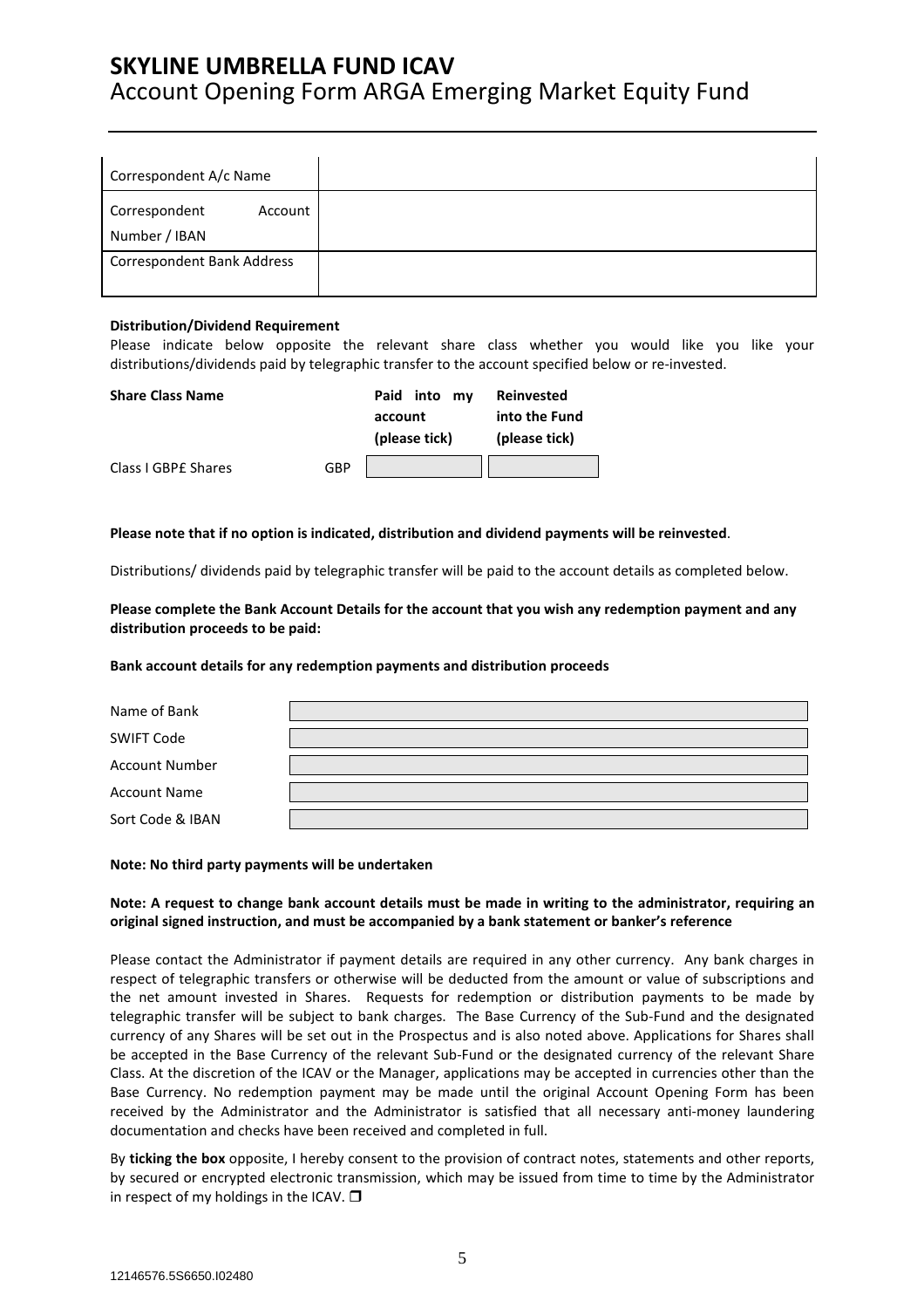### **SKYLINE UMBRELLA FUND ICAV**

Account Opening Form ARGA Emerging Market Equity Fund

### **3. Declaration of Residency (applicable to Irish resident investors only)**

### **Investment Undertaking Tax - Declaration of Residence**

### **Declaration of Residence inside or outside Ireland (OWN BEHALF ONLY)**

Please tick (i), (ii) or (iii) as appropriate

### **(i) Irish residents**

I am/we are an Irish resident who will cause the Fund to have an obligation to deduct and pay tax to the Irish Revenue Commissioners. *Irish resident companies entitled to the lower rate of Investment Undertaking Tax are required to provide a statement on its letterhead confirming that the company is within the charge of corporation tax.* 

**OR** 

### **(ii) Exempt Irish residents**

I am/we are an Irish resident who will not cause the Fund to have an obligation to deduct and pay tax to the Irish Revenue Commissioners. *If this box is ticked, please also complete the declaration of exempt Irish residents below.*

**OR** 

### **(iii) Non-Irish residents**

I am/we are not currently resident or ordinarily resident who will not cause the Fund to have an obligation to deduct and pay tax to the Irish Revenue Commissioners. *If this box is ticked, please also complete the declaration of residence outside Ireland below.*

### **Declaration of Residence for the beneficial owner inside or outside Ireland (INTERMEDIARIES ONLY)**

Please tick (i), (ii) or (iii) as appropriate

### **(i) Irish residents**

As an Intermediary, I/we declare that the person who will be beneficially entitled to the units is an Irish resident who will cause the Fund to have an obligation to deduct and pay tax to the Irish Revenue Commissioners. *Irish resident companies entitled to the lower rate of Investment Undertaking Tax are required to provide a statement on its letterhead confirming that the company is within the charge of corporation tax.* 

**OR** 

### **(ii) Exempt Irish residents**

As an Intermediary, I/we declare that the person who will be beneficially entitled to the shares/units is an Irish resident who will not cause the Fund to have an obligation to deduct and pay tax to the Irish Revenue Commissioners. *If this box is ticked, please also complete the declaration of exempt Irish residents below.*

**OR** 

### **(iii) Non-Irish residents**

As an Intermediary, I/we declare that the person who will be beneficially entitled to the shares/units is not currently resident or ordinarily resident who will not cause the Fund to have an obligation to deduct and pay tax to the Irish Revenue Commissioners. *If this box is ticked, please also complete the declaration of residence outside Ireland below.*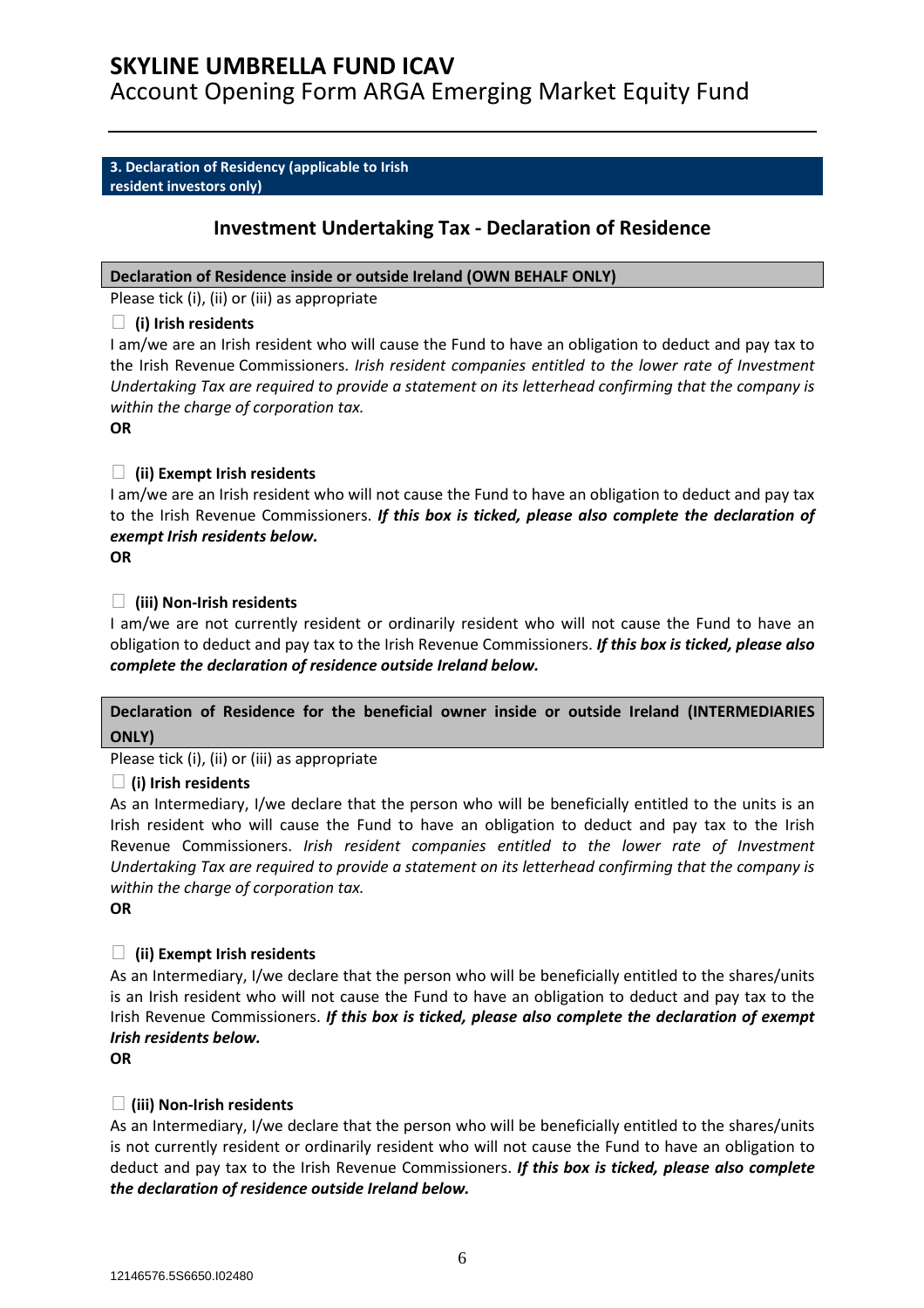### **SKYLINE UMBRELLA FUND ICAV**

Account Opening Form ARGA Emerging Market Equity Fund

**Authorised signatory: \_\_\_\_\_\_\_\_\_\_\_\_\_\_\_\_\_\_\_\_\_\_\_\_\_\_\_** 

**Authorised signatory: \_\_\_\_\_\_\_\_\_\_\_\_\_\_\_\_\_\_\_\_\_\_\_\_\_\_\_** 

Date: \_\_\_\_ / \_\_\_\_ / \_\_\_\_

**Declaration of exempt Irish resident entities**

### **Declaration referred to in Section 739D(6), Taxes Consolidation**

**[It is important to note that this declaration, if it is then still correct, shall apply in respect of any subsequent acquisitions of shares/units.]** 

- I declare that the information contained in this declaration is true and correct.
- I also declare that I am applying for the shares/units on behalf of the applicant named below who is entitled to the units in respect of which this declaration is made and is a person referred to in Section 739D(6) of the Taxes Consolidation Act, 1997, being a person who is: (*please tick as appropriate)*
- $\Box$  a pension scheme:
- $\Box$  a company carrying on life business within the meaning of section 706 TCA 1997;
- $\square$  an investment undertaking;
- $\Box$  an investment limited partnership;
- $\square$  a special investment scheme;
- $\Box$  a unit trust to which section 731(5)(a) TCA 1997 applies;
- $\Box$  a charity being a person referred to in section 739D(6)(f)(i) TCA 1997;
- $\Box$  a qualifying management company;
- $\Box$  entitled to exemption from income tax and capital gains tax by virtue of section 784A(2) TCA,
- 1997\* (see further requirement for Qualifying Fund Manager below);
- $\Box$  a PRSA Administrator:
- $\Box$  a credit union within the meaning of section 2 of the Credit Union Act 1997.

### **Additional requirements where the declaration is completed on behalf of a Charity**

- I also declare that at the time of making this declaration, the units in respect of which this declaration is made are held for charitable purposes only and
	- form part of the assets of a body of persons or trust treated by the Revenue Commissioners as a body or trust established for charitable purposes only, or
	- are, according to the rules or regulations established by statute, charter, decree, deed of trust or will, held for charitable purposes only and are so treated by the Revenue Commissioners.
- I undertake that, in the event that the person referred to in paragraph (7) of Schedule 2B TCA 1997 ceases to be a person referred to in Section 739D(6)(f)(i) TCA, 1997, I will, by written notice, bring this fact to the attention of the investment undertaking accordingly.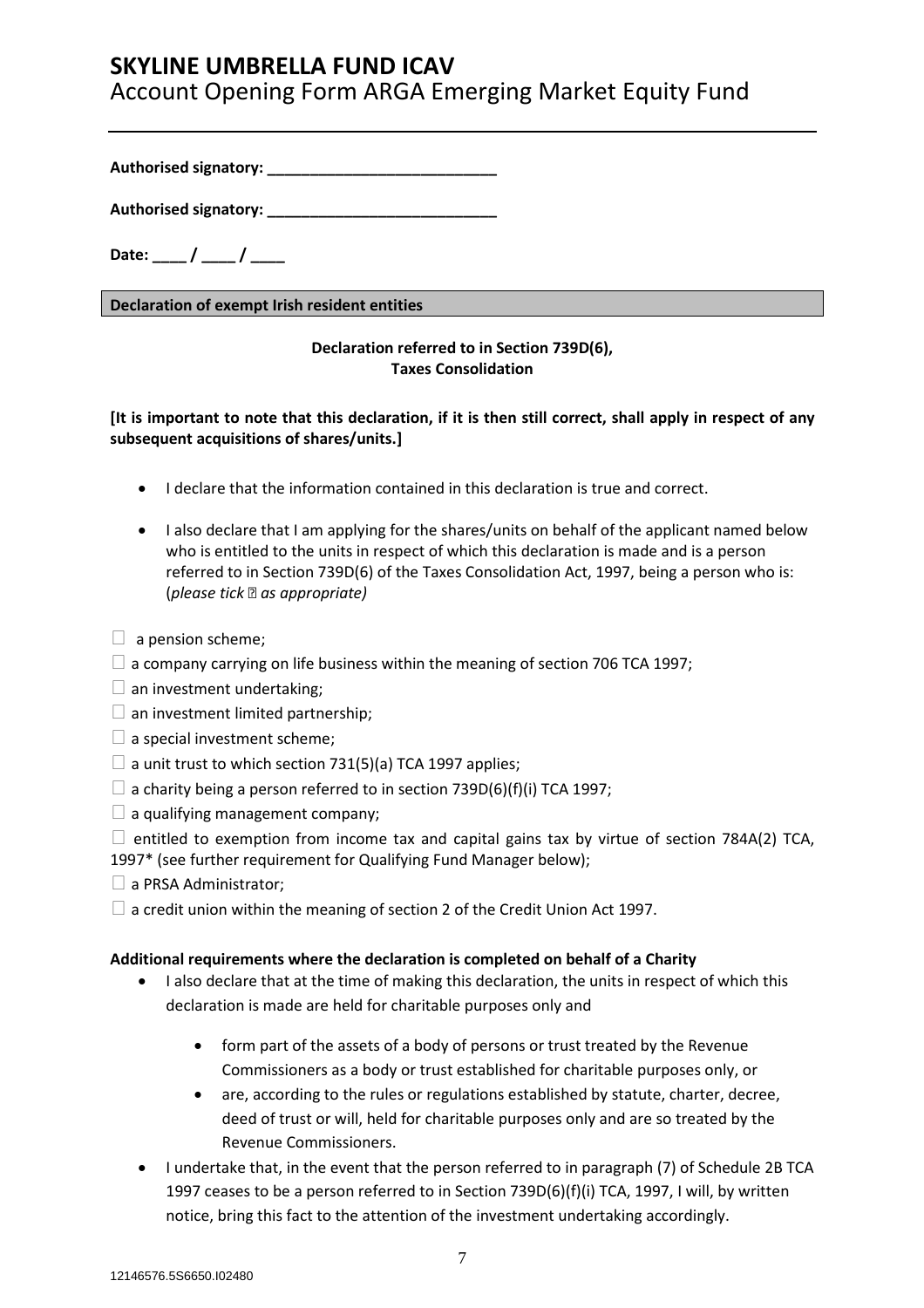### **Additional requirements where the declaration is completed by a qualifying fund manager / PRSA Administrator**

- I/we\* also declare that at the time this declaration is made, the units in respect of which this declaration is made
	- o are assets of \*an approved retirement fund/an approved minimum retirement fund or a PRSA, and
	- o are managed by the Declarant for the individual named below who is beneficially entitled to the units.
- I/we\* undertake that, if the units cease to be assets of \*the approved retirement fund/the approved minimum retirement fund or the PRSA, including a case where the units are transferred to another such fund or account, I/we\* will, by written notice, bring this fact to the attention of the investment undertaking accordingly.

\*Delete as appropriate

### **Additional requirements where the declaration is completed by an Intermediary**

- I/we\* also declare that I am/we are\* applying for shares/units on behalf of persons who
	- o to the best of my/our\* knowledge and belief, have beneficial entitlement to each of the shares/units in respect of which this declaration is made, and
	- o is a person referred to in section 739D(6) TCA 1997.
- I/we\* further declare that
	- o Unless I/we\* specifically notify you to the contrary at the time of application, all applications for shares/units made by me/us\* from the date of this application will be made on behalf of persons referred to in section 739D TCA 1997, and
	- o I/we\* will inform you in writing if I/we\* become aware that any person ceases to be a person referred to in section 739D(6) TCA 1997.

\* Delete as appropriate

**Name of applicant: \_\_\_\_\_\_\_\_\_\_\_\_\_\_\_\_\_\_\_\_\_\_\_\_\_\_\_\_\_\_\_\_\_\_** 

**Irish tax reference number of applicant: \_\_\_\_\_\_\_\_\_\_\_\_\_\_\_\_\_\_\_\_\_\_\_\_\_\_** 

**Authorised signatory: \_\_\_\_\_\_\_\_\_\_\_\_\_\_\_\_\_\_\_\_\_\_\_\_\_\_\_(declarant)** 

**Capacity in which declaration is made: \_\_\_\_\_\_\_\_\_\_\_\_\_\_\_\_\_\_\_\_\_\_\_\_\_\_\_\_** 

| Authorised signatory: | (declarant) |
|-----------------------|-------------|
|-----------------------|-------------|

**Capacity in which declaration is made: \_\_\_\_\_\_\_\_\_\_\_\_\_\_\_\_\_\_\_\_\_\_\_\_\_\_\_\_** 

| Date: |  |  |
|-------|--|--|
|-------|--|--|

**IMPORTANT NOTES**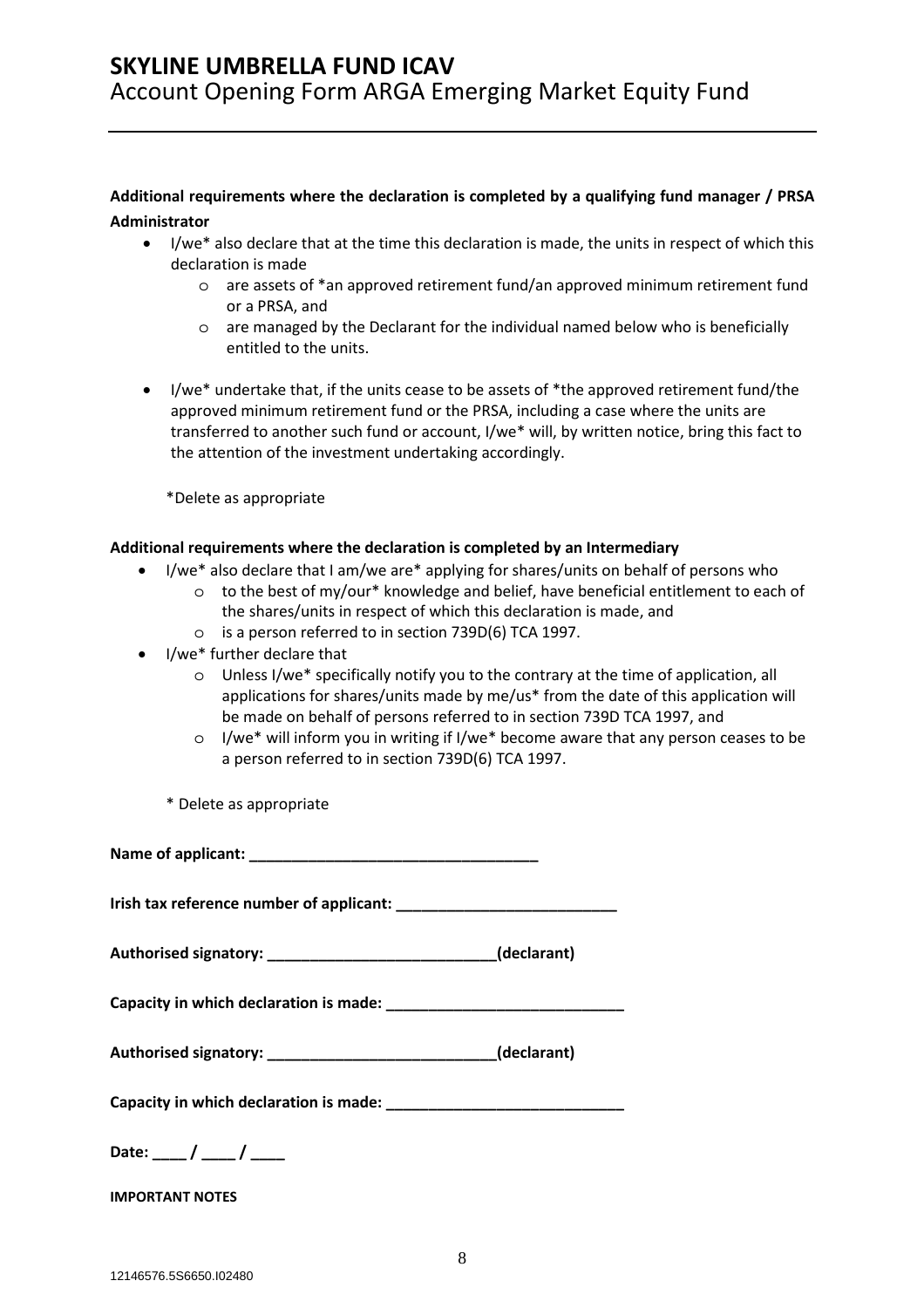1. This is a form authorised by the Revenue Commissioners which may be subject to inspection. It is an offence to make a false declaration.

2. Tax reference number in relation to a person has the meaning assigned to it by Section 885 TCA, 1997 in relation to a "specified person" within the meaning of that section. In the case of a charity, quote the Charity Exemption Number (CHY) as issued by Revenue. In the case of a qualifying fund manager, quote the tax reference number of the beneficial owner of the share/units.

3. In the case of, (i) an exempt pension scheme, the administrator must sign the declaration; (ii) a retirement annuity contract to which Section 784 or 785 applies, the person carrying on the business of granting annuities must sign the declaration; (iii) a trust scheme, the trustees must sign the declaration. In the case of a charity, the declaration must be signed by the trustees or other authorised officer of a body of persons or trust established for charitable purposes only within the meaning of Sections 207 and 208 TCA 1997. In the case of an approved retirement fund/an approved minimum retirement fund or a PRSA, it must be signed by a qualifying fund manager or PRSA administrator. In the case of an intermediary, the declaration must be signed by the intermediary. In the case of a company, the declaration must be signed by the company secretary or other authorised officer. In the case of a unit trust it must be signed by the trustees. In any other case it must be signed by an authorised officer of the entity concerned or a person who holds a power of attorney from the entity. A copy of the power of attorney should be furnished in support of this declaration.

### **Declaration of residence outside Ireland**

It is important to note that this declaration, if it is then still correct, shall apply in respect of any subsequent acquisitions of shares/units. Terms used in this declaration are defined in the Prospectus.

### **Declaration on own behalf**

I/we\* declare that I am/we are\* applying for the shares/units on my own/our own behalf/on behalf of a company\* and that I am/we are/the company\* is entitled to the shares/units in respect of which this declaration is made and that

- I am/we are/the company is\* not currently resident or ordinarily resident in Ireland, and
- Should I/we/the company\* become resident in Ireland I will/we will\* so inform you, in writing, accordingly.

\*Delete as appropriate

### **Declaration as Intermediary**

I/we\* declare that I am/we are\* applying for shares/units on behalf of persons:

- who will be beneficially entitled to the shares/units; and
- who, to the best of my/our\* knowledge and belief, are neither resident nor ordinarily resident in Ireland.

\*Delete as appropriate

Name and address of applicant:

\_\_\_\_\_\_\_\_\_\_\_\_\_\_\_\_\_\_\_\_\_\_\_\_\_\_\_\_\_\_\_\_\_\_\_\_\_\_\_\_\_\_\_\_\_\_\_\_\_\_\_\_\_\_\_\_\_\_\_\_\_\_\_\_\_\_\_\_\_

**Signature of applicant or authorised signatory**:\_\_\_\_\_\_\_\_\_\_\_\_\_\_\_\_\_\_\_ (declarant)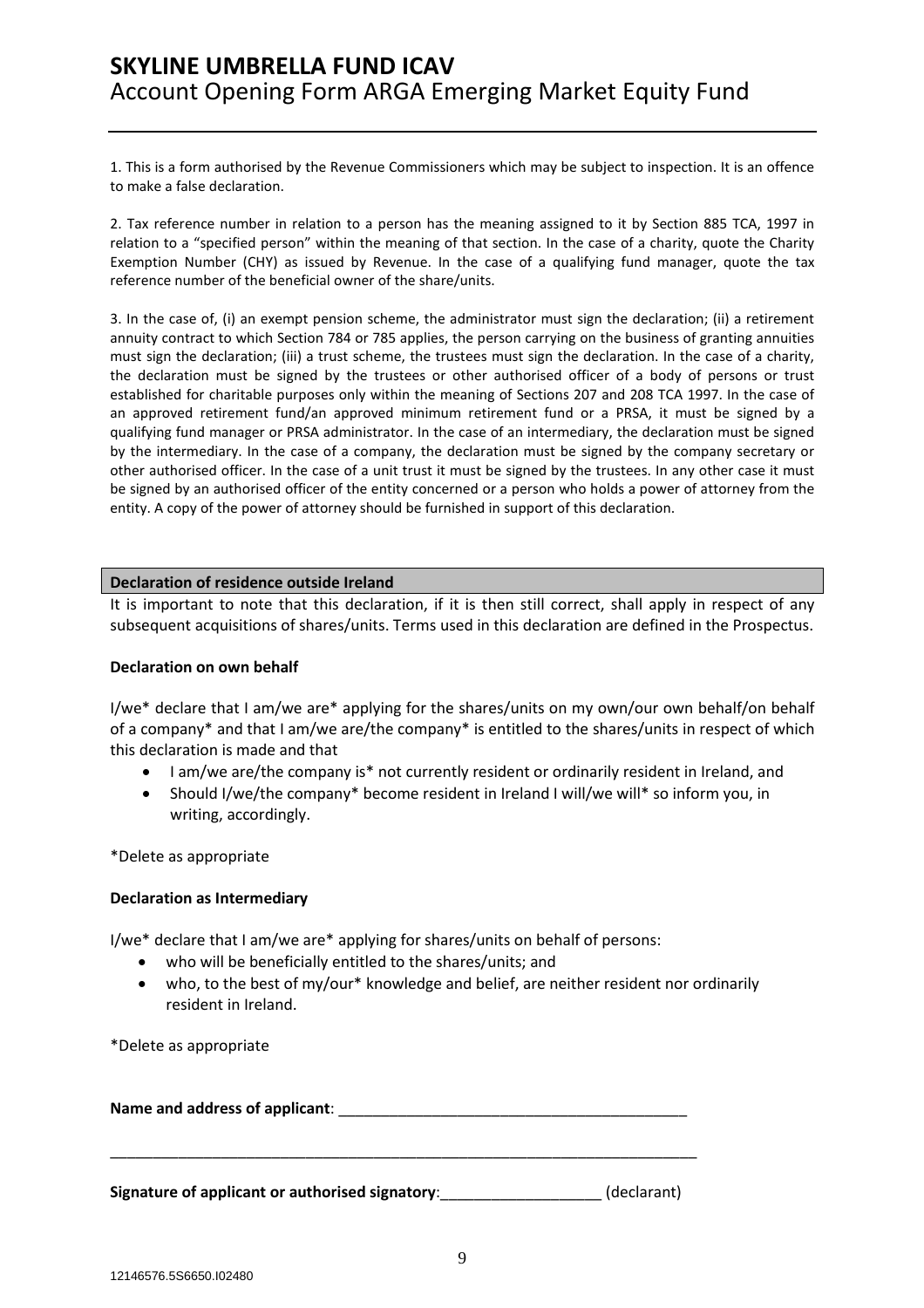### **SKYLINE UMBRELLA FUND ICAV**

Account Opening Form ARGA Emerging Market Equity Fund

| Capacity of authorised signatory (if applicable): ______________________________ |                                  |
|----------------------------------------------------------------------------------|----------------------------------|
| Date: ____/ ____/ ____                                                           |                                  |
| <b>Joint Applicants:</b>                                                         |                                  |
| Names: Names:                                                                    | Signatures: <u>www.alian.com</u> |
|                                                                                  |                                  |

IMPORTANT NOTES

1. Non-resident declarations are subject to inspection by the Irish Revenue Commissioners and it is a criminal offence to make a false declaration.

2. To be valid, the Account Opening Form (incorporating the declaration required by the Irish Revenue Commissioners) must be signed by the applicant. Where there is more than one applicant, each person must sign. If the applicant is a company, it must be signed by the company secretary or another authorised officer.

3. If the Account Opening Form (incorporating the declaration required by the Revenue Commissioners) is signed under power of attorney, a copy of the power of attorney must be furnished in support of the declaration.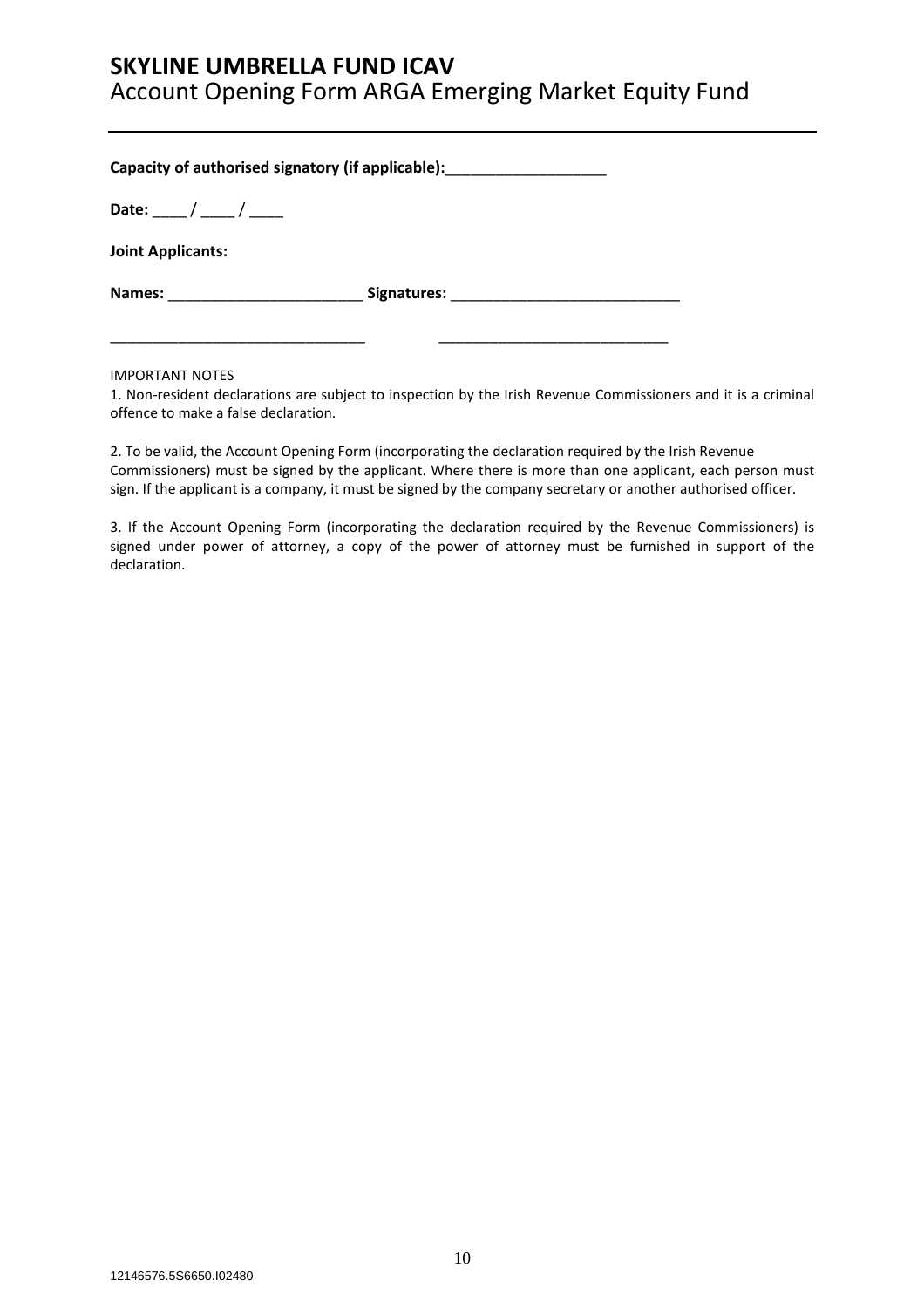### 4**. Identity Verification**

In accordance with the Criminal Justice (Money Laundering and Terrorist Financing) Acts 2010 - 2018 (the "Act"), please complete the area below applicable to you and provide the identity verification documentation initially requested.

IMPORTANT: Be aware that the ICAV reserves the right to request additional information and documentation, *including requiring that previously submitted documentation be certified as a true copy and re-submitted* to ensure the ICAV's compliance with the Act and any associated regulations and authoritative guidance.

Be aware that this may extend to identifying the beneficial owner and verifying their identity until such time that the ultimate natural persons beneficially owning the investment are identified.

**Please note that for certain types of investors (for example a politically exposed person ("PEP") or a recognised regulated entity) the administrator will require and request further information.** 

### **Examples of Photographic Identity Documentation**

- $\triangleright$  Current passport.
- $\triangleright$  Current driving licence.
- $\triangleright$  Current national identity card.
- $\triangleright$  Identity document with photographic identity issued by a government department.

### **Examples of Proof of Address**

- $\triangleright$  Bank statements/credit card statements.
- $\triangleright$  Utility bill.
- $\triangleright$  Household/motor insurance certificate and renewal notices.
- $\triangleright$  Correspondence from local authorities.
- $\triangleright$  Correspondence from the revenue commissioners or equivalent.
- $\triangleright$  Correspondence from any government body.
- $\triangleright$  Driving licence which confirms the address provided it has not also been used to satisfy the photographic identity requirement above.
- $\triangleright$  Payslip or salary advice dated within the previous 3 months.
- $\triangleright$  Confirmation of address from a lawyer or financial institution.

Note: All documentation must reflect the current residential address and must be dated within the previous 3 months other than in the case of an official document known to be issued only or typically at fixed intervals of more than 3 months, in which case such document may be accepted during that period, to a maximum of 12 months (e.g. correspondence from local authorities).

### **EXCEPTIONS**

| If you are one of the following (tick where appropriate), you do not need to complete the Supplemental<br>Investor Identification Information section, subject to (i) the ICAV's agreement and (ii) its right to request<br>additional information and documentation. |                              |
|-----------------------------------------------------------------------------------------------------------------------------------------------------------------------------------------------------------------------------------------------------------------------|------------------------------|
| (a) We are a regulated credit or financial institution in this<br><b>FU Member State</b>                                                                                                                                                                              |                              |
|                                                                                                                                                                                                                                                                       | EU Member State Country Name |
| (b) We are a regulated credit or financial institution in this<br>country                                                                                                                                                                                             |                              |
|                                                                                                                                                                                                                                                                       | <b>Country Name</b>          |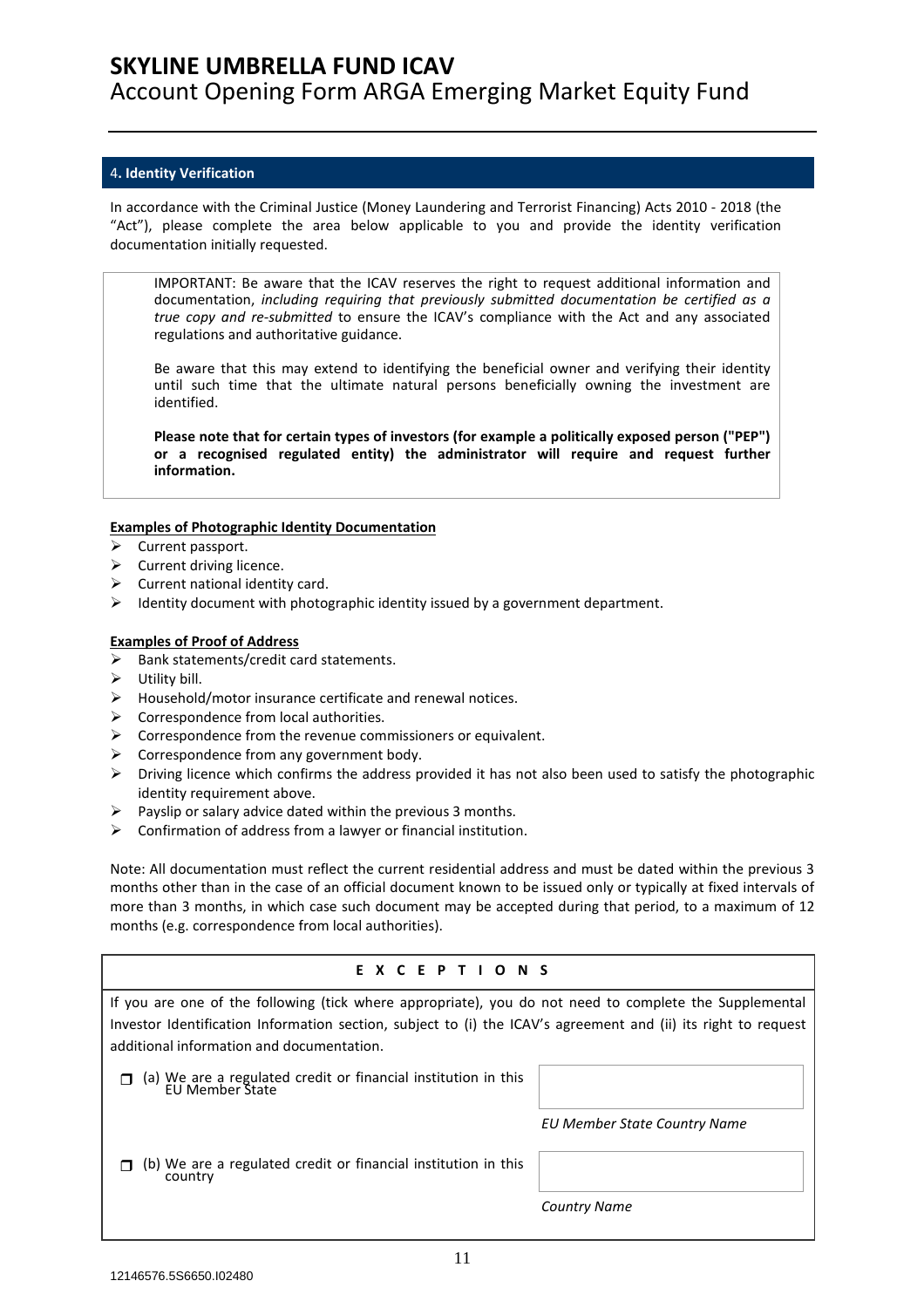### **SKYLINE UMBRELLA FUND ICAV**

# Account Opening Form ARGA Emerging Market Equity Fund

| <b>Exchange Name</b>         |
|------------------------------|
|                              |
| Company Name and Country     |
|                              |
|                              |
| EU Member State Country Name |
|                              |
| <b>Regulator Website</b>     |
|                              |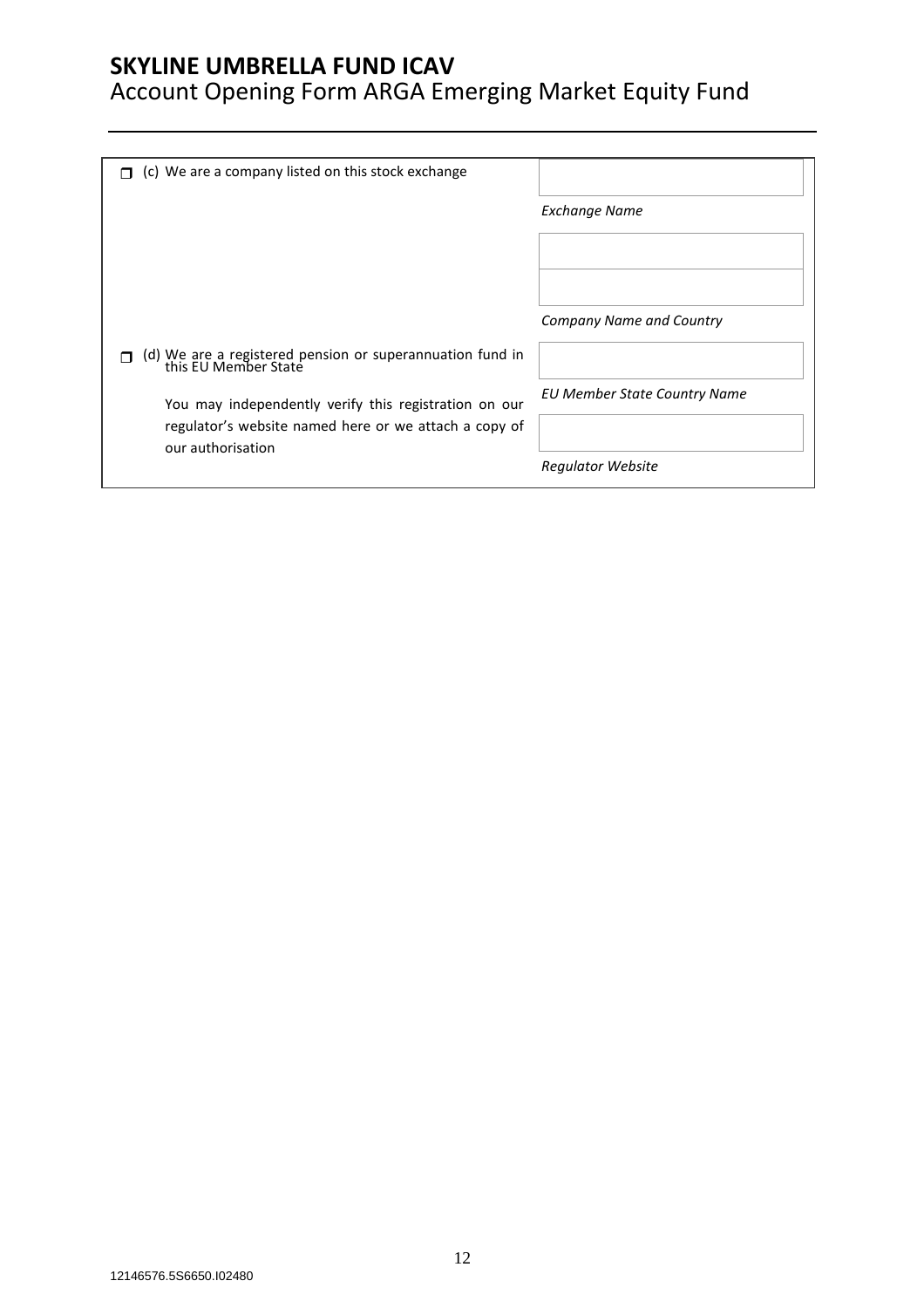### **Supplemental Investor Identification Information**

**Tick, complete as appropriate and attach the documentation required. If there is insufficient space, attach the information to the application and indicate in the relevant box to see your attachments** 

### **Natural Persons**

Please confirm whether you are a politically exposed person. A politically exposed person is defined as an individual who is or was, at any time in the preceding year, entrusted with prominent public functions, and their immediate family members, or persons known to be close associates of such persons:  $N\circ\Box$  No  $\Box$ 

### **Required Identity Verification Documentation**

Please provide:

- A photocopy of a photographic identity documents such as a passport or driver's license and
- One non-photographic identity document (such as a utility bill)

### **Corporate Entities**

Country of Registration

Registration Number

Principal Business Address (if different to application address)

Names of all Directors (attach a sheet if necessary)

Name of beneficial owners who own more than 25% of the share capital or voting right or indicate if none (attach a sheet if necessary)

### **Required Identity Verification Documentation**

Please provide

- A copy of one of (i) certificate of incorporation (or equivalent), or (ii) the memorandum & articles of association (or equivalent) or, (iii) the latest audited financial statements, and
- For each of two (2) directors of the company, please provide:
	- A photocopy of a photographic identity document such as passport or driver's license and
	- One non-photographic identity document (such as a utility bill)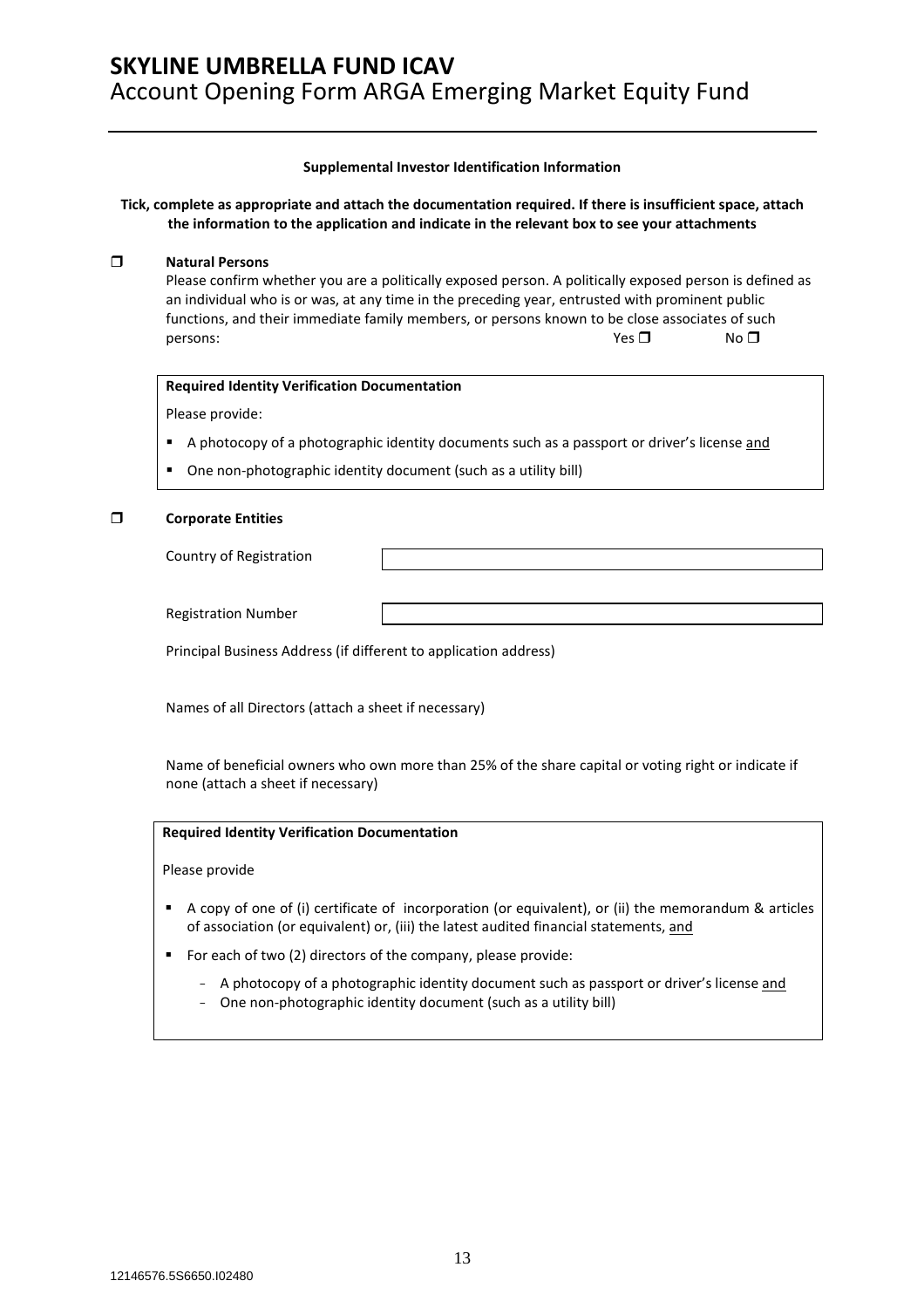### **Partnerships, Limited Liability Companies, Limited Liability Partnerships, and Equivalents**  Country of Domicile

Principal Business Address if different to application address

Name and address of General Partner (or equivalent)

Name of all partners/members (attach a sheet if necessary)

Name of beneficial owners who own more than 25% of the entity or its voting rights or indicate if none (attach a sheet if necessary)

#### **Required Identity Verification Documentation**

Please provide

- A copy of the partnership agreement or equivalent, and
- **The appropriate identity verification documentation\*, depending on their legal nature, for:** 
	- The General Partner (or equivalent), or
	- Any two partners, or
	- Any one partner and one authorised signatory

*\* i.e. if they are a corporate entity, see Required Identity Verification Documentation within the Corporate Entities section above, or if they are a natural person, then the following is required:* 

- *A photocopy of a photographic identity document such as passport or driver's license and*
- *One non-photographic identity documents (such as a utility bill)*

### **Trusts, Pensions, Foundations, and Similar Entities**

Nature and/or purpose of the trust, pension, charity, etc.

Principal Business Address if different to application address

Names of all trustees/ directors/ governors (attach a sheet if necessary)

Name of settler, sponsoring employer, or equivalent

Name of all beneficial owners who own more than 25% of capital or indicate if none (attach a sheet if necessary). If a charity, the names or classes of beneficiaries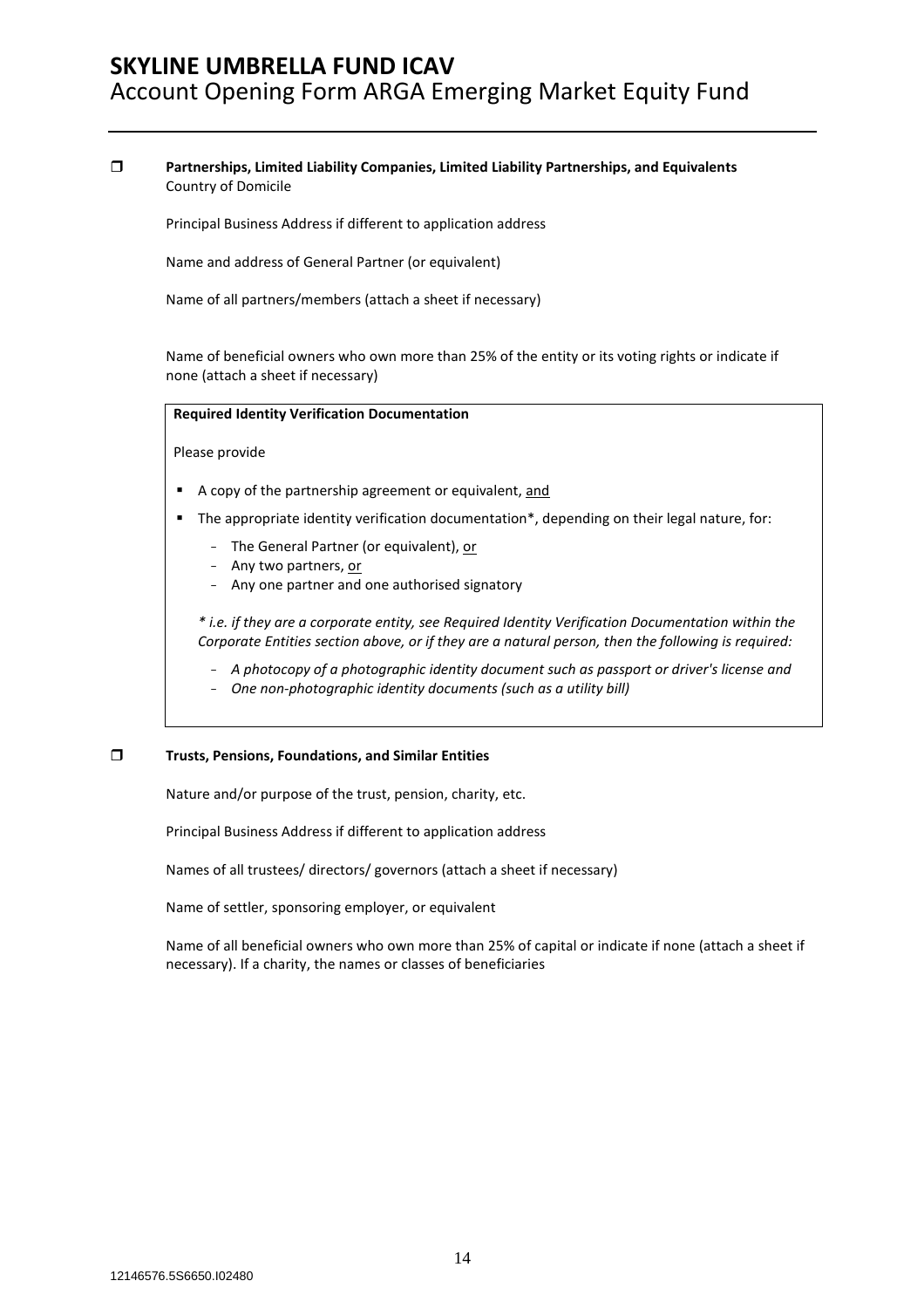Pensions Only — please confirm the following:

| The scheme provides retirement benefits to employees<br>Contributions are made by an employer or by way of deduction from an | Yes $\Pi$<br>Yes $\Pi$ | No $\sqcap$<br>No $\blacksquare$ |
|------------------------------------------------------------------------------------------------------------------------------|------------------------|----------------------------------|
| employee's wages                                                                                                             |                        |                                  |
| The scheme's rules do not permit the assignment of a member's interest                                                       | $Yes \Box No \Box$     |                                  |
| under the scheme                                                                                                             |                        |                                  |

#### **Required Identity Verification Documentation**

#### Please Provide

- A copy of the trust deed (or equivalent) or confirmation of the entity to an appropriate register, and
- The appropriate identity verification documentation\*, depending on their legal nature, for:
	- Any two trustees / directors / governors / equivalent, or
	- Any one trustee / director / etc. and one authorised signatory

*\*i.e. if they are a corporate entity, see Required Identity Verification Documentation within the Corporate Entities section above, or if they are a natural person, then the following is required:* 

- *A photocopy of a photographic identity document such as passport or driver's license and*
- *One non-photographic identity documents (such as a utility bill)*

### **None of the Above**

Please contact the Distributor or Administrator for requirements.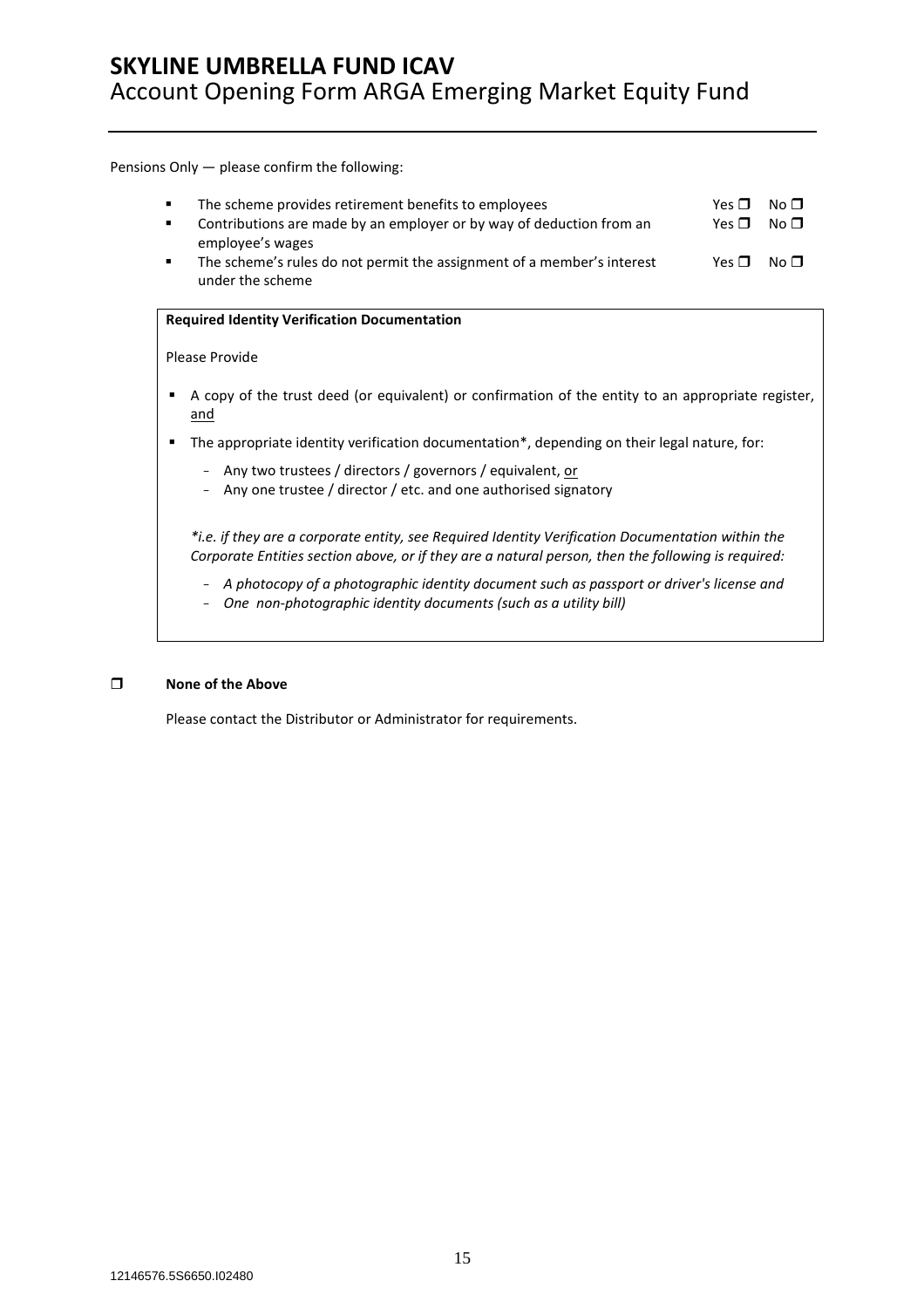### 5**. Benefit Plan Investors**

In order for the ICAV and each Fund to accurately monitor its "Benefit Plan Investor" participation, please review the following definition and make the appropriate representations by checking all applicable boxes following the definition

The Subscriber represents that it is:

- A.  $\Box$  not a Benefit Plan Investor<sup>1</sup>; or
- $B. \quad \Box$  a Benefit Plan Investor that is:

1.  $\Box$  subject to Part 4 of Title I of the Employee Retirement Income Security Act of 1974, as amended ("**ERISA**");

- 2.  $\Box$  subject to Section 4975 of the Internal Revenue Code of 1986, as amended (the "**Code**") (that has not checked B1);
- 3.  $\Box$  an entity whose underlying assets include "plan assets". The Subscriber also represents that the percentage of its "plan assets" compared to the value of its total assets is not more than:

| $\Box$ |                | $10\% * \Box$ 20% * $\Box$ 30% $\Box$ 40% |  |  |
|--------|----------------|-------------------------------------------|--|--|
| $\Box$ |                | 50% □   60% □   70% □   80%               |  |  |
| - 0    | $90\%$ 2 100%; |                                           |  |  |

(\* applicable to entities with multiple classes, one of which exceeds the 25% threshold for Benefit Plan Investors)

4.  $\Box$  an insurance company general account (or is investing general account assets under the U.S. Department of Labor Advisory Opinion Letter 2005-19A). The Subscriber also represents that the percentage of "plan assets" included in the general account is not more than:

|                         |  | $\Box$ 10% $\Box$ 20% $\Box$ 30% $\Box$ 40% |  |
|-------------------------|--|---------------------------------------------|--|
|                         |  | $\Box$ 50% $\Box$ 60% $\Box$ 70% $\Box$ 80% |  |
| $\Box$ 90% $\Box$ 100%. |  |                                             |  |

 $1$  A Benefit Plan Investor means (1) an "employee benefit plan" within the meaning of Section 3(3) of the Employee Retirement Income Security Act of 1974, as amended, that is subject to the provisions of Part 4 of Title I of ERISA, (2) an individual retirement account, Keogh plan or other plan described in Section 4975(e)(1) of the US Internal Revenue Code of 1986, as amended, (3) an entity whose underlying assets include "plan assets" by reason of 25% or more of any class of equity interests in the entity being held by plans described in (1) or (2) above, or (4) any other entity (such as an insurance company separate or general account or a group or common trust) whose underlying assets include "plan assets" by reason of an investment in the entity by plans described in (1) or (2) above.

 $\overline{a}$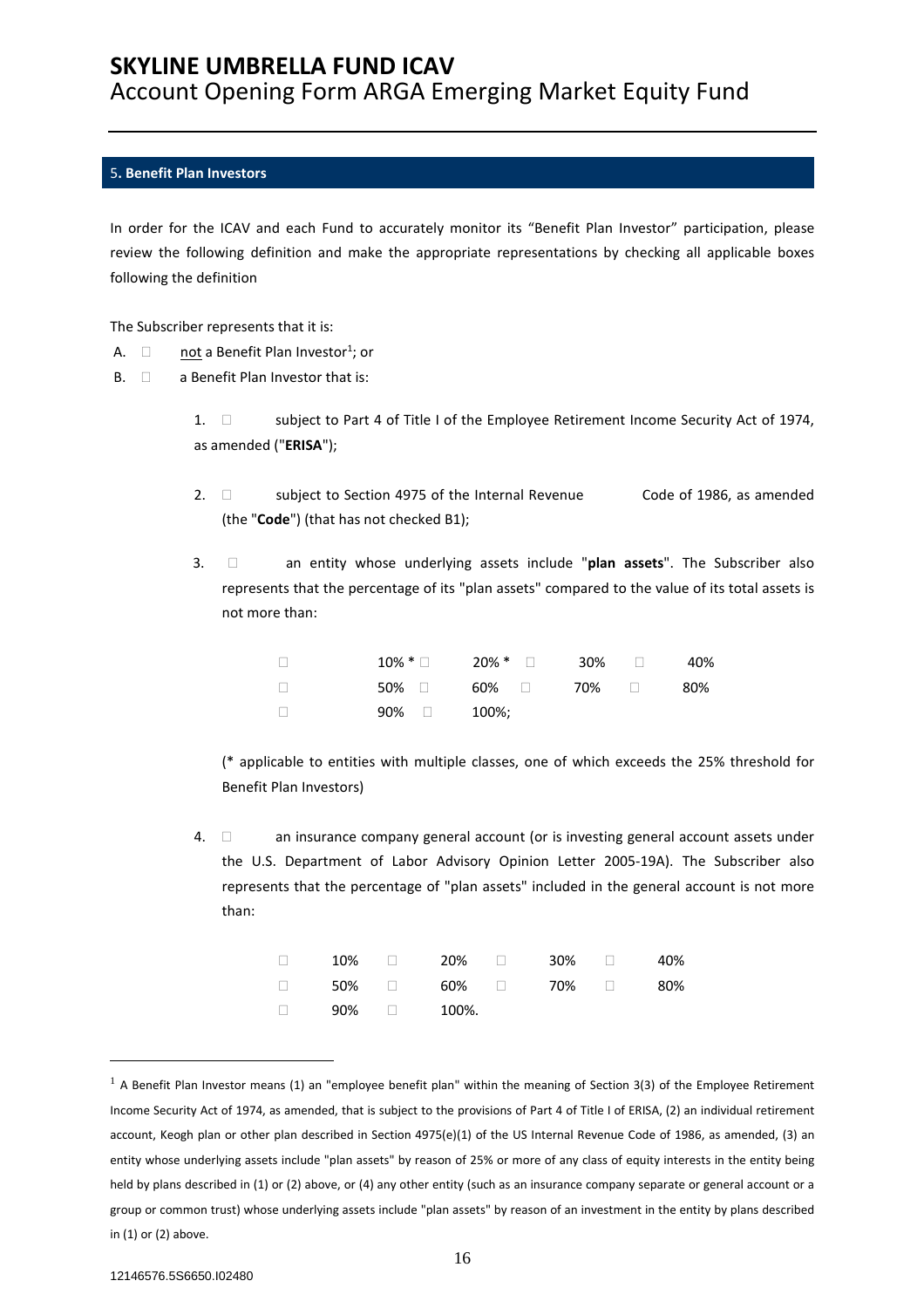The Subscriber agrees to promptly notify the Manager and the Administrator immediately if the above response changes and to provide any other information reasonably requested by the Fund, the Manager or the Administrator for the purposes of determining whether or not the Fund is holding "plan assets".

If the Subscriber is, or is acting on behalf of, an employee benefit plan (a "**Plan**") which is subject to ERISA, the Subscriber represents and warrants that: (a) it is aware of and has taken into consideration any applicable diversification requirements of Section 404(a)(1)(C) of ERISA; (b) it has concluded that its proposed investment in the Fund is a prudent one and has independently decided to invest in the Fund; (c) the fiduciary or other person signing this Subscription Agreement is independent of the Fund and parties providing services to the Fund (including without limitation the Manager); (d) this subscription and the investment contemplated hereby is in accordance with all requirements applicable to the Plan under its governing instruments and under ERISA; (e) the Subscriber acknowledges and agrees that parties providing services to the Fund shall not be a "fiduciary" (within the meaning of Section 3(21) of ERISA) with respect to any assets of the Plan by reason of the Subscriber's investment in the Fund; (f) the Subscriber represents and warrants that neither the Manager nor any affiliate thereof has acted as a fiduciary to the Subscriber with respect to the decision to invest in the Fund nor have such persons provided investment advice or a recommendation with respect to the decision of the Subscriber to invest in the Fund; and (g) the investment by the Subscriber in the Fund will not result in a "prohibited transaction" under Section 406 of ERISA or Section 4975(c) of the Code.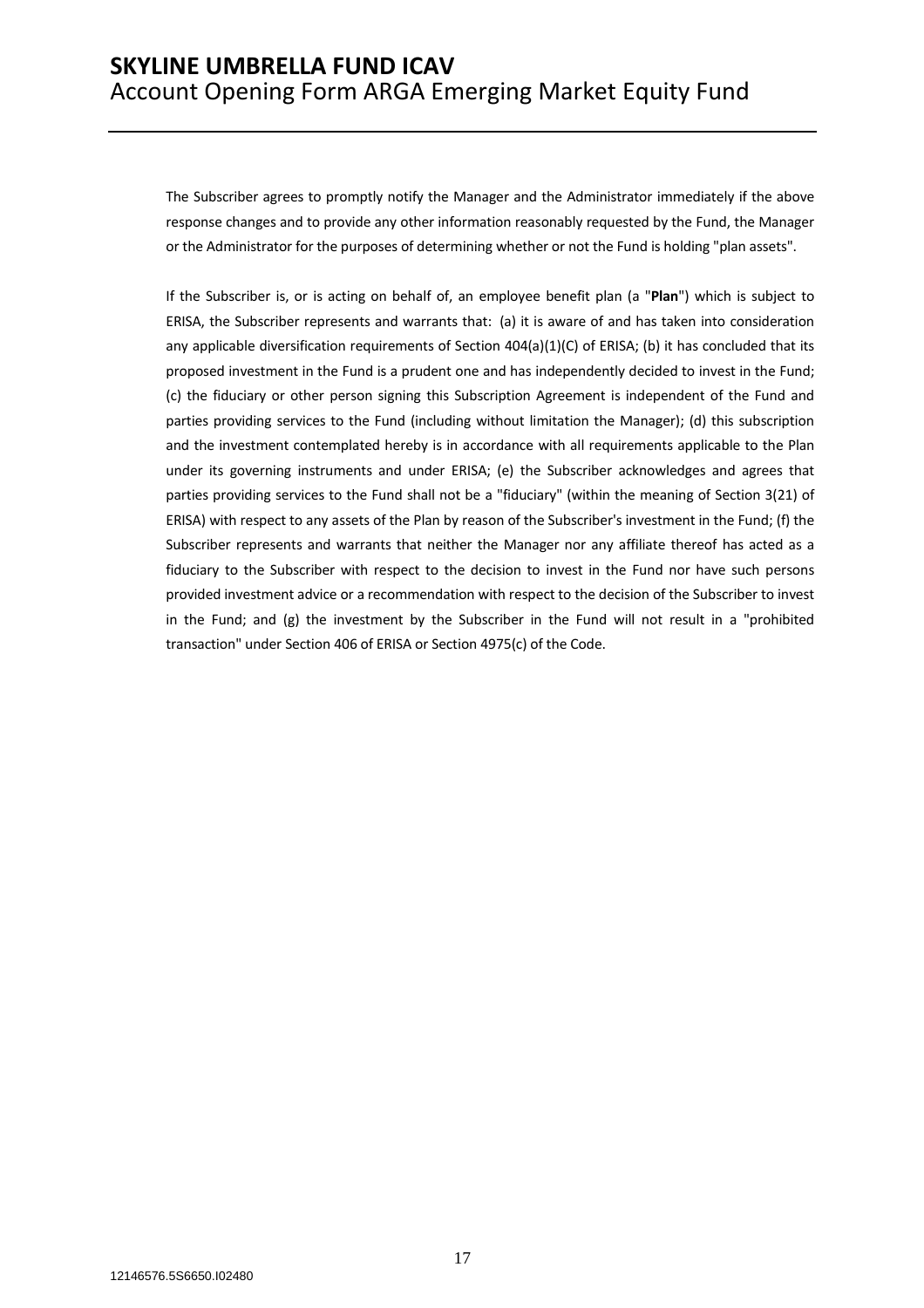#### **6. Representations, Authorities, and Indemnities**

- 1. I/we confirm that I am / we are 18 years of age or over (delete if you are not a natural person).
- 2. If you are joint applicants We direct that, on the death of one of us, the Shares for which we are applying shall be held in the name of and to the order of the survivor(s) or the executor(s) or administrator of the last such survivor (delete if you are not a natural person or you are a sole investor).
- 3. I/we confirm that I am / we are not a US Person (as defined in the Prospectus) and am/are not acquiring Shares on behalf of, or for the benefit of, a US Person, nor do I/we intend transferring any Shares which I/we may purchase to any person who is a US Person. I/we confirm that I/we have the authority to make this investment whether the investment is our own or is made on behalf of another person or institution.
- 4. I/we indemnify the ICAV, Investment Manager, Depositary, Administrator and other Shareholders for any loss suffered by them as a result of me/us acquiring or holding Shares in the ICAV where, by virtue of my / our holding, I am / we are in breach of the laws of any competent jurisdiction.
- 5. I/we hereby acknowledge as part of this application that I/we have been provided with a copy of the Prospectus and applicable Supplement and where applicable the most recent annual or half-yearly reports and accounts for the ICAV and furthermore that this application is made on the terms thereof and subject to the provisions of the Instrument of Incorporation of the ICAV. In particular, I/we acknowledge that I am/we are aware of the potential risks associated with this investment and where appropriate have sought professional advice on matters of taxation and such other consequences applicable to the investment.
- 6. I/we hereby agree to indemnify and hold harmless the ICAV, the Manager, the Administrator, the Depositary, the Investment Manager, and their respective directors, officers and employees against any loss, liability, cost or expense (including without limitation legal fees, taxes and penalties) which may result directly or indirectly, from any misrepresentation or breach of any warranty, condition covenant or agreement set forth herein or in any document delivered to by me/us to the ICAV or the Administrator. The ICAV, the Investment Manager, and the Administrator will not be responsible or liable for the authenticity of instructions received from us or any authorised person and may rely upon any instruction from any such person representing himself to be a duly authorised person reasonably believed to be genuine.
- 7. The Administrator, the Investment Manager, and the ICAV are each authorised and instructed to accept and execute any instructions in respect of the Shares to which this Account Opening Form relates given by me/us in written form, or by facsimile.
- 8. I/we agree to indemnify each of the Administrator, the Manager, the Investment Manager, and the ICAV and agree to keep each of them indemnified against any loss of any nature whatsoever arising to any of them as a result of any of them acting upon a facsimile instruction. In circumstances where such instructions relate to a change in the Applicant's Banking Information referred to above, I/we confirm that I/we will provide you with an original instruction.
- 9. The Administrator, the Manager, the Investment Manager, and the ICAV may rely conclusively upon and shall incur no liability in respect of any action taken upon any notice, consent, request, instruction or other instrument believed in good faith to be genuine or to be signed by properly authorised persons.
- 10. I/we acknowledge that the Administrator will refuse to process a redemption request until the Administrator has received an original of this Account Opening Form and until all required anti money documentation has been received by the Administrator.
- 11. I/we confirm that I/we have the capacity and am/are duly authorised to make this application and to make the representations and give the indemnities referred to in this Account Opening Form.
- 12. I/we shall provide the ICAV, the Manager and the Administrator with any additional information which it may reasonably request in connection with tax and or/FATCA regulations/reporting requirements or other similar requirements in order to substantiate any representations made by me/us or otherwise and I/we authorise the ICAV or its agents to disclose such information relating to this application to such persons as they consider appropriate. For the purposes of the Tax Reporting Services, the Administrator may assume that the Sub-Fund has obtained any and all effective consents, agreements, waivers or approvals that may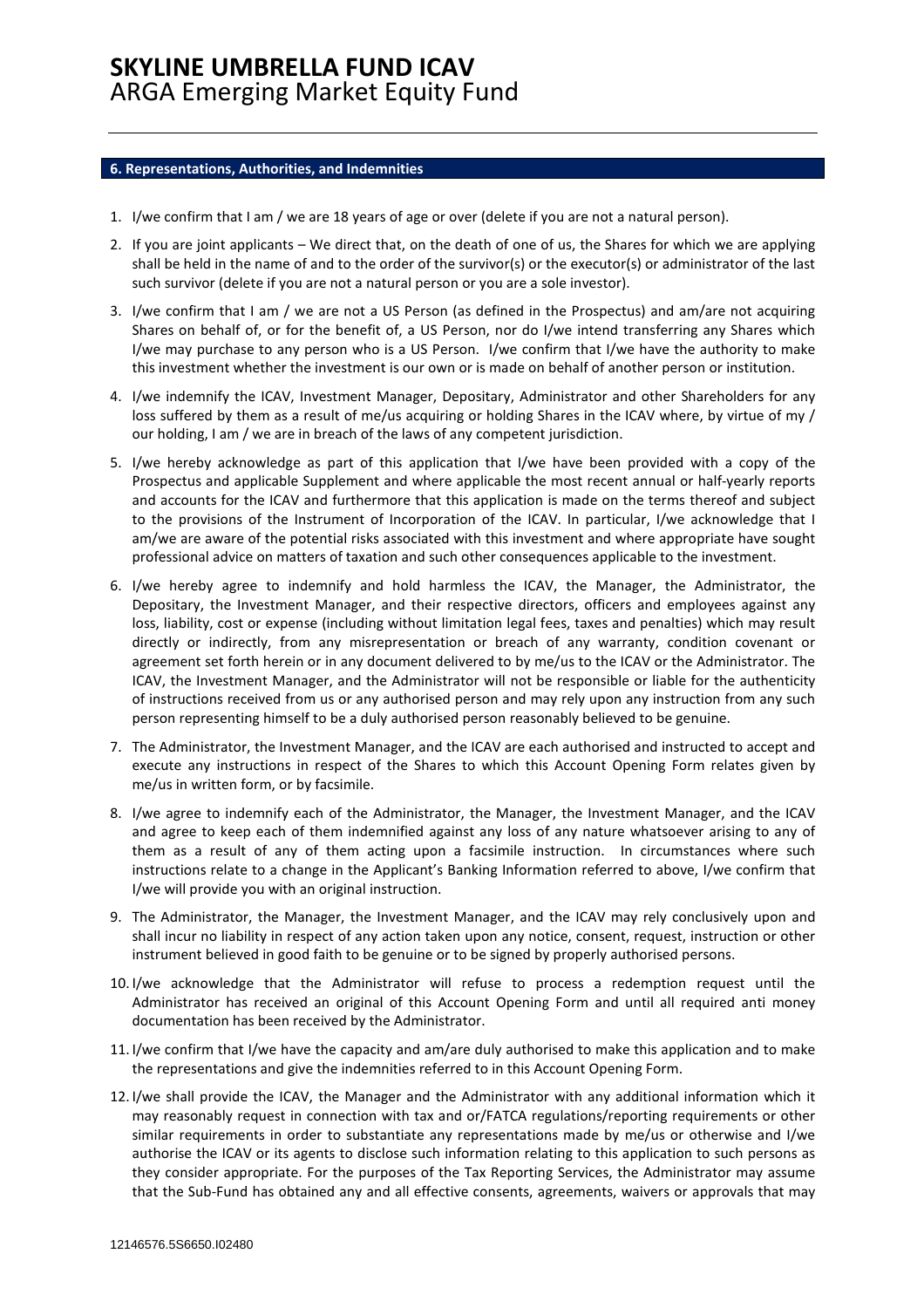be required from Shareholders or others to whom a duty of confidentiality is owed and the Administrator shall not be obliged to enquire further but shall be entitled to rely on any representation made by the Sub-Fund or its duly authorised representatives in this respect.

I/we agree to provide to the ICAV, the Manager and the Administrator at such times as each of them may request such declarations, certificates or documents as each of them may reasonably require (the "Tax Information") in connection with this investment (including for the purposes of tax and/or FATCA regulations/reporting requirements). Should any information furnished to any of them become inaccurate or incomplete in any way, I/we hereby agree to notify the ICAV or the Administrator immediately of any such change and further agree to request the redemption of Shares in respect of which such confirmations have become incomplete or inaccurate where requested to do so by the ICAV.

In addition to any information required to the Tax Information, I/we agree to promptly provide, and periodically update, at any times requested by the ICAV, any information (or verification thereof) the ICAV deems necessary to comply with any requirement imposed by Sections 1471-1474 of the U.S. Internal Revenue Code of 1986, as amended (the "Code"), and any Treasury Regulations, forms, instructions, or other guidance issued pursuant thereto in order to reduce or eliminate FATCA withholding taxes. The information required to be provided by the preceding sentence may include, but shall not be limited to, (A) information the ICAV deems necessary to determine whether the Shareholder is a "foreign financial institution" ("FFI") as defined in Code 1471(d)(4) or a "non-financial foreign entity" ("NFFE") as defined in Code 1472(d), (B) if I/we am/are an FFI, any certification, statement or other information the ICAV deems necessary to determine whether I/we meet the requirements of Code 1471(b) (including entering into an agreement with the IRS pursuant to Code 1471(b) (an "FFI Agreement") and complying with the terms thereof or, if the FFI is in a jurisdiction that has signed an intergovernmental agreement ("IGA") with the United States, complying with the terms of the IGA and any local laws or regulations implementing its terms) or is otherwise exempt from withholding required under Code 1471, (C) if I/we am/are an FFI, including an FFI in a jurisdiction that has signed an IGA, a Global Intermediary Identification Number ("GIIN") assigned by the IRS; and (D) if I/we am/are an NFFE, any certification, statement or other information the ICAV deems necessary to determine whether a shareholder meets the requirements of Code 1472(b) (which information may be given to the U.S. Internal Revenue Service ("IRS") pursuant to Code 1472(b)(3)) or is otherwise exempt from withholding required under Code 1472.

In addition to the Tax Information, I/we agree to promptly provide, at any times requested by the ICAV, any information (or verification thereof) the ICAV deems necessary for the ICAV to comply with the terms of the IGA and any Irish laws, regulations or other guidance implementing the IGA, and any information required to comply with the terms of that agreement on an annual or more frequent basis. I/we agree to waive any provision of foreign law that would, absent such a waiver, prevent compliance with such requests and acknowledges that, if it fails to provide such waiver, it may be required by the ICAV to withdraw from the Sub-Fund if necessary to comply with FATCA and the IGA.

By providing the Tax Information, I/we represent and warrant the completeness and accuracy of such information (as at the date of submission) and authorise the ICAV to act upon such information in good faith, including, but not limited to, disclosing or submitting such information to the Irish tax authorities. The ICAV shall have no obligation to carry out any investigation with respect to the truth, accuracy or completeness of the Tax Information provided by us and I/we will, on demand, hold the ICAV harmless from any liability resulting from the my/our failure to provide complete and accurate Tax Information.

I/we hereby acknowledge that if I/we fail to provide the Tax Information on a timely basis, I/we may be subject to 30% U.S. withholding tax on the investor's share of "withholdable payments" (as defined for purposes of FATCA) received by the ICAV.

I/we hereby acknowledge that if I/we fail to provide the Tax Information and such failure results in the ICAV being unable to comply with the IGA, the ICAV may exercise its right to completely redeem an applicant (at any time upon any or no notice). I/we further acknowledge and agree to indemnify the ICAV and its other investors for any losses resulting from our failure to meet its obligations under this Section, including any U.S. withholding tax imposed on the ICAV.

13. I/we request that the Shares issued pursuant to this application are registered in the name and address set out on page 1 hereof.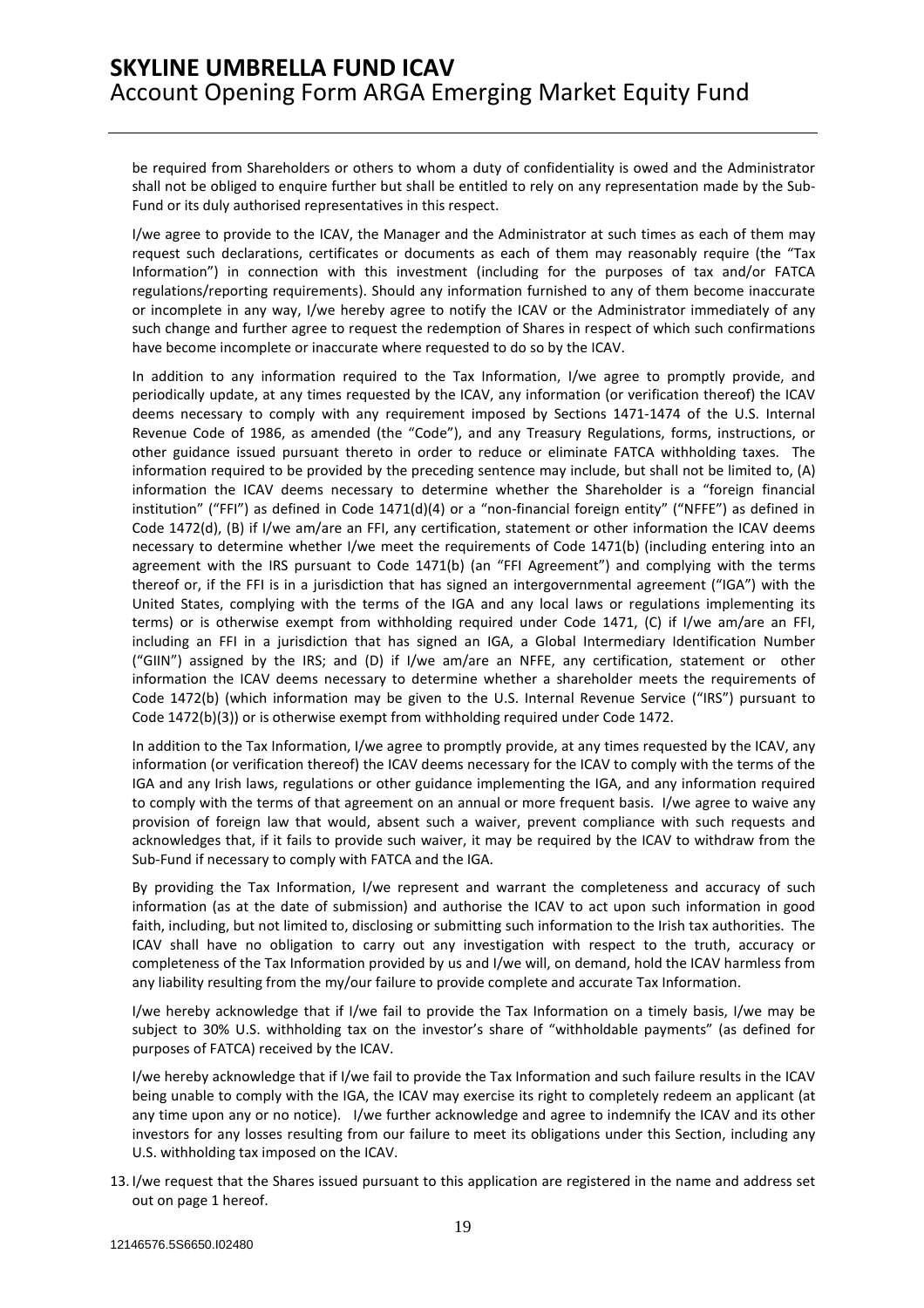- 14. I/we accept such lesser number of Shares if any, than may be specified above in respect of which this application may be accepted.
- 15. I/we acknowledge that all telephone calls with the Investment Manager, the Manager, the Administrator or Depositary may be recorded and consent to such recording.
- 16. I/we agree (i) to provide these representations to the ICAV and/or the Manager at such times as the ICAV and/or the Manager may request, and (ii) to provide on request such certifications, documents or other evidence as the ICAV and/or the Manager may reasonably require to substantiate such representations.
- 17. I/we agree to notify the ICAV and/or the Manager immediately if I/we become aware that any of the representations made is no longer accurate and complete in all respects. I/we agree immediately either to sell or to tender to the ICAV for redemption of a sufficient number of Shares to allow the representations to be made again.
- 18. I/we acknowledge that in respect of a fund which has invested in equity related securities, all or part of that fund's fee and expenses may be charged to the capital of the fund and that this policy will have the effect of lowering the capital value of my/our investment.
- 19. I/we understand that the confirmations, representations, declarations and warranties made herein are continuing and apply to all subsequent purchases of Shares by me/us in the ICAV.

#### **Key Investor Information Document ("KIID")**

- 1. I/we hereby acknowledge and confirm that I/we have received, read and understood the KIID for the Sub-Fund and Class(es) to which this Account Opening Form relates in good time prior to completing this Account Opening Form. I/we hereby confirm that for any subsequent investments I/we will obtain and read the latest version of the appropriate KIID prior to each subscription and that any future investments to any other sub-fund or share class of the ICAV can also be transacted based on this confirmation. The KIID is available on https://www.davygfm.com/funds-factsheets/management-company-services.
- 2. I/we represent and acknowledge that:

I/we have regular access to the internet and acknowledge and agree that the provision of the KIID by way of email or website is appropriate in the context in which the business between the ICAV, its delegate(s) and me/us is, or is to be, carried on and that the provision by me/us of my/our email address to the ICAV or its delegate(s) is evidence of this.

I/we have been offered the choice of receiving the prospectus and the KIID on paper and in electronic form by means of a website or by email and hereby specifically consent to receiving the KIID in electronic form by email or by accessing the latest version of the document online at https://www.davygfm.com/fundsfactsheets/management-company-services (or such other website as may be notified to me/us from time to time).

I/we have also been notified electronically of this website address and the place on the website where the KIID can be accessed.

I/we received or accessed by electronic means the KIID.

I/we consent to accessing the KIID by electronic means before making any subsequent and/or future subscriptions for Shares in any Class of the Sub-Fund.

The KIID shall be reviewed at least every 12 months and that the up-to-date version of the KIID at any given time shall be made available on https://www.davygfm.com/funds-factsheets/management-companyservices (or such other website as may be notified to me/use from time to time. I/We agree that I/we will inspect the KIID by accessing the website in good time before making any subsequent and/or future subscriptions for Shares in any Class of the Sub-Fund. I/We agree that I/we bear sole responsibility for ensuring that I/we have inspected the up-to-date version of the KIID and that, in any event, I/we consent to be, and shall be deemed to have been, provided with the up-to-date KIID by means of the website in good time before any subsequent or future subscriptions.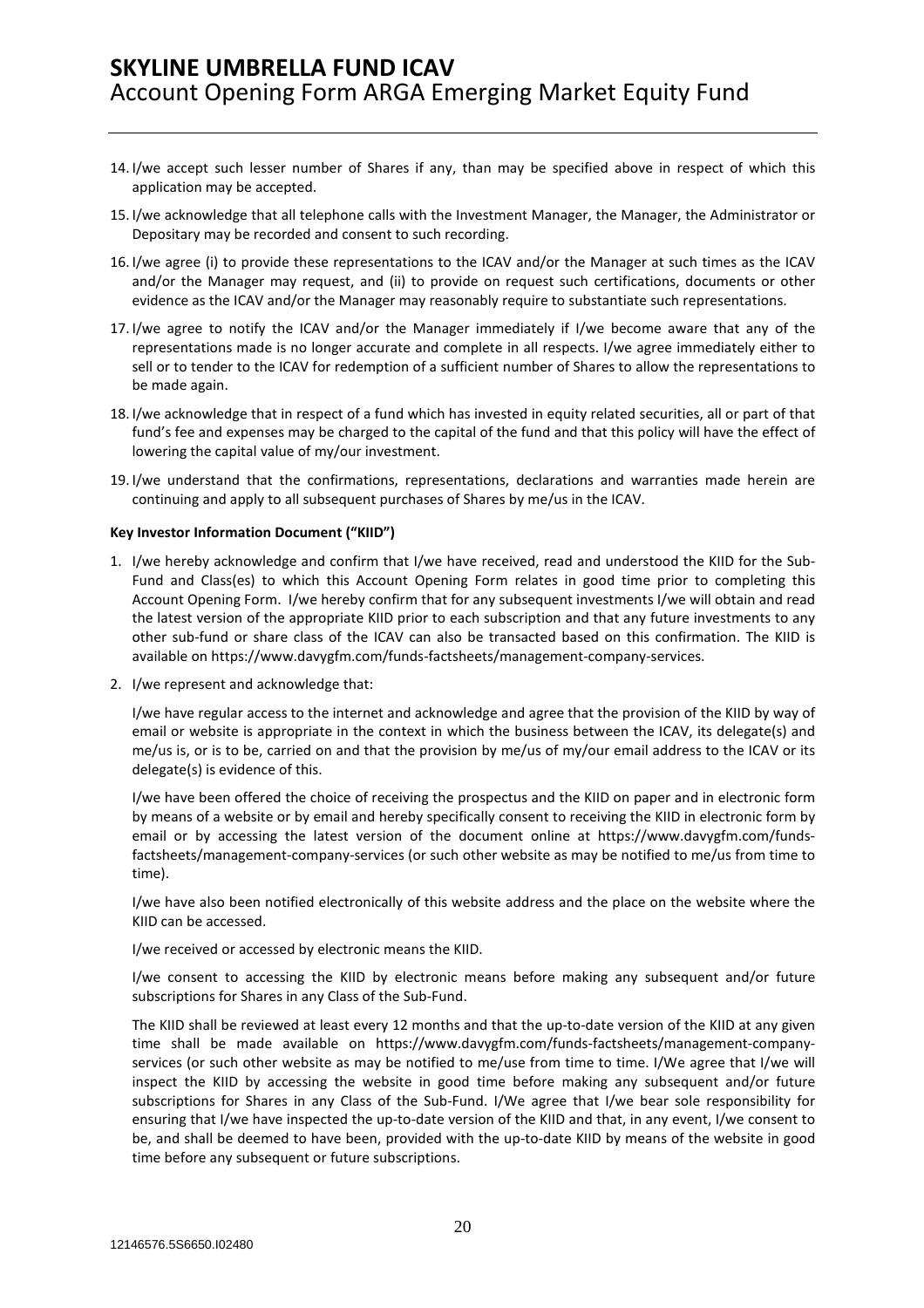Where I/we are acquiring the Shares for or on behalf of any person in my/our capacity as a sub-distributor of the ICAV, I/we certify that prior to accepting any order for the acquisition of Shares, I/we will ensure that the investor will be provided with the current KIID for the relevant Share Class. Where permitted by applicable law, "provided" shall include informing the investor of the applicable website where the KIID may be obtained, which is https://www.davygfm.com/funds-factsheets/management-company-services (or such other website address as may be notified to me/us from time to time).

I/we may at any time request a hard copy of any such documentation from the Sub-Fund free of charge and/or revoke, in writing or other authorised manner, the consent given to receive such information electronically or to subscribe or redeem Shares of the Sub-Fund electronically.

#### **Data Protection**

- A. I/We consent to personal information obtained in relation to me/us being handled by the Administrator, the ICAV, the Manager or the Investment Manager and their delegates, agents or affiliates in accordance with the Irish Data Protection Acts 1988 to 2003. Information in relation to me/us will be held, used, disclosed and processed for the purposes of (a) managing and administering my/our holdings in the Sub-Fund and any related account on an ongoing basis; (b) for any other specific purposes where I have given specific consent to do so; (c) to carry out statistical analysis and market research (d) to comply with any applicable legal, tax or regulatory obligations including legal obligations under company law, tax law and anti-money laundering legislation and (e) for disclosure and transfer whether in Ireland or elsewhere (including companies situated in countries outside of the European Economic Area which may not have the same data protection laws as in Ireland) to third parties including my/our financial adviser (where appropriate), regulatory bodies, taxation authorities, auditors, technology providers or to the Sub-Fund and its delegates and its or their duly appointed agents and any of their respective related, associated or affiliated companies for the purposes specified above; (f) For other legitimate business interests of the Sub-Fund. I/We hereby acknowledge my/our right of access to and the right to amend and rectify my/our personal data, as provided herein. I/We understand that the Sub-Fund is a data controller and will hold any personal information provided by me/us in confidence and in accordance with the Data Protection Act 1988 as amended by the Data Protection (Amendment) Act 2003. The Administrator may only transfer personal data outside of the EEA by using an EU-approved 'model contract' by means of which the non-EEA data receiver agrees to abide by the instructions of the data controller (the Administrator), and agrees to comply with security measures which are appropriate to the circumstances of the data transfer, and which are specified in the contract itself.
- B. I/We consent to the recording of telephone calls that I/we make to and receive from the Administrator, the ICAV, the Manager or the Investment Manager and their delegates or duly appointed agents and any of their respective related, associated or affiliated companies for record keeping, security and/or training purposes. I/We consent to the ICAV, the Manager or the Investment Manager sending information about other investment services to me/us by letter, telephone or other reasonable means of communication. I/We understand that I/we have a right not to receive such information. The Administrator or ICAV may disclose personal information to the Depositary and/or the Investment Manager and/or the Manager and/or third parties where necessary or for legitimate business interests. This may include disclosure to third parties such as auditors and the Central Bank of Ireland or agents of the Administrator who process the personal information for anti-money laundering purposes or for compliance with foreign regulatory requirements. The Administrator may and will hold all or part of the information in relation to your shareholding in accordance to legal and regulatory requirements even after you have fully redeemed from the fund.
- C. I/we consent to the processing of my/our information and the disclosure of my/our information as outlined above and to the Manager and/or the Investment Manager and where necessary or in the ICAV's legitimate interests to any company in the Investment Manager's group of companies or agents of the ICAV including companies situated in countries outside the European Economic Area, which may not have the same data protection laws as in Ireland.
- D. From time to time, the Manager and/or the Investment Manager may send you information about other products or services which they offer. You have a right not to receive such information.

If you do wish to receive such information and/or marketing material, **please tick here**: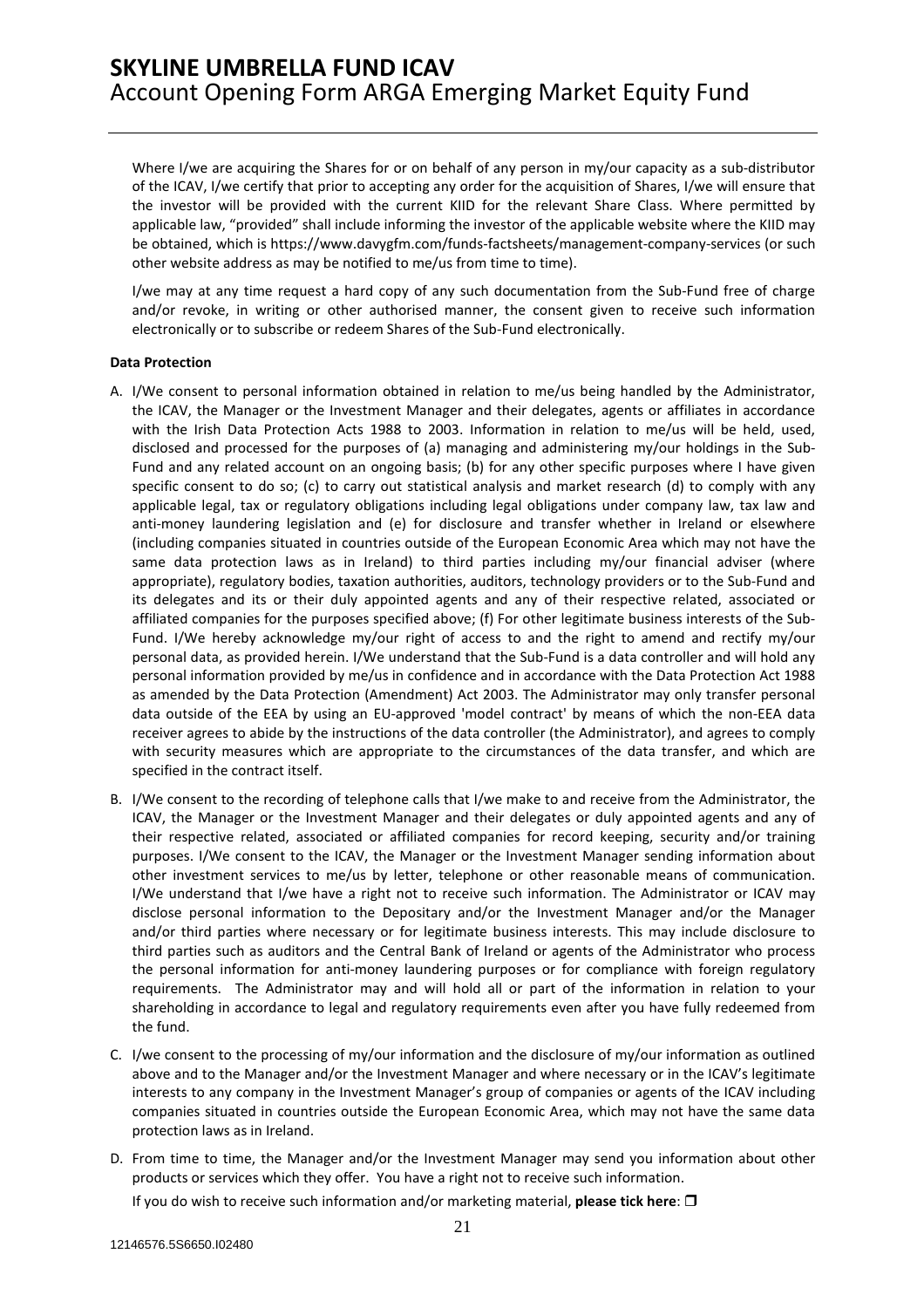### **7a. FATCA Self-Certification - ENTITY**

#### **Instructions for completion**

We are obliged under Section 891E, Section 891F, and Section 891G of the Taxes Consolidation Act 1997 (as amended) and regulations made pursuant to those sections to collect certain information about each account holder's tax arrangements. Please complete the sections below as directed and provide any additional information that is requested. Please note that by completing this application form you are providing personal information, which may constitute personal data within the meaning of the General Data Protection Regulation (697/2016/EU) (the "GDPR") and applicable Irish data protection legislation (currently the Irish Data Protection Acts 1988 to 2003. Please note that in certain circumstances we may be legally obliged to share this information, and other financial information with respect to an account holder's interests in the Fund, with the Irish tax authorities, the Revenue Commissioners. They in turn may exchange this information, and other financial information with foreign tax authorities, including tax authorities located outside the EU.

Unless otherwise stated, all terms identified in italics are as defined in the Agreement between the Government of Ireland and the Government of the United States of America to Improve International Tax Compliance and to Implement FATCA (the "Agreement"), a copy of which is available on the Irish Revenue website at http://www.revenue.ie or at http://www.revenue.ie/en/business/international/agreement-irelandusa-compliance-fatca.pdf

If any of the information below about the Investor's tax residence or FATCA/CRS classification changes in the future, please ensure that we are advised of these changes promptly.

If you have any questions about how to complete this form, please contact your tax advisor. For further information and guidance on FATCA or CRS please refer to the Irish Revenue or the OECD website at:

#### http://www.revenue.ie/en/business/aeoi/index.html

http://www.oecd.org/tax/automatic-exchange/common-reporting-standard/ in the case of CRS only.

**Investors** that are individuals should not complete this form and should complete Section 7b.

#### **Section 1: Investor Identification: (to be completed if used as a standalone form)**

| Investor Name:                         | (the "Entity") |
|----------------------------------------|----------------|
| <b>Registered Address:</b>             |                |
| Number: Number:<br>Street:             |                |
| City, town, State, Province or County: |                |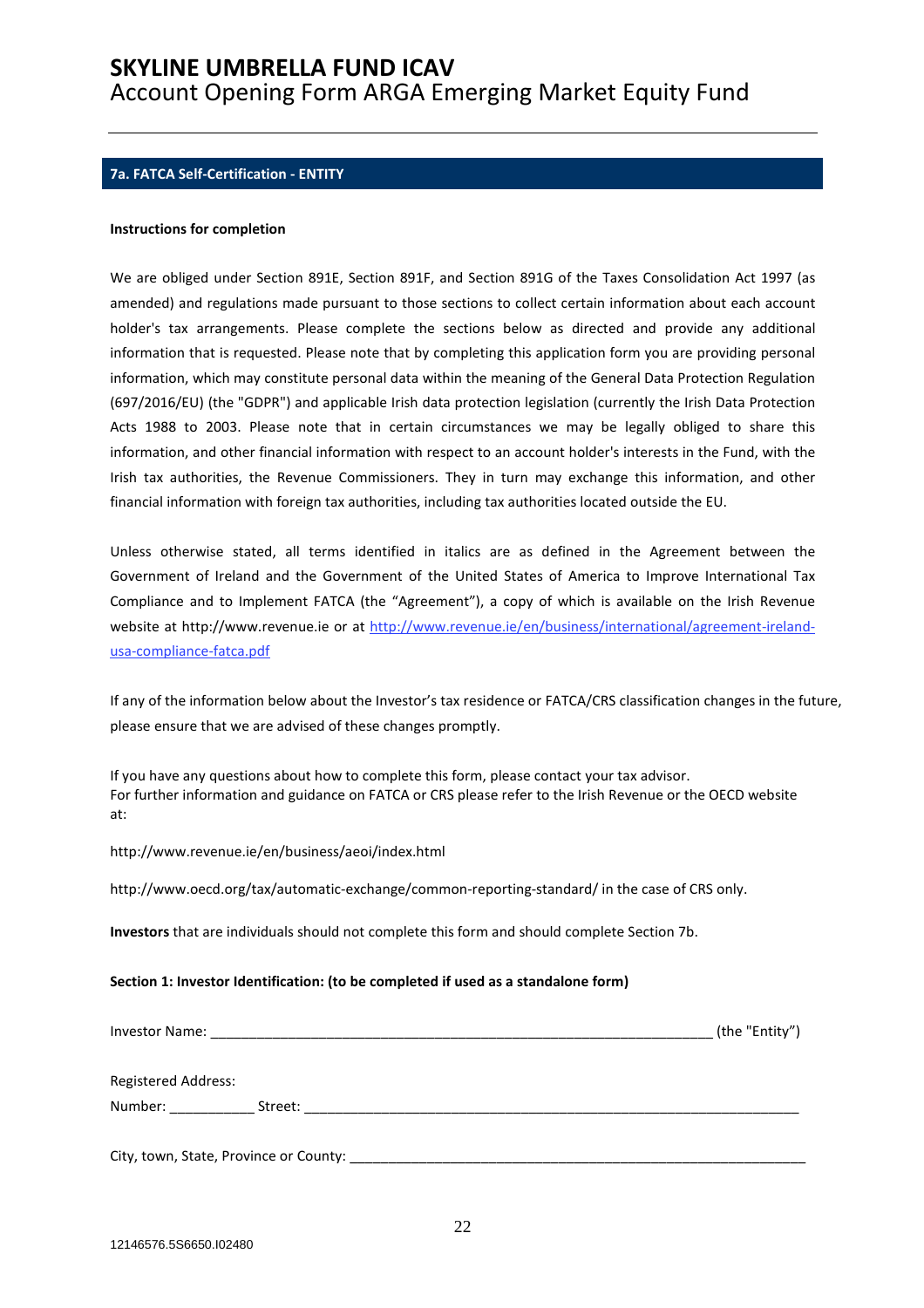| Mailing address (if different from above):                                                                                             |
|----------------------------------------------------------------------------------------------------------------------------------------|
|                                                                                                                                        |
|                                                                                                                                        |
|                                                                                                                                        |
|                                                                                                                                        |
| Section 2: Specified U.S. Person:                                                                                                      |
| Please tick either (a) or (b) below and complete as appropriate.                                                                       |
| a) $\Box$ The Entity is a Specified U.S. Person and the Entity's U.S. Federal Taxpayer Identifying number (U.S.<br>TIN) is as follows: |
|                                                                                                                                        |

b)  $\Box$  The Entity is not a Specified U.S. Person (please also complete Sections 3 and 4)

### **Section 3: Declaration of Tax Residency**

(Note: Declaration of tax residency is requested in the context of the OECD Common Reporting Standard ("CRS"), an initiative to implement automatic exchange of financial account information on a global basis.)

Please indicate the Entity's place of tax residence (if resident in more than one country please detail all countries of tax residence and associated tax identification numbers).

| <b>Country of Tax Residency</b> | <b>Tax ID Number</b> |
|---------------------------------|----------------------|
|                                 |                      |
|                                 |                      |
|                                 |                      |

### Entity's FATCA Classification:

1. Financial Institutions:

If the Entity is a Financial Institution, please tick one of the below categories, and provide the Entity's GIIN at 2.

|      | lrish Financial Institution or a Partner Jurisdiction Financial Institution |  |
|------|-----------------------------------------------------------------------------|--|
| H.   | Registered Deemed Compliant Foreign Financial Institution                   |  |
| III. | Participating Foreign Financial Institution                                 |  |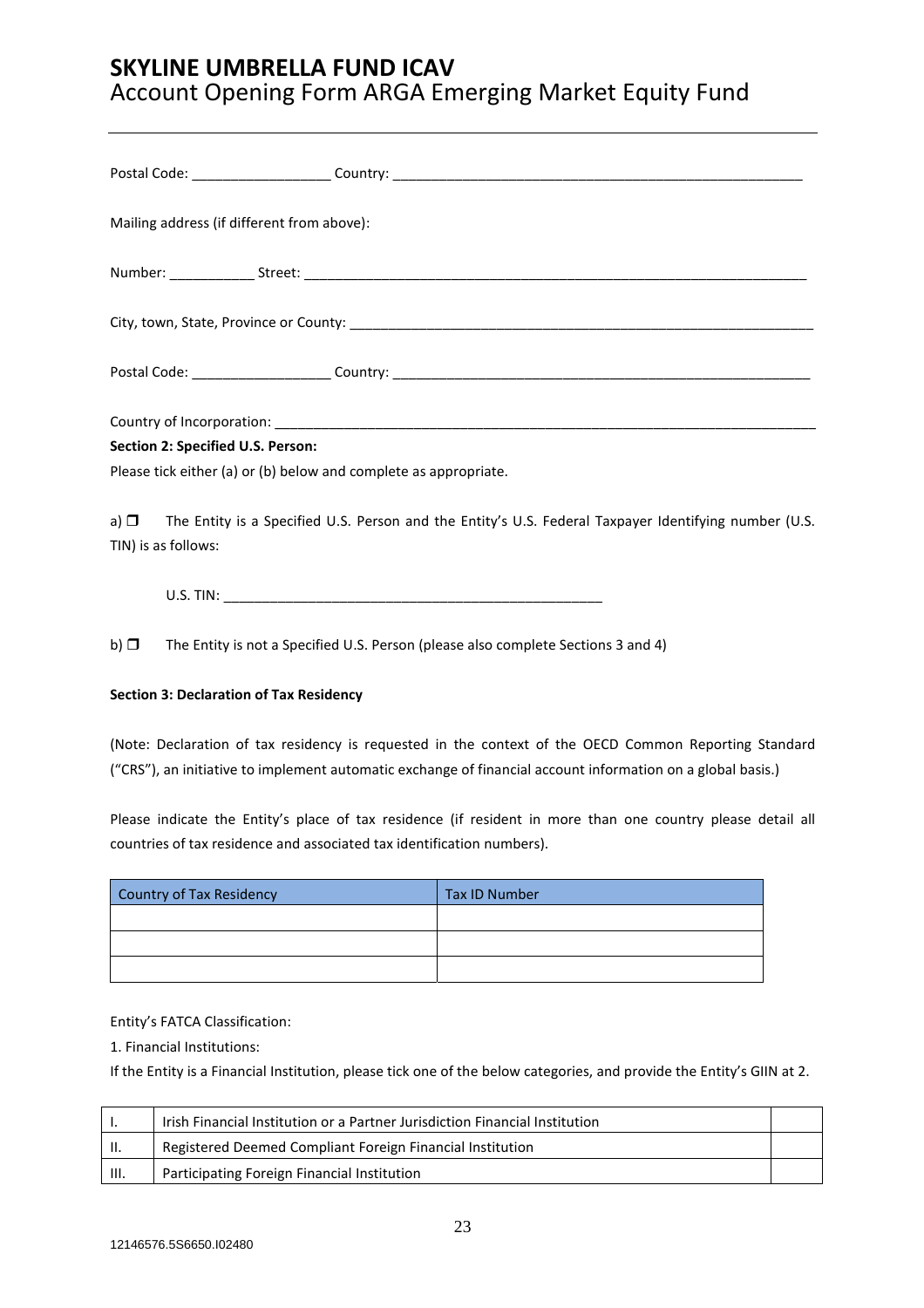2. Please provide the Entity's Global Intermediary Identification number (GIIN)

| Ι.   | Partner Jurisdiction Financial Institution and has not yet obtained a GIIN                  |  |  |  |
|------|---------------------------------------------------------------------------------------------|--|--|--|
| II.  | The Entity has not yet obtained a GIIN but is sponsored by another entity which does have a |  |  |  |
|      | <b>GIIN</b>                                                                                 |  |  |  |
|      | Please provide the sponsor's name and sponsor's GIIN :                                      |  |  |  |
|      | Sponsor's Name:<br>Sponsor's GIIN:                                                          |  |  |  |
| III. | <b>Exempt Beneficial Owner</b>                                                              |  |  |  |
| IV.  | Certified Deemed Compliant Foreign Financial Institution (including a deemed compliant      |  |  |  |
|      | Financial Institution under Annex II of the Agreement)                                      |  |  |  |
| V.   | Non-Participating Foreign Financial Institution                                             |  |  |  |
| VI.  | <b>Excepted Foreign Financial Institution</b>                                               |  |  |  |
| VII  | U.S. person but not a Specified U.S. person                                                 |  |  |  |

3. If the Entity is a Financial Institution but unable to provide a GIIN, please tick one of the below reasons:

### **Section 4. Non-Financial Institutions:**

If the Entity is not a Financial Institution, please confirm the Entity's FATCA status below:

- I. The Entity is an Active Non-Financial Foreign Entity  $\Box$  or
- II. The Entity is a Passive Non-Financial Foreign Entity  $\Box$  (If the Entity is a Passive Non-Financial Foreign Entity, please provide details of any Controlling Persons in the below box (whose percentage of ownership is 25% or greater) which are U.S. citizens or resident in the U.S. for tax purposes. The term Controlling Persons is to be interpreted in a manner consistent with the recommendations of the Financial Action Task Force.

| <b>Full Name</b> | Date of Birth | <b>Full Residence</b><br>Address | of<br><b>Details</b><br>Person's<br>Ownership | <b>Tax Reference Number</b><br>Controlling<br><b>Beneficial</b> |
|------------------|---------------|----------------------------------|-----------------------------------------------|-----------------------------------------------------------------|
|                  |               |                                  |                                               |                                                                 |
|                  |               |                                  |                                               |                                                                 |
|                  |               |                                  |                                               |                                                                 |

III. The Entity is an Excepted Non-Financial Foreign Entity  $\Box$  or

IV. The Entity is a U.S. person but not a Specified U.S. person  $\Box$ 

### **Section 5: Declarations and Undertakings**

I/We declare (as an authorised signatory of the Entity) that the information provided in this form is, to the best of my/our knowledge and belief, accurate and complete.

I/We undertake to advise the recipient promptly and provide an updated Self-Certification where any change in circumstance occurs which causes any of the information contained in this form to be incorrect.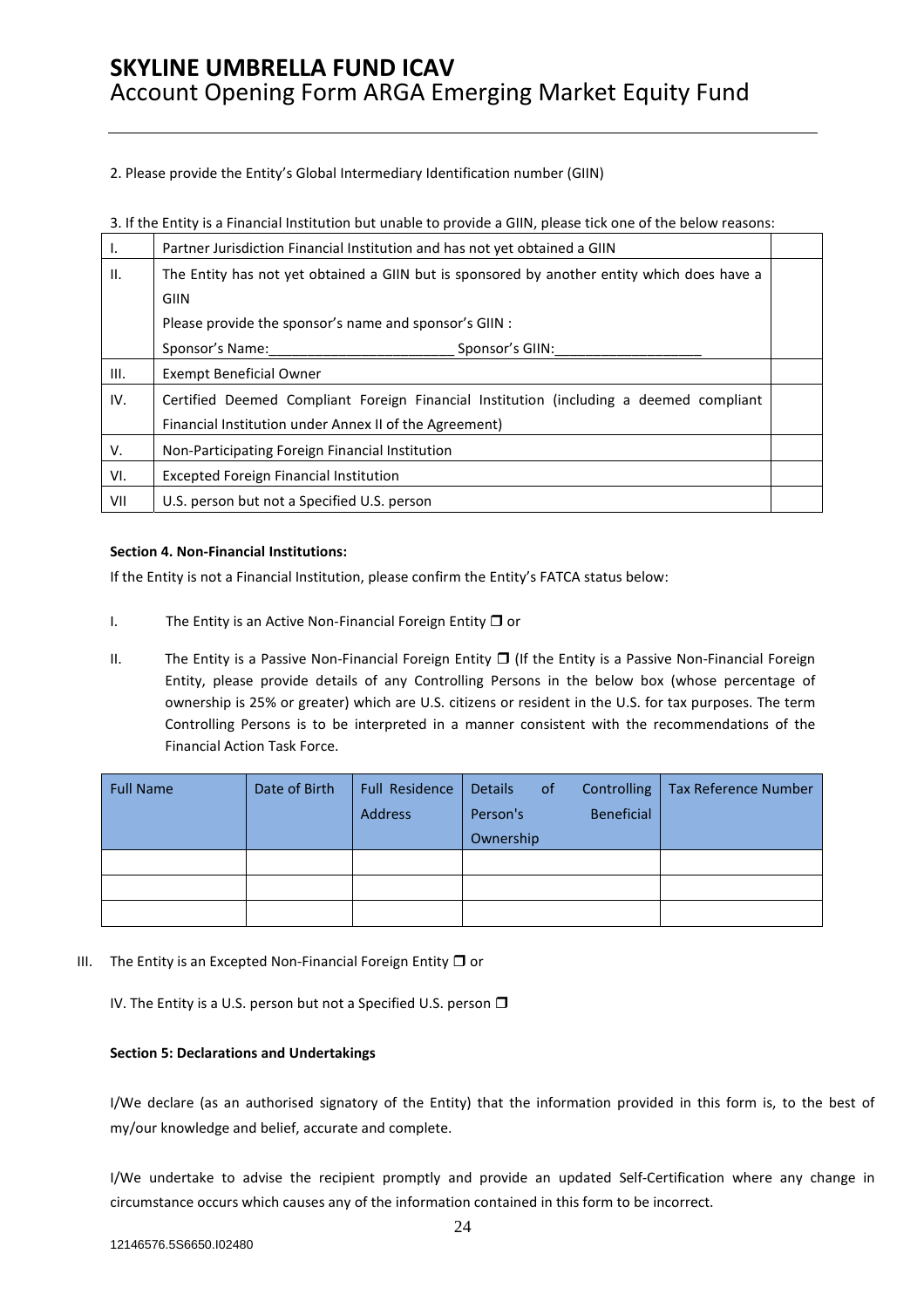\_\_\_\_\_\_\_\_\_\_\_\_\_\_\_\_\_\_\_\_\_\_\_\_\_\_\_\_\_\_\_\_\_\_\_\_\_\_\_\_\_\_\_\_\_\_\_\_\_\_\_\_\_\_\_\_\_\_\_\_\_\_\_\_\_\_\_\_\_\_\_\_\_\_\_\_

\_\_\_\_\_\_\_\_\_\_\_\_\_\_\_\_\_\_\_\_\_\_\_\_\_\_\_\_\_\_\_\_\_\_\_\_\_\_\_\_\_\_\_\_\_\_\_\_\_\_\_\_\_\_\_\_\_\_\_\_\_\_\_\_\_\_\_\_\_\_\_\_\_\_\_

Authorised Signature(s):

Capacity in which declaration is made:

Date: (dd/mm/yyyy): \_\_\_\_\_\_\_\_\_\_\_\_\_\_\_\_\_\_\_\_\_\_\_\_\_\_\_\_\_\_\_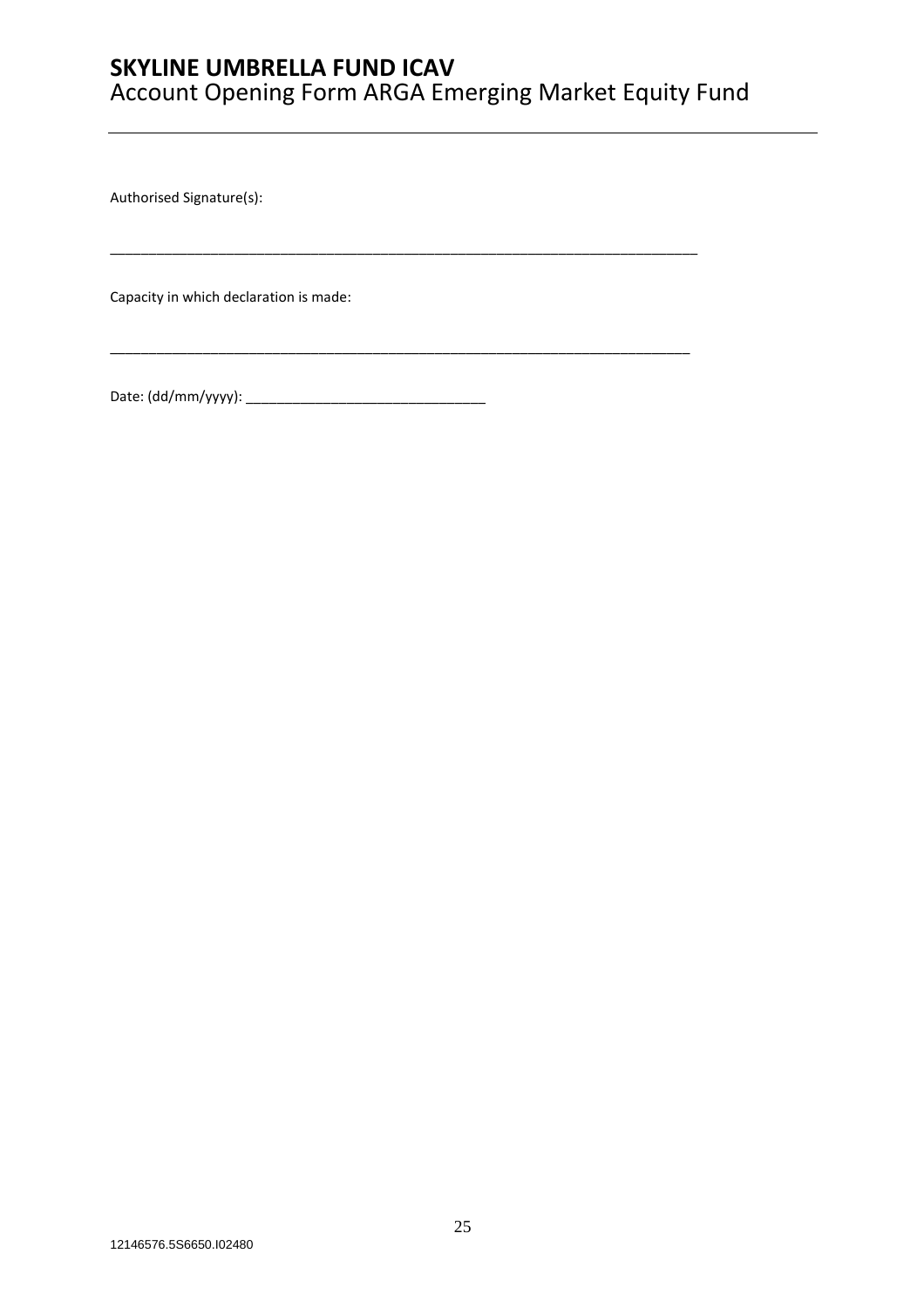### **7b. FATCA Self-Certification - Individual**

#### **Instructions for completion**

We are obliged under Section 891E of the Taxes Consolidation Act 1997 (as amended) and regulations made pursuant to that section to collect certain information about each investor's tax arrangements. Please complete the sections below as directed and provide any additional information that is requested. Please note that in certain circumstances we may be obliged to share this information with relevant tax authorities.

All terms identified in italics are as defined in the Agreement between the Government of Ireland and the Government of the United States of America to Improve International Tax Compliance and to Implement FATCA, a copy of which is available [on the Irish Revenue website at http://www.revenue.ie or at http://www.revenue.ie/en/business/international/agreement-ireland-usa-compliance-fatca.pdf

If any of the information below about your tax residence or FATCA classification changes in the future, please ensure you advise us of these changes promptly.

If you have any questions about how to complete this form, please contact your tax advisor.

Please note that where there are joint account holders each investor is required to complete a separate Self-Certification form.

\_\_\_\_\_\_\_\_\_\_\_\_\_\_\_\_\_\_\_\_\_\_\_\_\_\_\_\_\_\_\_\_\_\_\_\_\_\_\_\_\_\_\_\_\_\_\_\_\_\_\_\_\_\_\_\_\_\_\_\_\_\_\_\_\_\_\_\_\_\_\_\_\_\_\_\_\_\_\_\_\_\_\_

\_\_\_\_\_\_\_\_\_\_\_\_\_\_\_\_\_\_\_\_\_\_\_\_\_\_\_\_\_\_\_\_\_\_\_\_\_\_\_\_\_\_\_\_\_\_\_\_\_\_\_\_\_\_\_\_\_\_\_\_\_\_\_\_\_\_\_\_\_\_\_\_\_\_\_\_\_\_\_\_\_\_\_\_\_\_

Section 1: Investor Identification

Investor Name:

Fund Name:

Residential Address:

| Number: |  |
|---------|--|
|---------|--|

Street: \_\_\_\_\_\_\_\_\_\_\_\_\_\_\_\_\_\_\_\_\_\_\_\_\_\_\_\_\_\_\_\_\_\_\_\_\_\_\_\_\_\_\_\_\_\_\_\_\_\_\_\_\_\_\_\_\_\_\_\_\_\_\_\_\_\_

City, Town, State, Province or County:

Postal Code: \_\_\_\_\_\_\_\_\_\_\_\_\_\_\_\_\_\_

\_\_\_\_\_\_\_\_\_\_\_\_\_\_\_\_\_\_\_\_\_\_\_\_\_\_\_\_\_\_\_\_\_\_\_\_\_\_\_\_\_\_\_\_\_\_\_\_\_\_\_\_\_\_\_\_\_\_\_\_\_\_\_\_\_\_\_\_\_\_\_\_\_\_\_\_\_\_\_\_\_\_\_\_\_\_\_\_\_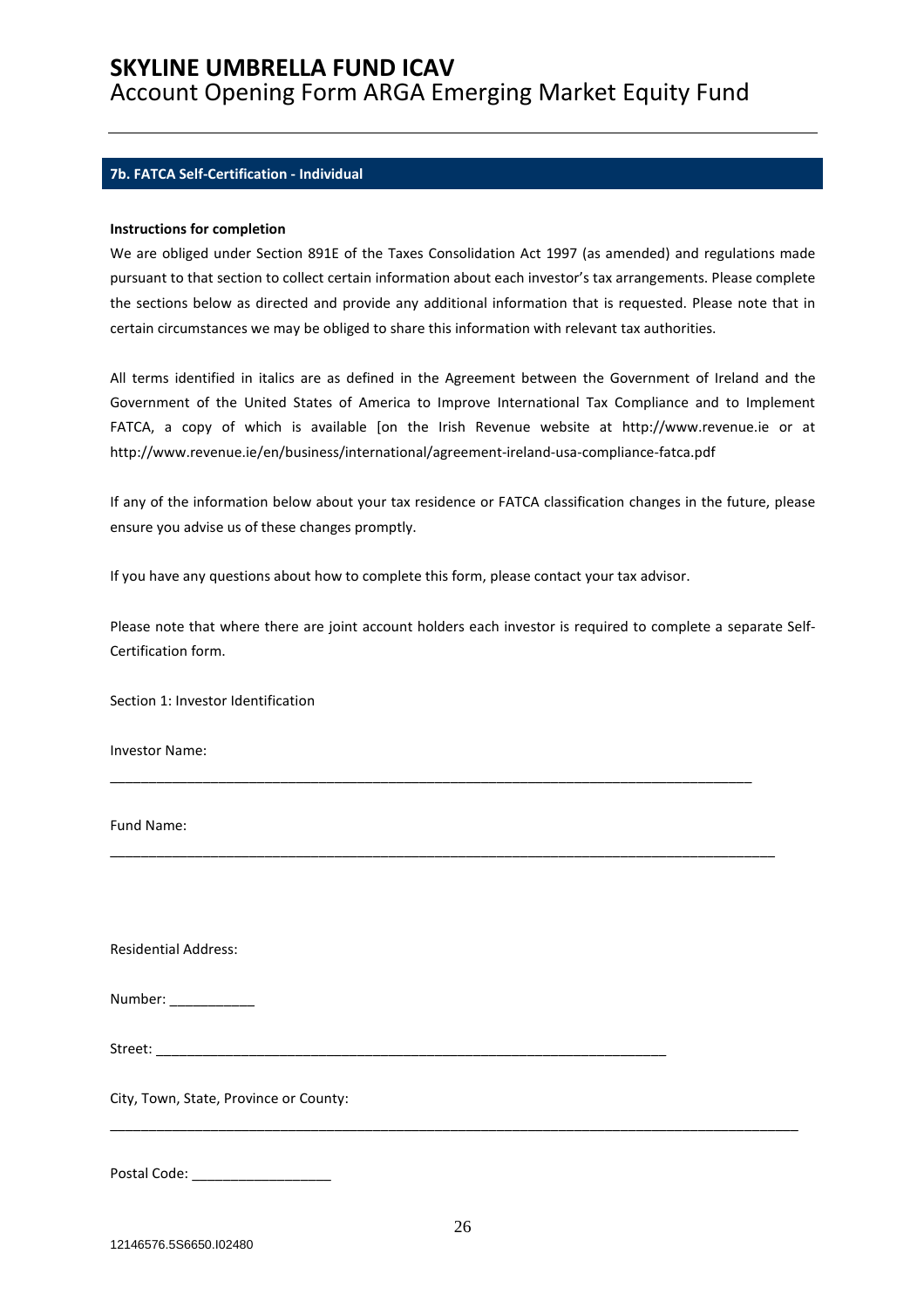| Mailing address (if different from above):                                                                                                                                                                          |
|---------------------------------------------------------------------------------------------------------------------------------------------------------------------------------------------------------------------|
| Number: _____________                                                                                                                                                                                               |
|                                                                                                                                                                                                                     |
| City, Town, State, Province or County:                                                                                                                                                                              |
| Postal Code: ____________________                                                                                                                                                                                   |
|                                                                                                                                                                                                                     |
|                                                                                                                                                                                                                     |
|                                                                                                                                                                                                                     |
| Section 2: Declaration of U.S. Citizenship or U.S. Residence for Tax purposes:                                                                                                                                      |
| Please tick either (a) or (b) and complete as appropriate.                                                                                                                                                          |
| (a) $\Box$ I confirm that I am a U.S. citizen and/or resident in the U.S. for tax purposes and my U.S. federal<br>taxpayer identifying number                                                                       |
|                                                                                                                                                                                                                     |
| OR                                                                                                                                                                                                                  |
| $(b)$ $\square$<br>I confirm that I am not a U.S. citizen or resident in the U.S. for tax purposes.                                                                                                                 |
| <b>Section 3: Declaration and Undertakings:</b>                                                                                                                                                                     |
| I declare that the information provided in this form is, to the best of my knowledge and belief, accurate and<br>complete.                                                                                          |
| I undertake to advise the recipient promptly and provide an updated Self-Certification form where any change<br>in circumstances occurs which causes any of the information contained in this form to be incorrect. |
|                                                                                                                                                                                                                     |

Date: (dd/mm/yyyy ): \_\_\_\_\_\_\_\_\_\_\_\_\_\_\_\_\_\_\_\_\_\_\_\_\_\_\_\_\_\_\_\_\_\_\_\_\_\_\_\_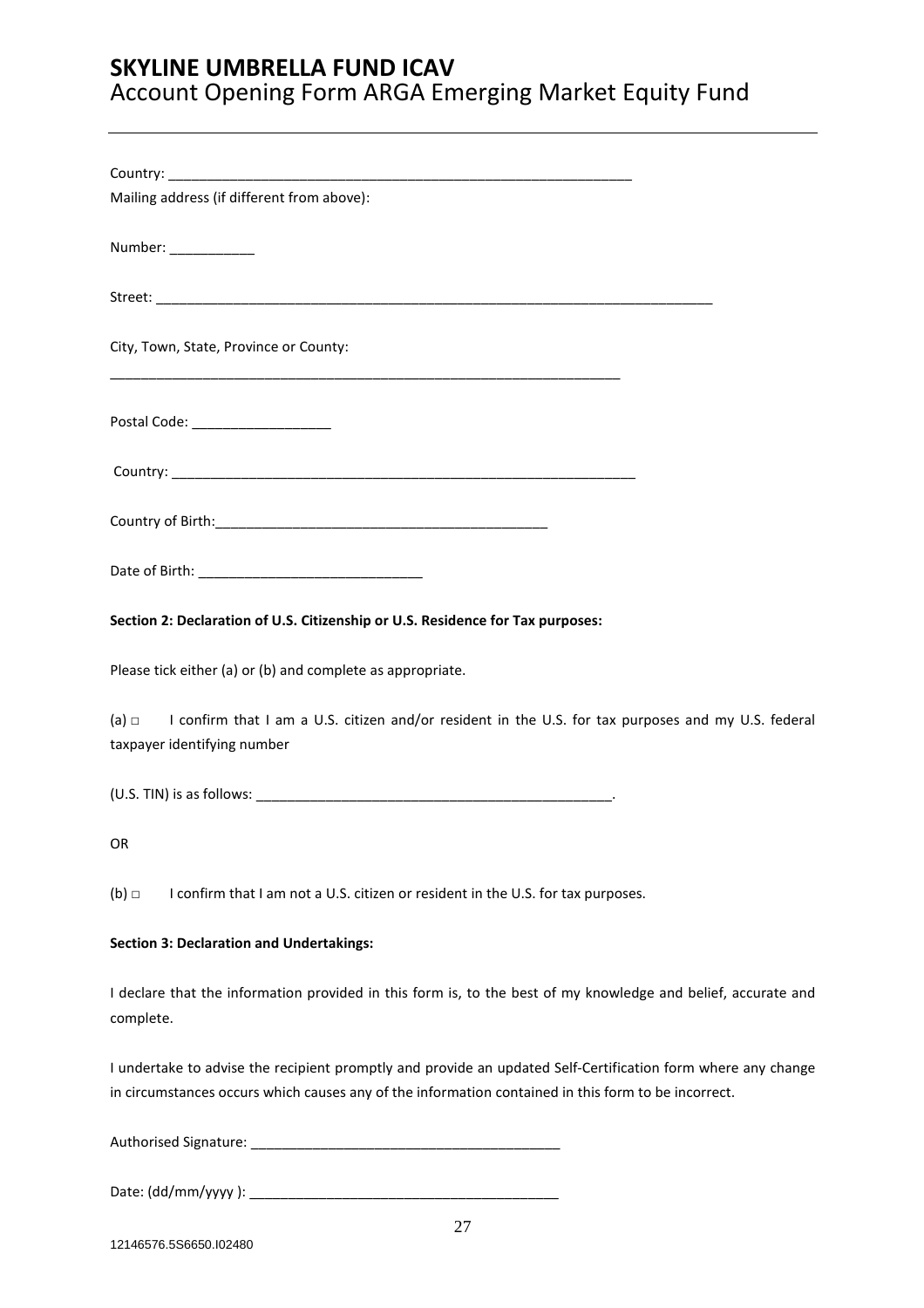### **8a. Common Reporting Standard ("CRS") Self-Certification - Entity**

#### **Instructions for completion**

*We are obliged under Section 891F and Section 891G of the Taxes Consolidation Act 1997 (as amended) and regulations made pursuant to those sections to collect certain information about each investor's tax arrangements.* 

*Please complete the sections below as directed and provide any additional information that is requested. Please note that in certain circumstances we may be legally obliged to share this information, and other financial information with respect to an investor's interests in the Fund with relevant tax authorities .This form is intended to request information only where such request is not prohibited by Irish law.* 

*If you have any questions about this form or defining the investor's tax residency status, please refer to the OECD CRS Portal or speak to a tax adviser.* 

*For further information on CRS please refer to Irish Revenue website at http://www.revenue.ie/en/business/aeoi/index.html or the following link: http://www.oecd.org/tax/automatic-exchange in the case of CRS only.* 

*If any of the information below about the investor's tax residence or CRS classification changes in the future, please ensure that we are advised of these changes promptly.* 

*(Mandatory fields are marked with an \*)* 

*Investors that are individuals should not complete this form and should complete the form entitled "Individual Self-Certification for CRS"* 

#### **Section 1**: **Investor Identification**

| <b>Current Registered Address*:</b>                                                                  |  |
|------------------------------------------------------------------------------------------------------|--|
|                                                                                                      |  |
|                                                                                                      |  |
| Mailing address (if different from above):                                                           |  |
|                                                                                                      |  |
| City, town, State, Province or County: New York 2014 19:30 19:30 19:30 19:30 19:30 19:30 19:30 19:30 |  |
| Postal/ZIP Code: ________________________Country: _______________________________                    |  |

#### **Section 2: CRS Declaration of Tax Residency (Please note that you may choose more than one country)\***

Please indicate the Entity's country of tax residence for CRS purposes, (if resident in more than one country please detail all countries of tax residence and associated tax identification numbers ("TIN")).

**NOTE:** Provision of a Tax ID number (TIN) is required unless you are tax resident in a Jurisdiction that does not issue a (TIN).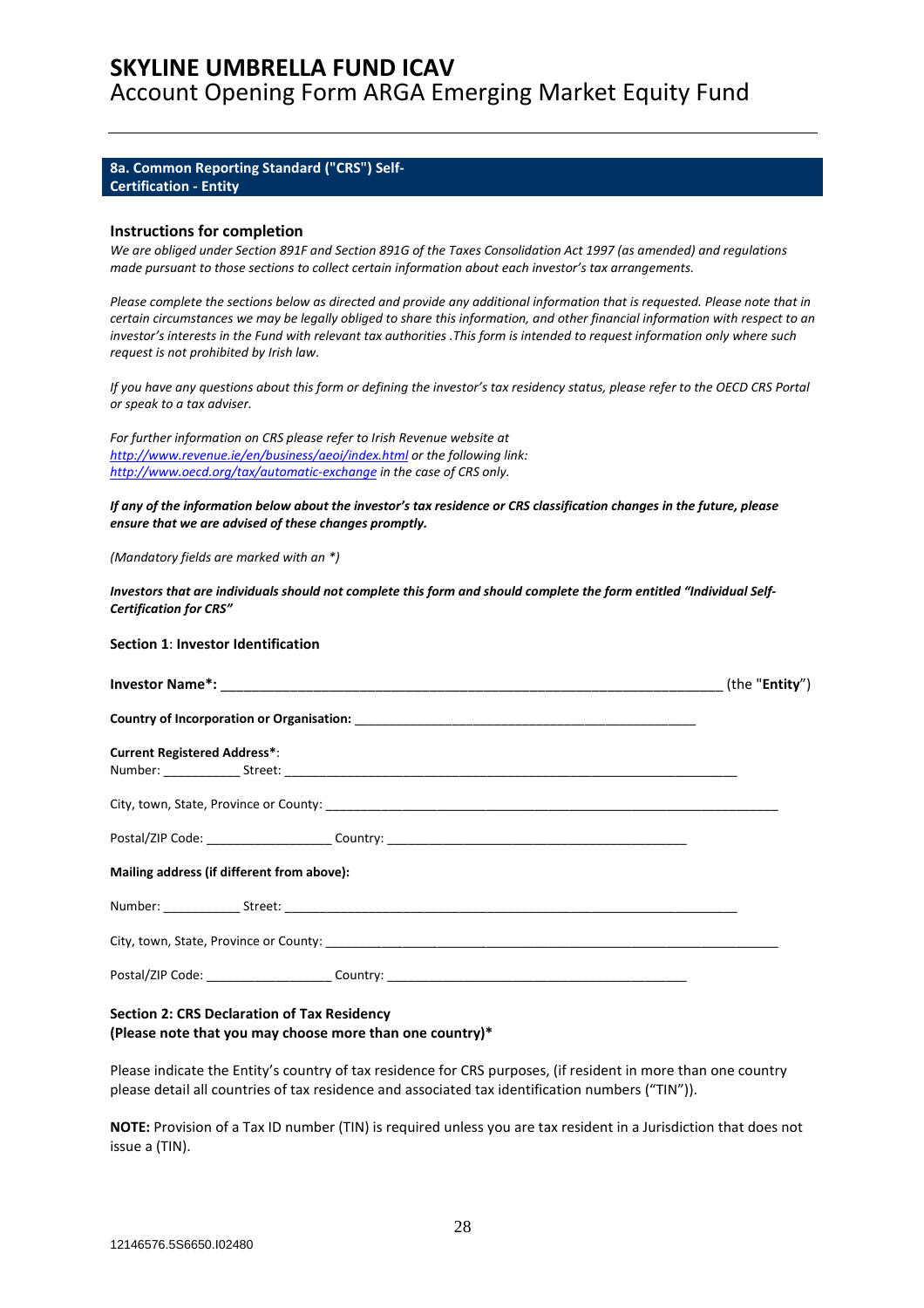If the Entity is not tax resident in any jurisdiction (e.g., because it is fiscally transparent), please indicate that below and provide its place of effective management or country in which its principal office is located.

| <b>Country of Tax Residency</b> | <b>Tax ID Number</b> |
|---------------------------------|----------------------|
|                                 |                      |
|                                 |                      |
|                                 |                      |

### **Section 3: Entity's CRS Classification\*** (The information provided in this section is for CRS. Please note an Entity's CRS classification may differ from its FATCA classification):

For more information please see the CRS Standard and associated commentary: http://www.oecd.org/tax/automaticexchange/common-reporting-standard/common-reporting-standard-and-related-commentaries/#d.en.345314

### **3.1 Financial Institutions under CRS:**

If the Entity is a *Financial Institution*, please tick one of the below categories

| ., | <b>Financial Institution under CRS</b> (other than (II) below)                              |  |
|----|---------------------------------------------------------------------------------------------|--|
| Ш. | An Investment Entity located in a Non-Participating Jurisdiction and managed by             |  |
|    | another Financial Institution                                                               |  |
|    | (If this box is ticked, please indicate the name of any Controlling Person(s) of the Entity |  |
|    | and complete a separate individual Self-certification forms for each of your Controlling    |  |
|    | Persons **)                                                                                 |  |

### **3.2 Non Financial Institutions under CRS:**

### If the Entity is a *Non-Financial Institution*, please tick one of the below categories

| ъ.   | Active Non-Financial Entity – a corporation the stock of which is regularly traded on an   |  |  |
|------|--------------------------------------------------------------------------------------------|--|--|
|      | established securities market or a corporation which is a related entity of such a         |  |  |
|      | corporation                                                                                |  |  |
| Ш.   | Active Non-Financial Entity - a Government Entity or Central Bank                          |  |  |
| III. | Active Non-Financial Entity - an International Organisation                                |  |  |
| IV.  | <b>Active Non-Financial Entity</b> – other than (I)-(III) (for example a start-up NFE or a |  |  |
|      | non-profit NFE)                                                                            |  |  |
| V.   | Passive Non-Financial Entity (If this box is ticked, please complete a separate Individual |  |  |
|      | Self-Certification Form for each of your Controlling Person(s)                             |  |  |

### **\*\*Controlling Person's:**

**NB: Please note that each Controlling Person must complete a Separate Individual Self-Certification form. If there are no natural person(s) who exercise control of the Entity then the Controlling Person will be the natural person(s) who hold the position of senior managing official of the Entity.** 

For further information on Identification requirements under CRS for Controlling Persons, see the Commentary to Section VIII of the CRS Standard.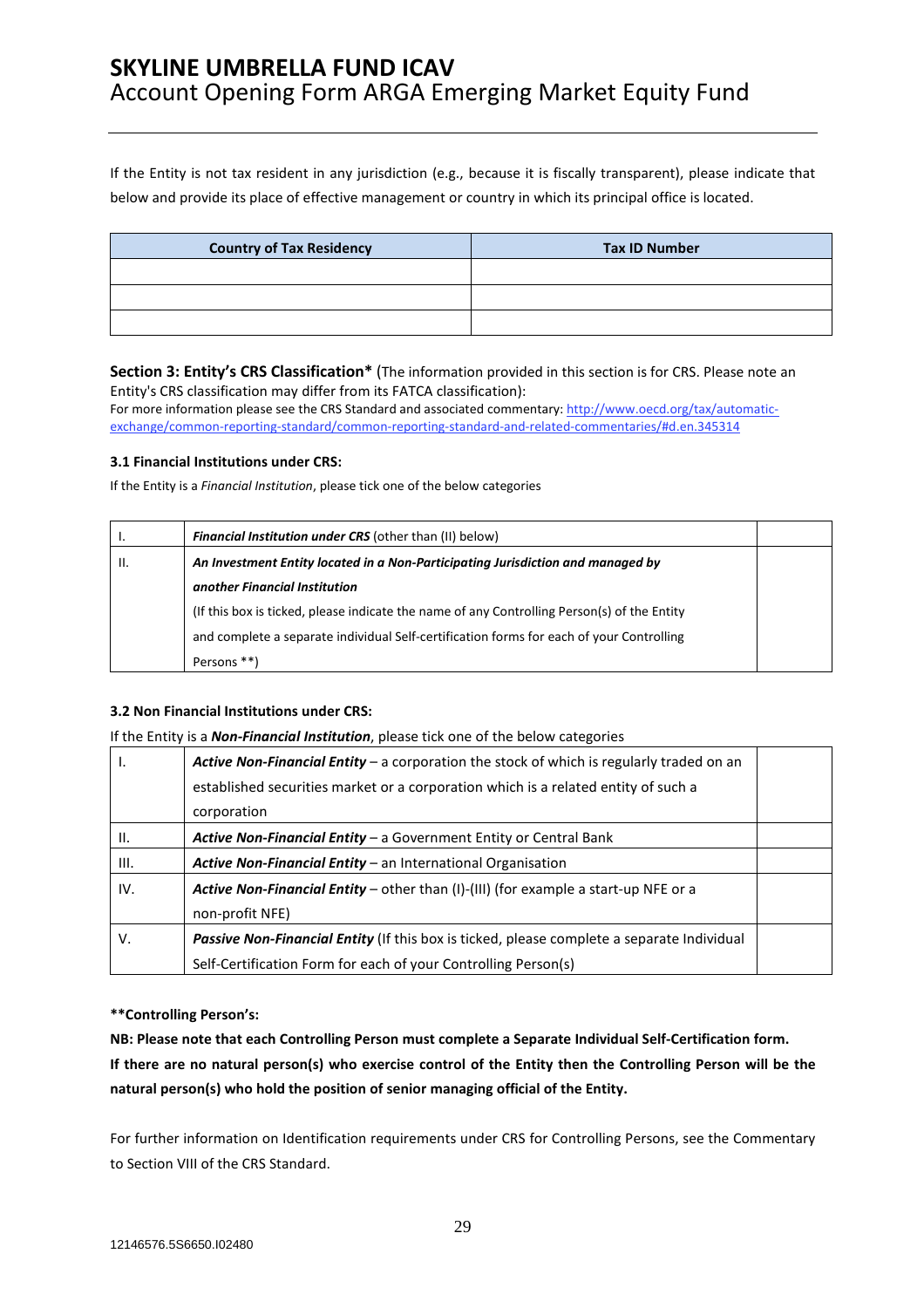http://www.oecd.org/tax/automatic-exchange/common-reporting-standard/common-reporting-standard-andrelated-commentaries/#d.en.345314

### **Section 4: Declarations and Undertakings**

I/We declare (as an authorised signatory of the Entity) that the information provided in this form is, to the best of my/our knowledge and belief, accurate and complete.

I acknowledge that the information contained in this form and information regarding the Account Holder may be reported to the tax authorities of the country in which this account(s) is/are maintained and exchanged with tax authorities of another country or countries in which the Account Holder may be tax resident where those countries (or tax authorities in those countries) have entered into Agreements to exchange financial account information.

I/We undertake to advise the recipient promptly and provide an updated Self-Certification where any change in circumstance occurs which causes any of the information contained in this form to be incorrect.

\_\_\_\_\_\_\_\_\_\_\_\_\_\_\_\_\_\_\_\_\_\_\_\_\_\_\_\_\_\_\_\_\_\_\_\_\_ \_\_\_\_\_\_\_\_\_\_\_\_\_\_\_\_\_\_\_\_\_\_\_\_\_\_\_\_\_\_\_\_\_\_\_\_\_\_\_

\_\_\_\_\_\_\_\_\_\_\_\_\_\_\_\_\_\_\_\_\_\_\_\_\_\_\_\_\_\_\_\_\_\_\_\_\_ \_\_\_\_\_\_\_\_\_\_\_\_\_\_\_\_\_\_\_\_\_\_\_\_\_\_\_\_\_\_\_\_\_\_\_\_\_\_\_

\_\_\_\_\_\_\_\_\_\_\_\_\_\_\_\_\_\_\_\_\_\_\_\_\_\_\_\_\_\_\_\_\_\_\_\_\_ \_\_\_\_\_\_\_\_\_\_\_\_\_\_\_\_\_\_\_\_\_\_\_\_\_\_\_\_\_\_\_\_\_\_\_\_\_\_\_

### **Authorised Signature(s)\*:**

**Print Name(s)\*:** 

**Capacity in which declaration is made\***:

**Date: (dd/mm/yyyy):\*** \_\_\_\_\_\_\_\_\_\_\_\_\_\_\_\_\_\_\_\_\_\_\_\_\_\_\_\_\_\_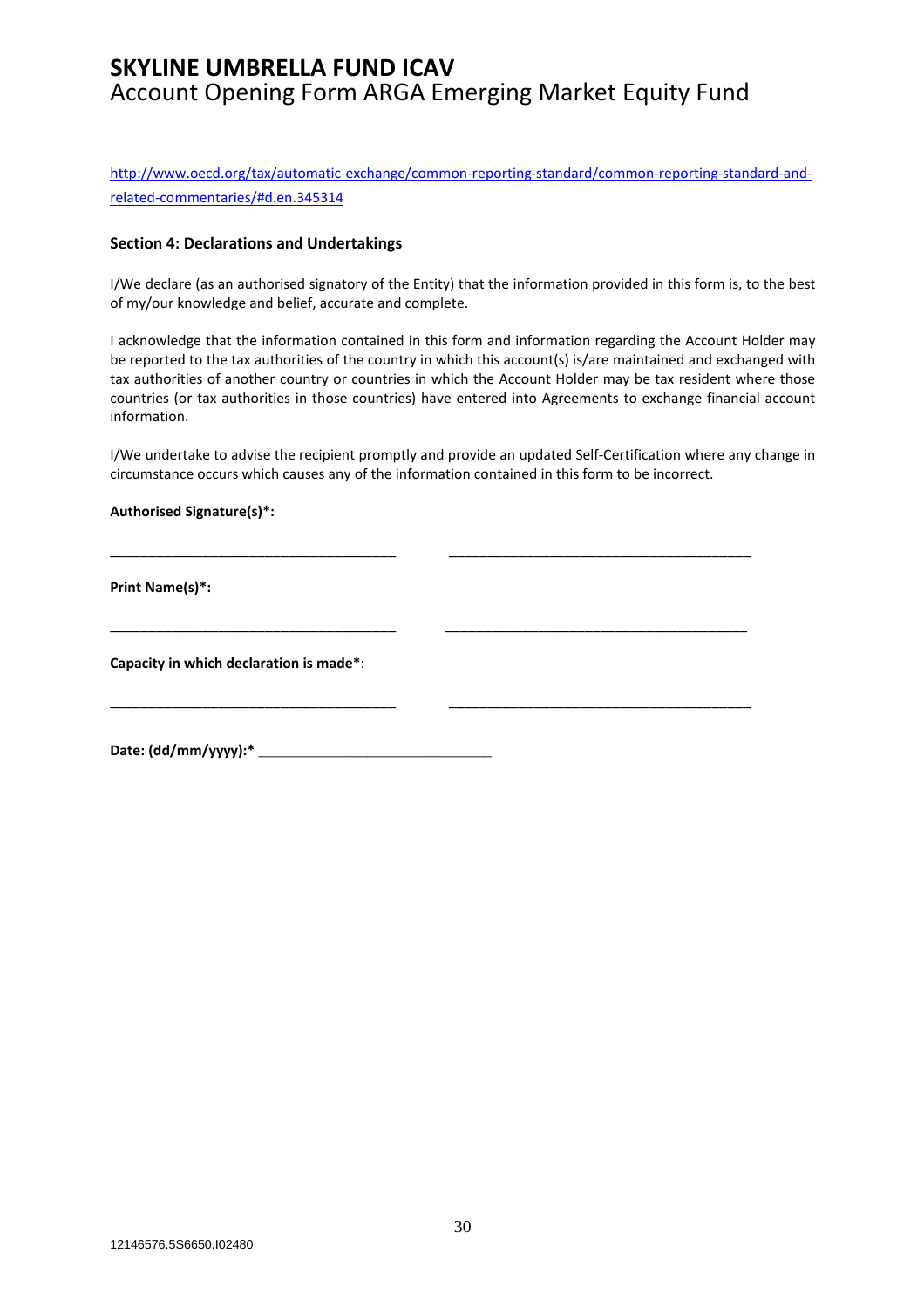**8b. Common Reporting Standard ("CRS") Self-Certification - Individual** 

#### **Instructions for completion**

**Sections 1, 2, and 4 must be completed by all investors.** 

**Section 3 should only be completed by any individual who is a Controlling Person of an entity investor which is a Passive Non-Financial Entity. For further guidance see** 

http://www.oecd.org/tax/automatic-exchange/common-reporting-standard/common-reporting-standard-andrelated-commentaries/#d.en.345314

We are obliged under Section 891F and Section 891G of the Taxes Consolidation Act 1997 (as amended) and regulations made pursuant to those sections to collect certain information about each investor's tax arrangements. Please complete the sections below as directed and provide any additional information that is requested. Please note that in certain circumstances we may be legally obliged to share this information, and other financial information with respect to an investor's interests in the Fund with relevant tax authorities .This form is intended to request information only where such request is not prohibited by Irish law.

If you have any questions about this form or defining the investor's tax residency status, please refer to the OECD CRS Portal or speak to a tax adviser.

For further information on CRS please refer to Irish Revenue website at

http://www.revenue.ie/en/business/aeoi/index.html or the following link to the OECD CRS Information Portal at: http://www.oecd.org/tax/automatic-exchange.

If any of the information below about the investor's tax residence or CRS classification changes in the future, please advise of these changes promptly.

Please note that where there are joint or multiple account holders each investor is required to complete a separate Self-Certification form.

 **(Mandatory fields are marked with an \*)** 

#### **Section 1: Investor Identification**

Investor Name\*: \_\_\_\_\_\_\_\_\_\_\_\_\_\_\_\_\_\_\_\_\_\_\_\_\_\_\_\_\_\_\_\_\_\_\_\_\_

Current Residential Address\*:

Number:

Street:

City, Town, State, Province or County:

Postal/ZIP Code:

Country: \_\_\_\_\_\_\_\_\_\_\_\_\_\_\_\_\_\_\_\_\_\_\_\_\_\_\_\_\_\_\_\_\_\_\_\_\_\_\_\_\_\_\_

\_\_\_\_\_\_\_\_\_\_\_\_\_\_\_\_\_\_\_\_\_\_\_\_\_\_\_\_\_\_\_\_\_\_\_\_\_\_\_\_\_\_\_\_\_\_\_\_\_\_\_\_\_\_\_\_\_\_\_\_\_\_\_\_\_\_

Mailing address (if different from above):

Number: \_\_\_\_\_\_\_\_\_\_\_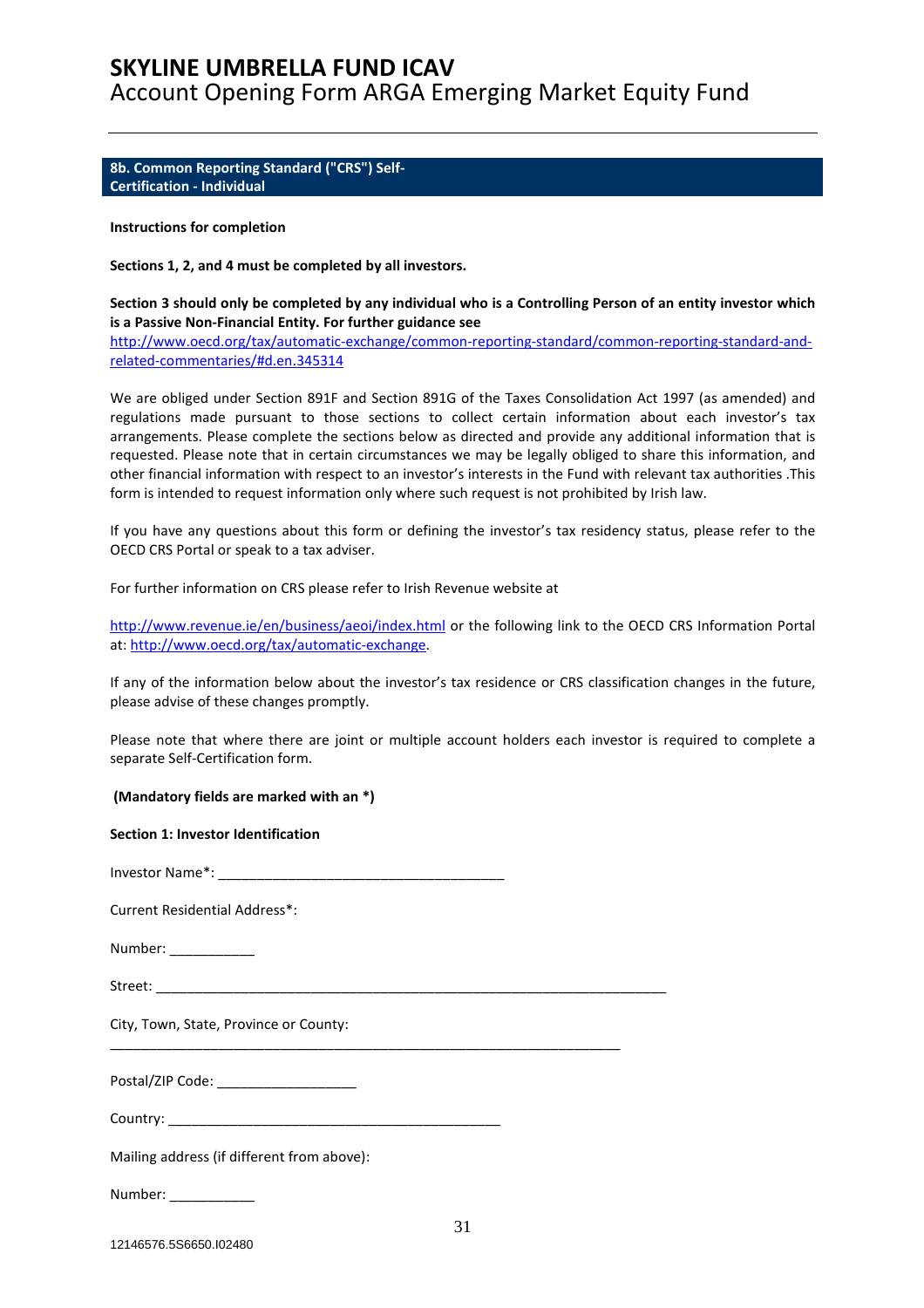| City, Town, State, Province or County: |  |
|----------------------------------------|--|
| Postal/ZIP Code: _____________________ |  |
|                                        |  |
| Place Of Birth*                        |  |
|                                        |  |
| Date of Birth*:                        |  |

### **Section 2: CRS Declaration of Tax Residency (please note you may choose more than one country)\***

Please indicate your/ the investor's country of tax residence (if resident in more than one country please detail all countries of tax residence and associated taxpayer identification numbers ("TIN"). Please see the CRS Portal for more information on Tax Residency.

| <b>Country of Tax Residency</b> | <b>Tax ID Number</b> |
|---------------------------------|----------------------|
|                                 |                      |
|                                 |                      |
|                                 |                      |

**NOTE**: Provision of a Tax ID number (TIN) is required unless you are tax resident in a Jurisdiction that does not issue a TIN.

### **Section 3 – Type of Controlling Person**

(ONLY to be completed by any individual who is a Controlling Person of an entity investor which is a Passive Non-Financial Entity or an Investment Entity located in a Non-Participating Jurisdiction and managed by another Financial Institution)

For joint or multiple Controlling Persons please complete a separate Self-Certification form for each Controlling Person

| Please Confirm what type of Controlling Person applicable under CRS |             | <b>Entity Name</b> |
|---------------------------------------------------------------------|-------------|--------------------|
| that applies to you/the investor by ticking the appropriate box.    | <b>Tick</b> |                    |
| Controlling Person of a legal person – control by ownership         |             |                    |
| Controlling Person of a legal person – control by other means       |             |                    |
| Controlling Person of a legal person – senior managing official     |             |                    |
| Controlling Person of a trust - settlor                             |             |                    |
| Controlling Person of a trust – trustee                             |             |                    |
| Controlling Person of a trust – protector                           |             |                    |
| Controlling Person of a trust – beneficiary                         |             |                    |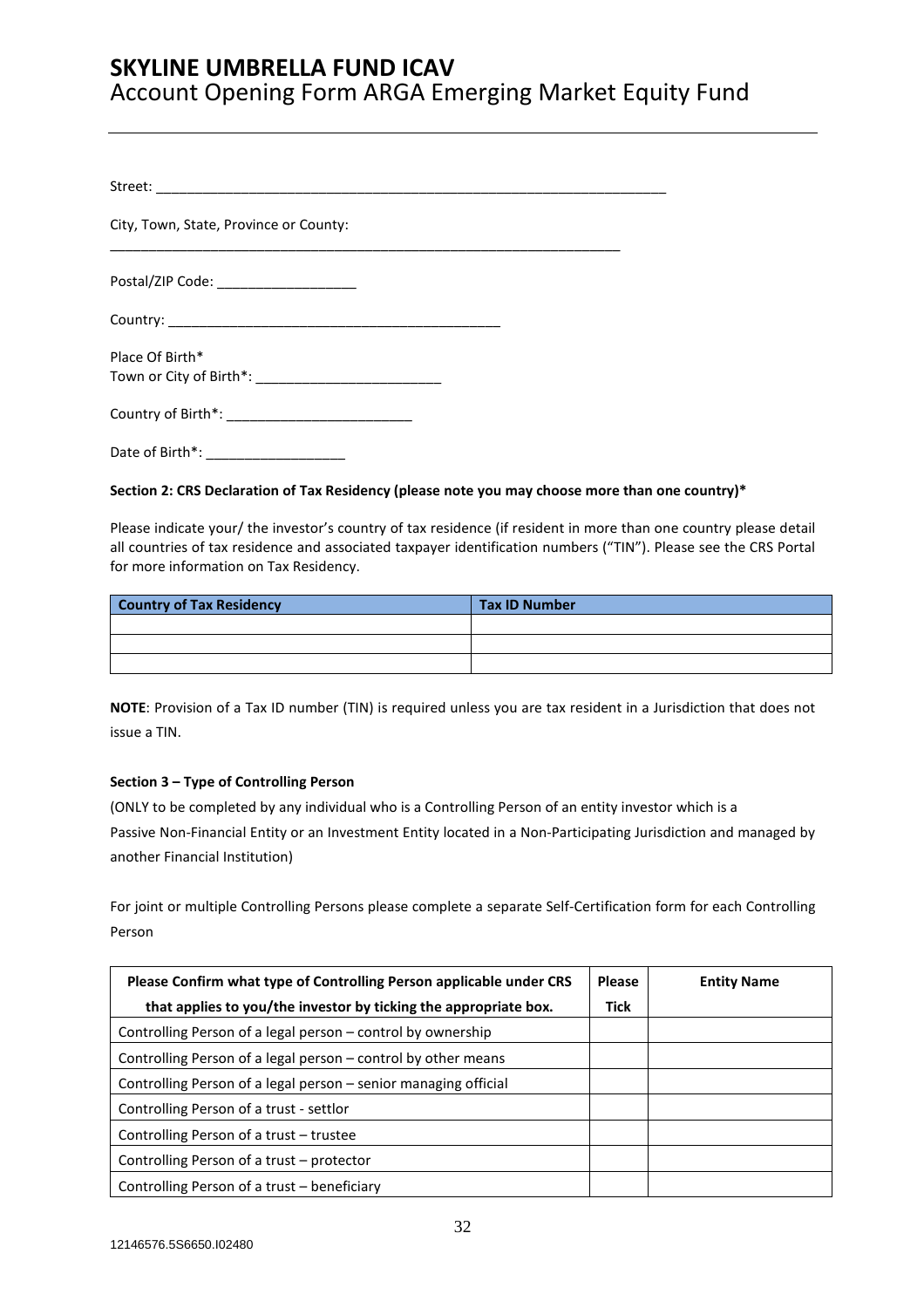| Controlling Person of a trust – other                                    |  |
|--------------------------------------------------------------------------|--|
| Controlling Person of a legal arrangement (non-trust) – settlor-         |  |
| equivalent                                                               |  |
| Controlling Person of a legal arrangement (non-trust) – trustee-         |  |
| equivalent                                                               |  |
| Controlling Person of a legal arrangement (non-trust) – protector-       |  |
| equivalent                                                               |  |
| Controlling Person of a legal arrangement (non-trust) – beneficiary-     |  |
| equivalent                                                               |  |
| Controlling Person of a legal arrangement (non-trust) – other-equivalent |  |

### **Section 4: Declaration and Undertakings:**

I declare that the information provided in this form is, to the best of my knowledge and belief, accurate and complete.

I acknowledge that the information contained in this form and information regarding the Account Holder may be reported to the tax authorities of the country in which this account(s) is/are maintained and exchanged with tax authorities of another country or countries in which the Account Holder may be tax resident where those countries (or tax authorities in those countries) have entered into Agreements to exchange financial account information.

I undertake to advise the recipient promptly and provide an updated Self-Certification form where any change in circumstances occurs which causes any of the information contained in this form to be incorrect.

Authorised Signature\*: \_\_\_\_\_\_\_\_\_\_\_\_\_\_\_\_\_\_\_\_\_\_\_\_\_\_\_\_\_\_\_\_\_\_\_\_\_\_\_\_

Print Name\*: \_\_\_\_\_\_\_\_\_\_\_\_\_\_\_\_\_\_\_\_\_\_\_\_\_\_\_\_\_\_\_\_\_\_\_\_\_\_\_\_

| Date: (dd/mm/yyyy)*: |
|----------------------|
|----------------------|

| Capacity*: |  |
|------------|--|
|------------|--|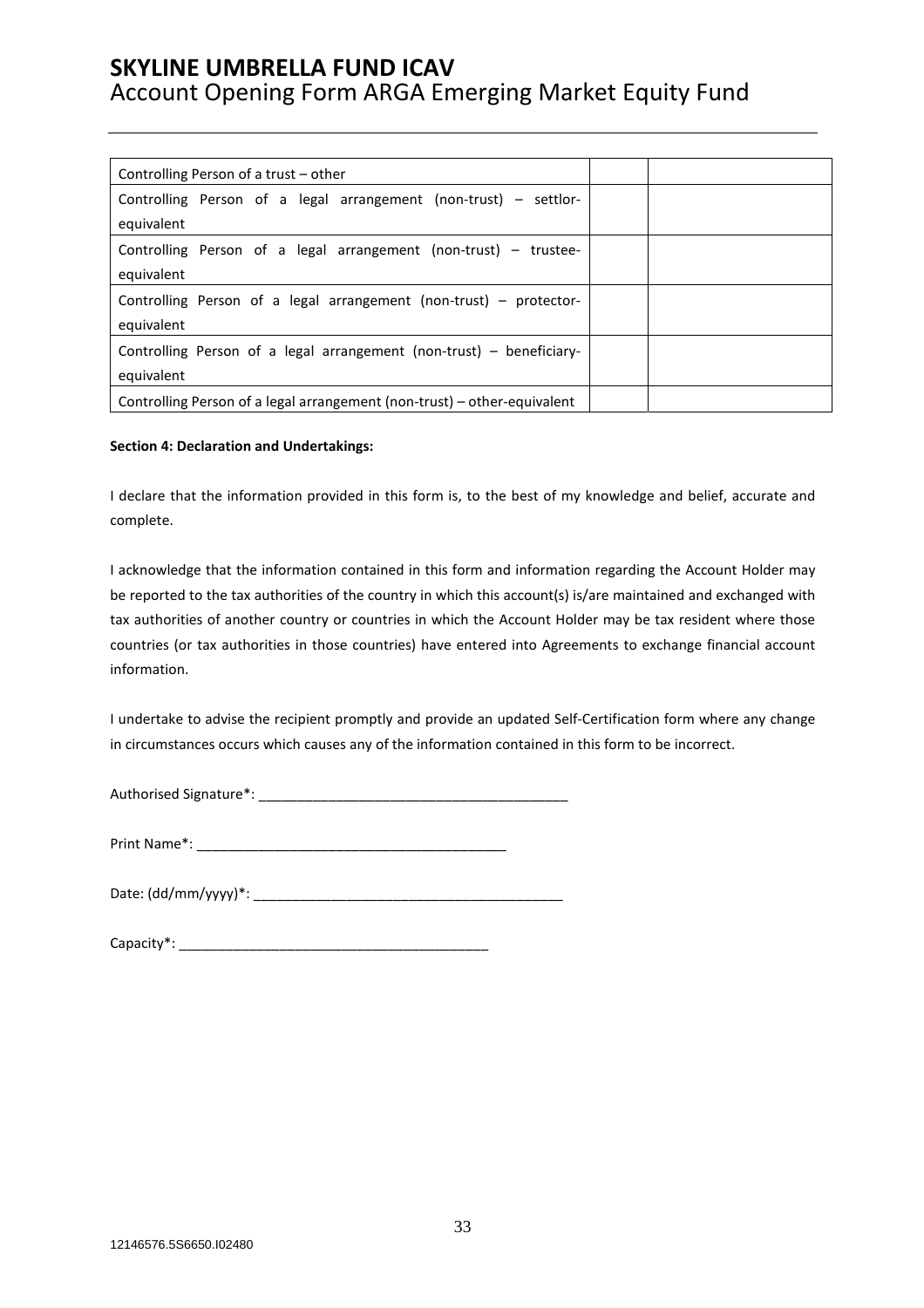### **9. Return of Values (Investment Undertakings) Regulations 2013 (for Irish resident investors only)**

Pursuant to the Return of Values (Investment Undertakings) Regulations 2013 (S.I. 245 of 2013) (the "Return Regulations"), the Sub-Fund is required to collect certain information from certain Irish residents. All applicants, whether individuals, bodies corporate or unincorporated bodies of persons, which are Irish resident or ordinarily resident should review the list of Exempt Irish Investors in the Prospectus. If the applicant is Irish resident or ordinarily resident and is not an Exempt Irish Investor, please provide the relevant Tax Identification Number (TIN) / PPS Number together with any one original or copy of the following additional documents: P60, P45, P21 Balancing Statement, Payslip (where employer is identified by name or tax number), Drug Payment Scheme Card, Tax Assessment, Tax Return Form, PAYE Notice of Tax Credits, Child Benefit Award Letter / Book, Pension book, Social Services Card, or Public Services Card. In addition, printed documentation issued by the Irish Revenue Commissioners or the Department of Social Protection which includes the applicant's name, address and tax reference number is also acceptable. In the case of joint account holders, the additional documentation is required for each applicant. By signing this Account Opening Form the applicant acknowledges that information relating to its investment in Shares in the Sub-Fund, the value of such investment and its name(s), address(es) and tax reference / PPS number may be subject to disclosure to the Revenue Commissioners in accordance with the Return Regulations.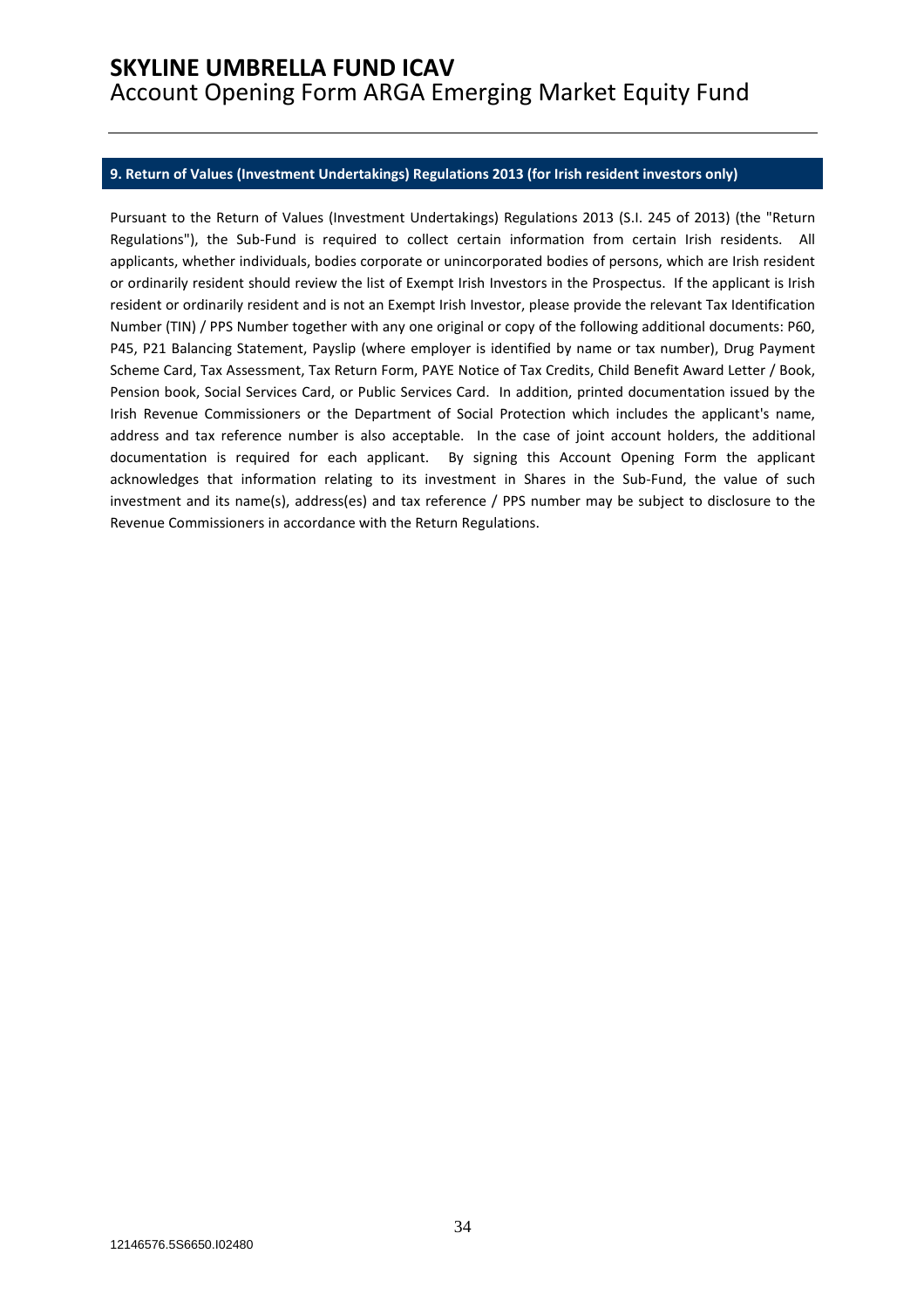## **SKYLINE UMBRELLA FUND ICAV**

ARGA Emerging Market Equity Fund 

### **10. Applicant Signatures** *Please sign*

| Checklist prior to submission of the Account Opening Form to the Administrator (please tick $(y)$ when                                  |  |  |  |
|-----------------------------------------------------------------------------------------------------------------------------------------|--|--|--|
| complete where applicable)                                                                                                              |  |  |  |
| Section 1: Are all registration details completed?                                                                                      |  |  |  |
| Section 1: Are all registration details completed in relation to an authorised contactee/agent?                                         |  |  |  |
| Section 2: Have all details been completed to include the amount of shares in figures and<br>words?                                     |  |  |  |
| Section 2: Are all bank account details provided?                                                                                       |  |  |  |
| Section 2: Have you chosen the desired dividend option and provided supporting evidence?                                                |  |  |  |
| Section 3: Have you completed the Declaration of residency form completed and attached all<br>relevant documentation?                   |  |  |  |
| Section 4: Have you completed the Identity verification section fully and attached the required<br>identity verification documentation? |  |  |  |
| Section 6: Have you read and understood the Representations & Warranties section? Have you<br>signed it?                                |  |  |  |
| Section 7a: Have you completed the FATCA form if completing on behalf of an entity?                                                     |  |  |  |
| Section 7b: Have you completed the FATCA form if you are an individual investor?                                                        |  |  |  |
| Section 8a: Have you completed the CRS form if completing on behalf of an entity?                                                       |  |  |  |
| Section 8b: Have you completed the CRS form if you are an individual investor?                                                          |  |  |  |
| Section 9: Have you completed the Return of values (investment undertakings) section fully?<br>(Irish resident investors only)          |  |  |  |
| Section 10: Have you fully signed and dated this Account Opening Form?                                                                  |  |  |  |
|                                                                                                                                         |  |  |  |
| If applicable, have you attached supporting evidence for anti-money laundering (as outlined in<br>appendices)?                          |  |  |  |

I/we agree to be bound by the representations and statements set out in this Account Opening Form. If applicable, attach an authorised signatory list of those entitled to instruct on this investment.

**Signature Joint Applicant (if applicable) Signature** 

**Date** Date **Date Date Date**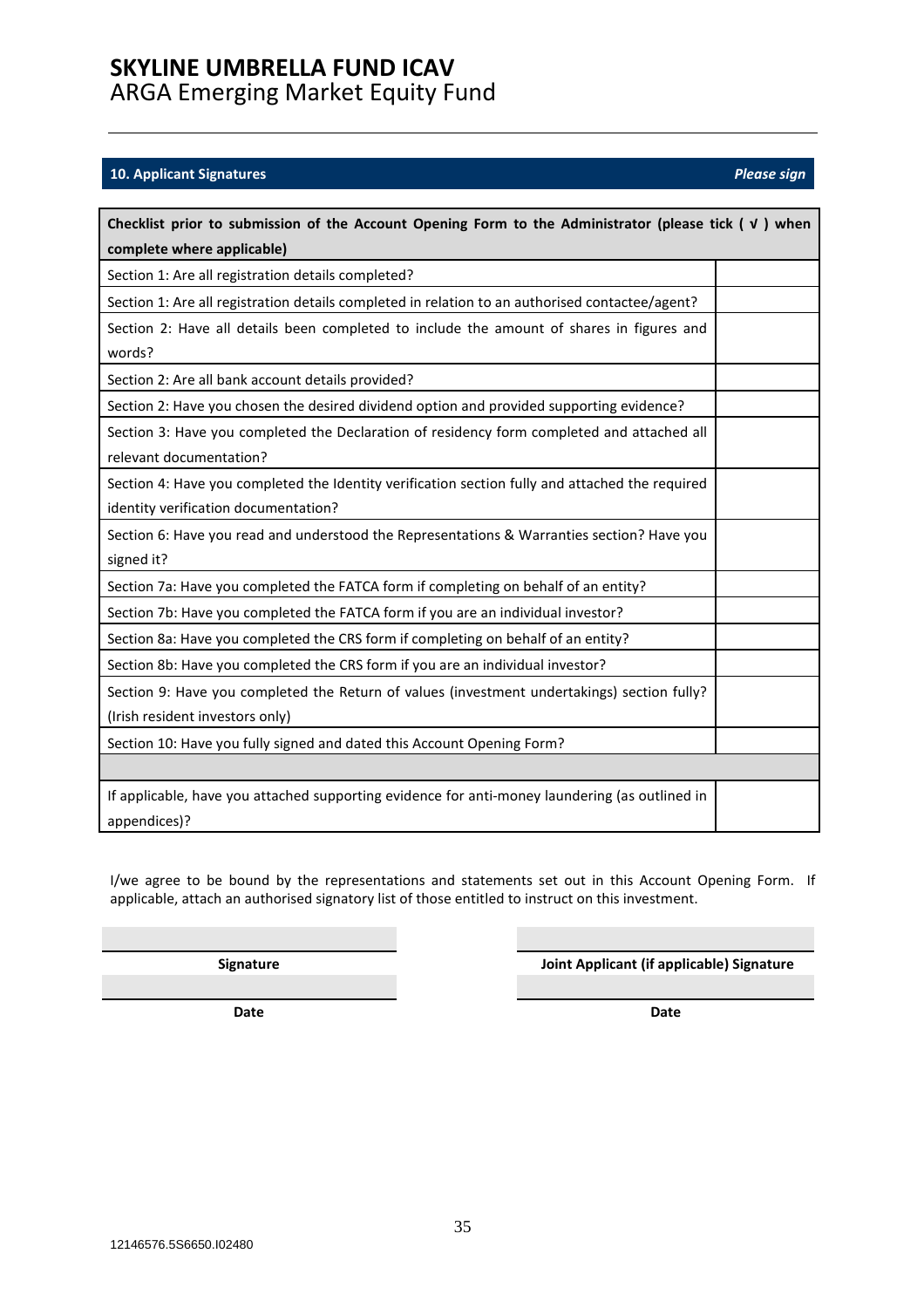#### **Appendix I – Subscription Form**

**This Subscription Form is for investors wishing to subscribe for shares in the Sub-Fund(s) indicated below.** 

The completed Subscription Form should be completed in compliance with the Prospectus and delivered to the Administrator, at the address below, by post, facsimile or as provided for in the Prospectus.

### **ADDRESS FOR DOCUMENTATION**

| <b>Attention: Transfer Agency</b>                                               |
|---------------------------------------------------------------------------------|
| c/o Northern Trust International Fund Administration Services (Ireland) Limited |
| 2 <sup>nd</sup> Floor, Block A                                                  |
| <b>City East Plaza</b>                                                          |
| <b>Towlerton, Ballysimon</b>                                                    |
| <b>Limerick</b>                                                                 |
| <b>V94 X2N9</b>                                                                 |
| <b>Ireland</b>                                                                  |
| T+353 14345124                                                                  |
| <b>F</b> +353 1 4345285                                                         |
| <b>E</b> davy ta queries@ntrs.com                                               |

I/we hereby apply to purchase Shares in the amount of which sum will be paid by telegraphic transfer, and agree to be bound by the Instrument of Incorporation of the ICAV and its material contracts as set out in the Prospectus:

| <b>Share Class Name</b>    |            | <b>Monetary Amount</b> | <b>Monetary Amount in words</b> |
|----------------------------|------------|------------------------|---------------------------------|
| Class A USD\$ Shares       | <b>USD</b> |                        |                                 |
| Class A1 USD\$ Shares      | <b>USD</b> |                        |                                 |
| <b>Class B GBPE Shares</b> | <b>GBP</b> |                        |                                 |
| Class B1 GBPE Shares       | GBP        |                        |                                 |
| Class C JPY¥ Shares        | <b>JPY</b> |                        |                                 |
| Class C1 JPY¥ Shares       | <b>JPY</b> |                        |                                 |
| Class D EUR€ Shares        | <b>EUR</b> |                        |                                 |
| Class D1 EUR€ Shares       | <b>EUR</b> |                        |                                 |
| Class E SGD\$ Shares       | SGD        |                        |                                 |
| Class E1 SGD\$ Shares      | <b>USD</b> |                        |                                 |
| Class F HKD\$ Shares       | <b>HKD</b> |                        |                                 |
| Class F1 HKD\$ Shares      | <b>HKD</b> |                        |                                 |
| Class G AUS\$ Shares       | AUS\$      |                        |                                 |
| Class G1 AUS\$ Shares      | AUS\$      |                        |                                 |
| Class H NZ\$ Shares        | NZ\$       |                        |                                 |
| Class H1 NZ\$ Shares       | NZ\$       |                        |                                 |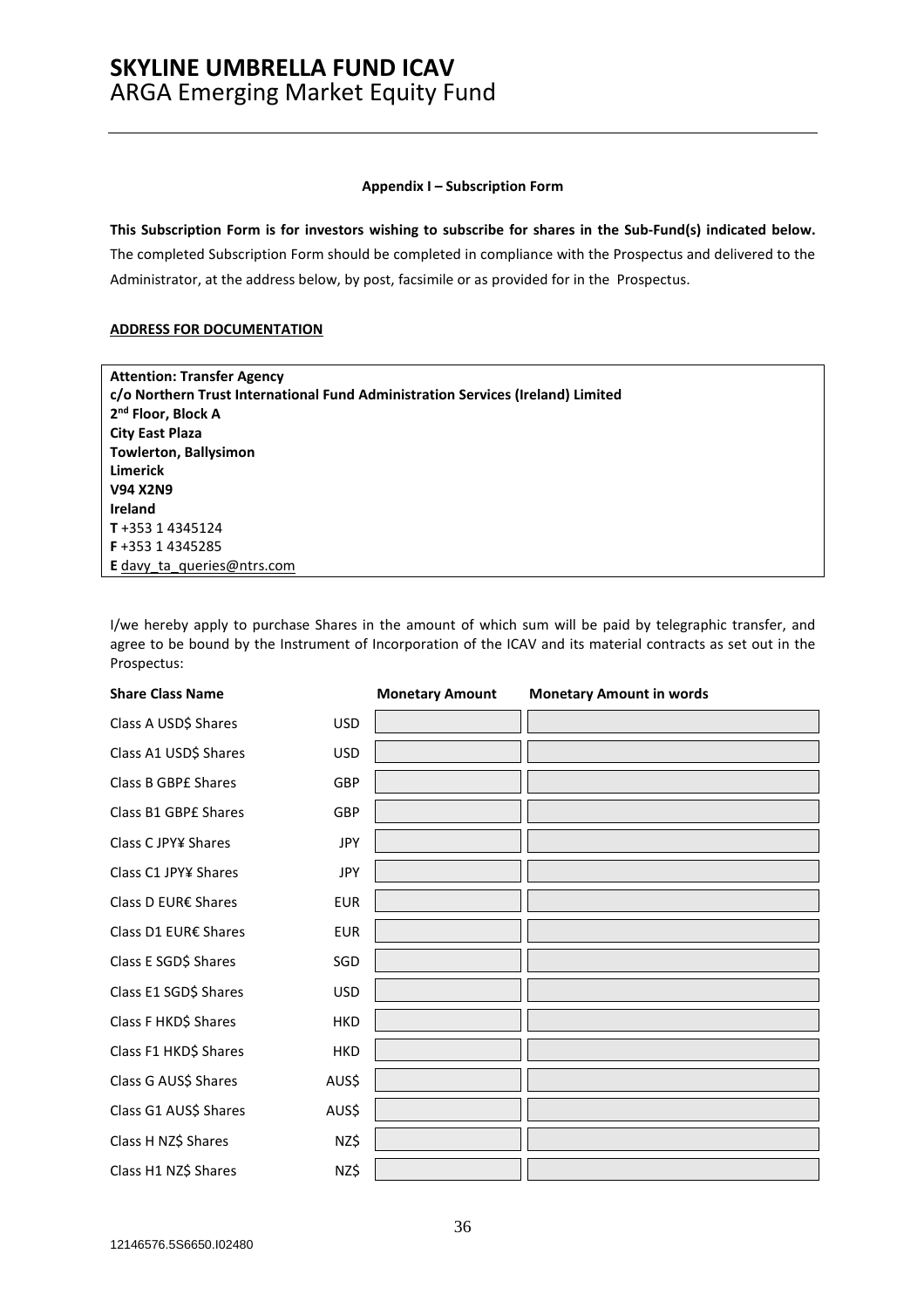| Class I GBPE Shares | GBP        |  |
|---------------------|------------|--|
| Class J NOK Shares  | <b>NOK</b> |  |

The minimum initial subscription and minimum subsequent subscription amounts are set out below:

|                         |            | <b>Minimum initial</b> |
|-------------------------|------------|------------------------|
| <b>Share Class Name</b> |            | investment amount      |
| Class A USD\$ Shares    | <b>USD</b> | US \$1,000,000         |
| Class A1 USD\$ Shares   | <b>USD</b> | US \$1,000,000         |
| Class B GBPE Shares     | GBP        | GBP£750,000            |
| Class B1 GBPE Shares    | <b>GBP</b> | GBP£750,000            |
| Class C JPY¥ Shares     | <b>JPY</b> | JPY¥100,000,000        |
| Class C1 JPY¥ Shares    | <b>JPY</b> | JPY¥100,000,000        |
| Class D EUR€ Shares     | <b>EUR</b> | EUR€1,000,000          |
| Class D1 EUR€ Shares    | <b>EUR</b> | EUR€1,000,000          |
| Class E SGD\$ Shares    | SGD        | SGD\$1,000,000         |
| Class E1 SGD\$ Shares   | <b>USD</b> | SGD\$1,000,000         |
| Class F HKD\$ Shares    | <b>HKD</b> | HKD\$8,000,000         |
| Class F1 HKD\$ Shares   | <b>HKD</b> | HKD\$8,000,000         |
| Class G AUS\$ Shares    | AUS\$      | AUS\$1,000,000         |
| Class G1 AUS\$ Shares   | AUS\$      | AUS\$1,000,000         |
| Class H NZ\$ Shares     | NZ\$       | NZ\$1,000,000          |
| Class H1 NZ\$ Shares    | NZ\$       | NZ\$1,000,000          |
| Class I GBPE Shares     | <b>GBP</b> | GBP£750,000            |
| Class J NOK Shares      | <b>NOK</b> | NOK 8,800,000          |

Cleared subscription monies must be received no later than 3.00 p.m. (Irish time) three Business Days immediately succeeding the relevant Dealing Day.

If payment in full in cleared funds is not received within the required number of Business Days any provisional allotment of shares may be cancelled. The applicant may be charged interest and other costs incurred due to the cancellation.

**Please note any subscription proceeds paid in currencies other than the Base Currency of the relevant Sub-Fund or the designated currency of the relevant Share Class will be converted into that currency at prevailing exchange rates. This foreign exchange transaction will be arranged by the Administrator at the cost and risk of the relevant investor.**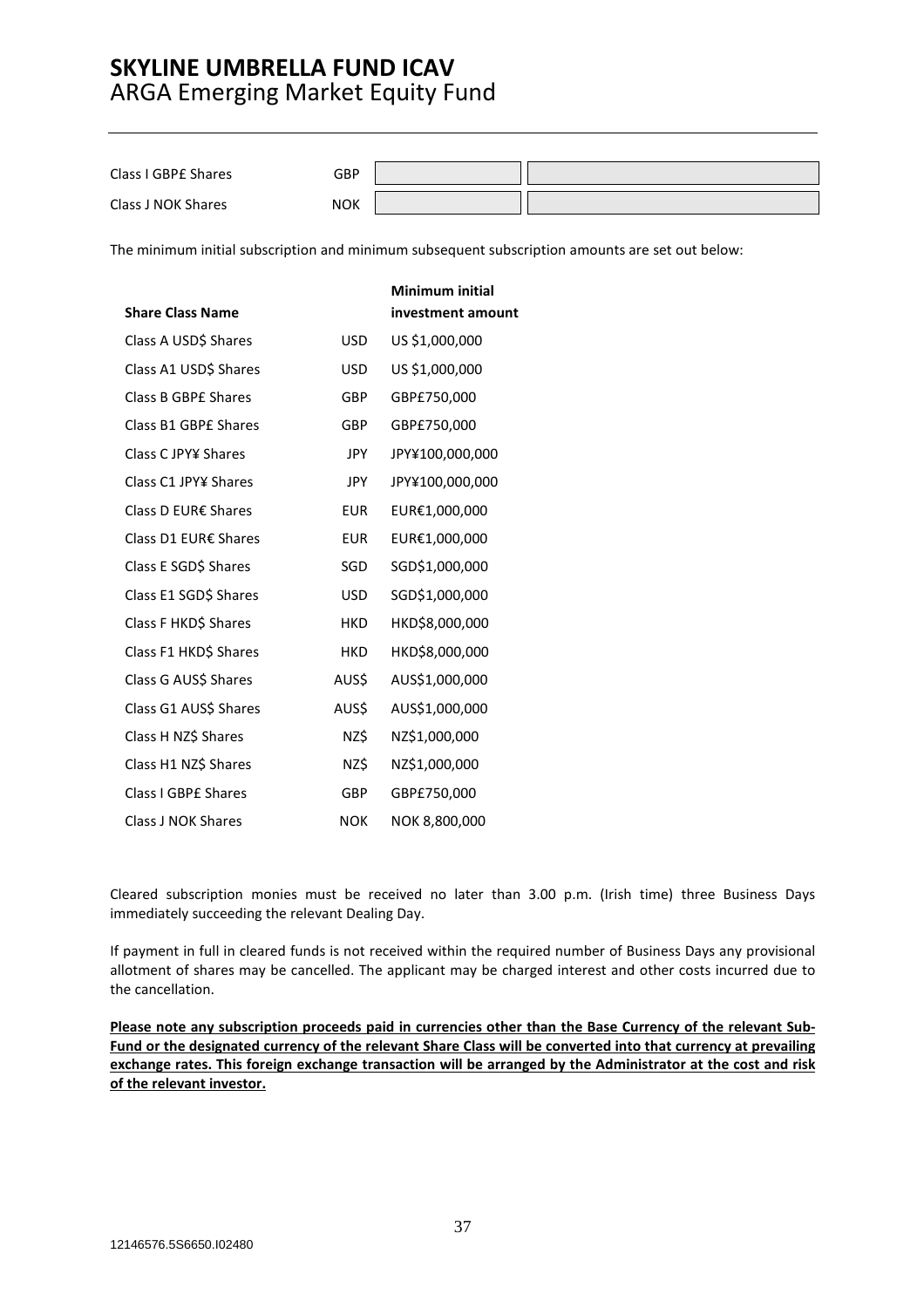*Note: Currency cut-off times – deadline for receipt of subscription monies to obtain same day value2*

*Note: Currency subscription settlement times* 

| GBP  | 16:00 GMT |
|------|-----------|
| EURO | 14:30 GMT |
| USD  | 16:00 GMT |
| NOK  | 10:30 GMT |

### **Bank account details for USD Subscription Payments**

Pay subscription monies in USD to the following bank account:

| <b>U.S. Dollar</b>                                                                 |  |  |
|------------------------------------------------------------------------------------|--|--|
| Beneficiary Bank: The Northern Trust International Banking Corporation, New Jersey |  |  |
| <b>SWIFT: CNORUS33</b>                                                             |  |  |
| <b>Fedwire ABA: 026001122</b>                                                      |  |  |
| <b>CHIPS ABA: 0112</b>                                                             |  |  |
| Beneficiary: Skyline Umbrella Fund ICAV - 179481-20010                             |  |  |
| <b>Reference:</b> * ARGA Emerging Market Equity Fund                               |  |  |

### **Bank account details for EUR Subscription Payments**

Pay subscription monies in EUR to the following bank account:

| Euro – EUR                                                                                |
|-------------------------------------------------------------------------------------------|
| <b>Intermediary Bank: Barclays Bank PLC, Frankfurt</b>                                    |
| <b>SWIFT: BARCDEFF</b>                                                                    |
| <b>Beneficiary Bank:</b> The Northern Trust International Banking Corporation, New Jersey |
| <b>SWIFT: CNORUS33</b>                                                                    |
| <b>Account Number: 0210472800</b>                                                         |
| Beneficiary: Skyline Umbrella Fund ICAV - 662452-20019                                    |
| Reference: * ARGA Emerging Market Equity Fund                                             |

### **Bank account details for GBP Subscription Payments**

Pay subscription monies in GBP to the following bank account:

| <b>British Pound - GBP</b>                                                                |
|-------------------------------------------------------------------------------------------|
| <b>Intermediary Bank: Barclays Bank PLC, London</b>                                       |
| <b>SWIFT: BARCGB22</b>                                                                    |
| <b>Beneficiary Bank:</b> The Northern Trust International Banking Corporation, New Jersey |
| <b>GBP Sort Code: 203253</b>                                                              |
| Account Number: 53529495                                                                  |
| <b>SWIFT: CNORUS33</b>                                                                    |
| <b>Beneficiary:</b> Skyline Umbrella Fund ICAV 664482-20019                               |

<sup>&</sup>lt;sup>2</sup> Investors wishing to subscribe into the AUS\$, JPY¥, NZ\$, SGD\$ or HKD\$ share classes should please notify the Administrator or the Investment Manager (ARGA Investment Management, LP).

 $\overline{a}$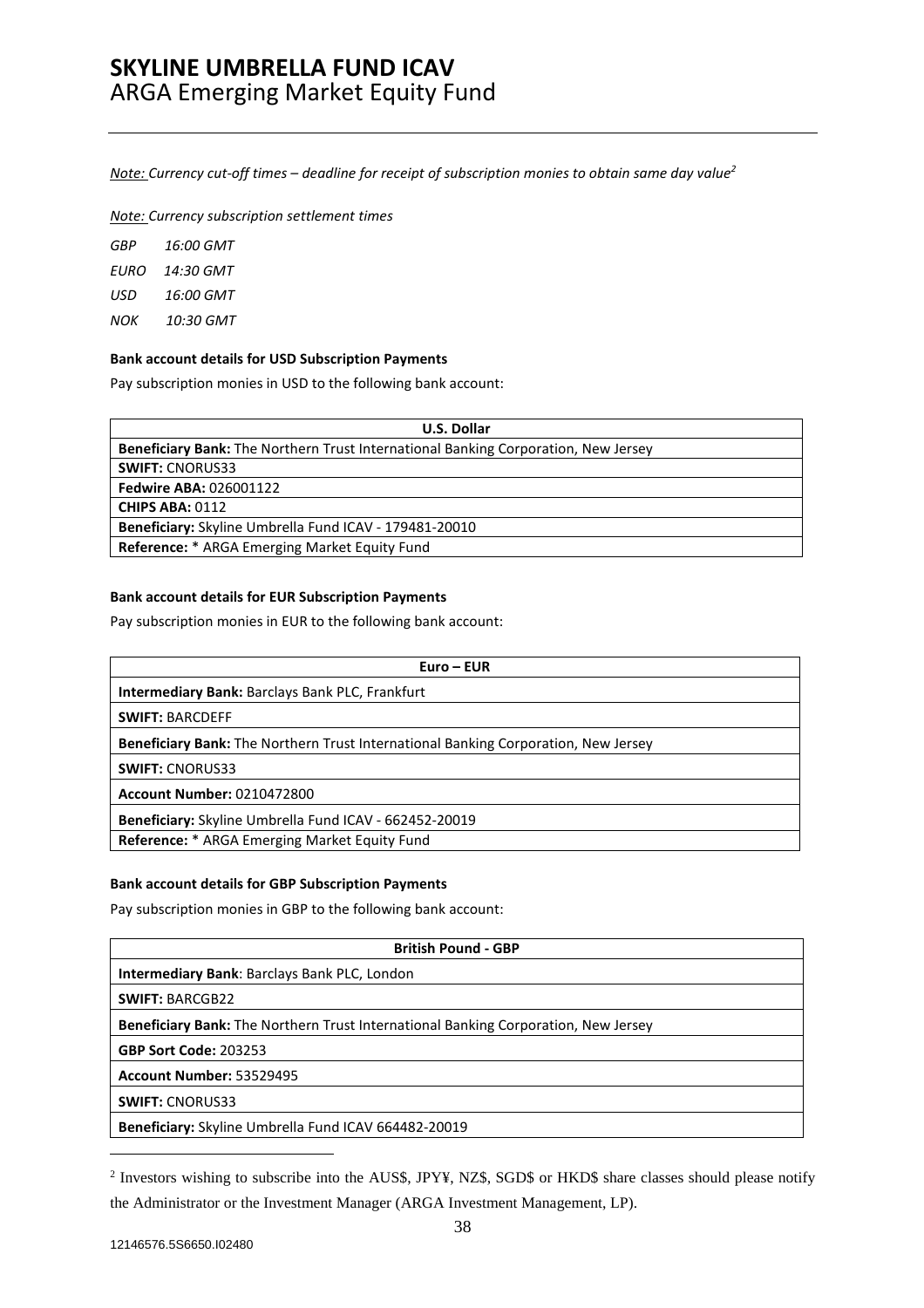#### **Reference:** \*Contract number

### **Bank account details for NOK Subscription Payments**

Pay subscription monies in NOK to the following bank account:

| Norwegian Kroner - NOK                                                                    |  |  |  |
|-------------------------------------------------------------------------------------------|--|--|--|
| <b>Intermediary Bank: DNB Bank ASA, Oslo</b>                                              |  |  |  |
| <b>SWIFT: DNBANOKK</b>                                                                    |  |  |  |
| <b>Beneficiary Bank:</b> The Northern Trust International Banking Corporation, New Jersey |  |  |  |
| <b>Account Number: 70010241705</b>                                                        |  |  |  |
| <b>SWIFT: CNORUS33</b>                                                                    |  |  |  |
| Beneficiary: Skyline Umbrella Fund ICAV 663120-20019                                      |  |  |  |
| Reference: *Contract number                                                               |  |  |  |

### **REGISTERED INFORMATION**

| Registered Account Name     |       |                      |
|-----------------------------|-------|----------------------|
| Account Number <sup>3</sup> |       |                      |
| Your Company Contact        | Name: | Phone No:<br>Fax No: |
|                             |       |                      |

 $\overline{a}$ 

<sup>&</sup>lt;sup>3</sup> Please note you would have received this by email from the Administrator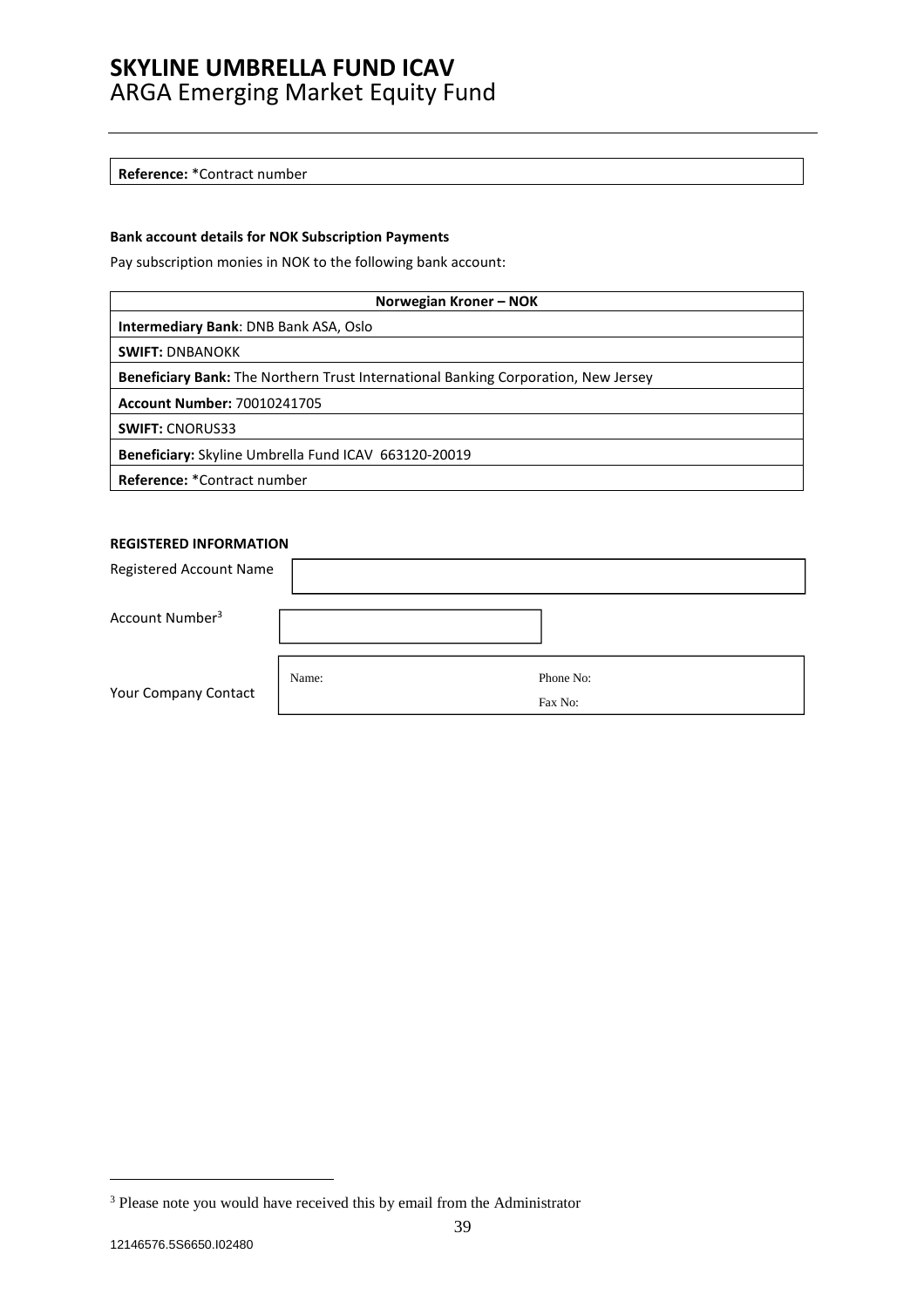#### **Appendix II - REDEMPTION FORM**

**This Redemption Form is for client(s) redeeming Shares from the Sub-Fund(s) below.** 

This completed Redemption Form should be posted or sent by facsimile to the Administrator at the address below no later than the Dealing Deadline. Redemptions will not be processed on non-cleared/verified accounts.

### **ADDRESS FOR DOCUMENTATION**

| <b>Attention: Transfer Agency</b>                                                |
|----------------------------------------------------------------------------------|
| C/o: Northern Trust International Fund Administration Services (Ireland) Limited |
| 2nd Floor, Block A                                                               |
| <b>City East Plaza</b>                                                           |
| Towlerton, Ballysimon                                                            |
| <b>Limerick</b>                                                                  |
| <b>V94 X2N9</b>                                                                  |
| <b>Ireland</b>                                                                   |
| $T + 35314345124$                                                                |
| F+353 14345285                                                                   |
| <b>E</b> davy ta queries@ntrs.com                                                |

Please see the Prospectus for full details of how to apply for a redemption of shares.

Any redemption request which would reduce the value of your aggregate shareholding below the Minimum Subscription amounts specified in the Prospectus may be refused or may result in the redemption of all of your shares.

It should be noted that any outstanding unpaid interest that you owe, arising due to late settlement of subscription monies, may be deducted from the redemption proceeds.

Redemption monies for the Classes of Shares in the ICAV will be remitted in the designated currency of the Class of Shares (or such other currency as the Directors may from time to time determine).

I/We, having received and read a copy of the Prospectus and Instrument of Incorporation of the ICAV wish to redeem Shares in the ICAV as indicated in the table below:

| <b>Share Class Name</b> |            | <b>Monetary Amount</b> | <b>Monetary Amount in words</b> |
|-------------------------|------------|------------------------|---------------------------------|
| Class A USD\$ Shares    | <b>USD</b> |                        |                                 |
| Class A1 USD\$ Shares   | <b>USD</b> |                        |                                 |
| Class B GBPE Shares     | <b>GBP</b> |                        |                                 |
| Class B1 GBPE Shares    | <b>GBP</b> |                        |                                 |
| Class C JPY¥ Shares     | <b>JPY</b> |                        |                                 |
| Class C1 JPY¥ Shares    | <b>JPY</b> |                        |                                 |
| Class D EUR€ Shares     | <b>EUR</b> |                        |                                 |
| Class D1 EUR€ Shares    | <b>EUR</b> |                        |                                 |
| Class E SGD\$ Shares    | SGD        |                        |                                 |
| Class E1 SGD\$ Shares   | SGD        |                        |                                 |
| Class F HKD\$ Shares    | <b>HKD</b> |                        |                                 |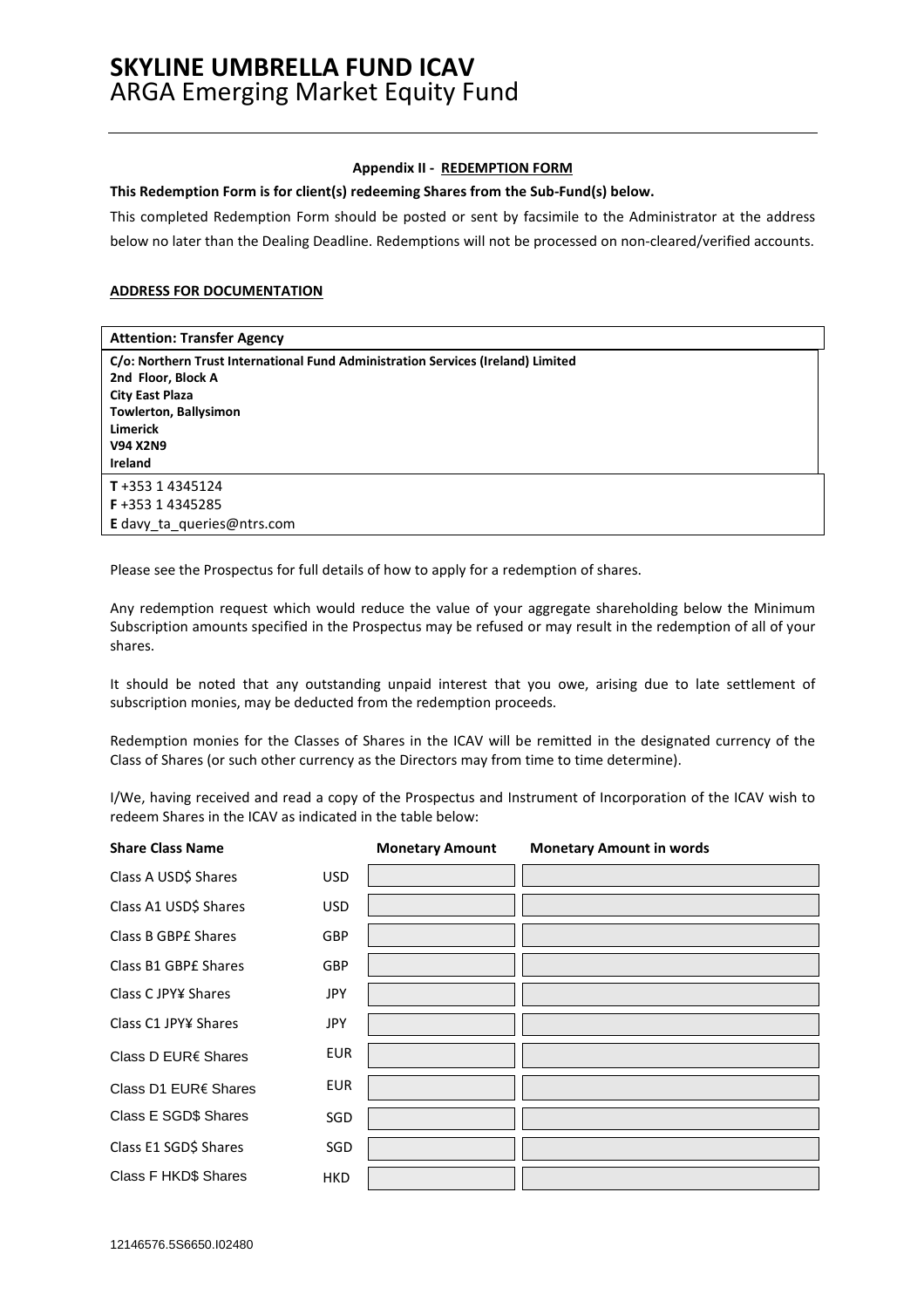| Class F1 HKD\$ Shares | <b>HKD</b> |  |
|-----------------------|------------|--|
| Class G AUS\$ Shares  | AUS\$      |  |
| Class G1 AUS\$ Shares | AUS\$      |  |
| Class H NZ\$ Shares   | NZ\$       |  |
| Class H1 NZ\$ Shares  | NZ\$       |  |
| Class H1 NZ\$ Shares  | NZ\$       |  |
| Class I GBPE Shares   | GBP        |  |
| Class J NOK Shares    | <b>NOK</b> |  |

The minimum initial subscription and minimum subsequent subscription amounts are set out below:

| <b>Share Class Name</b>     |            | <b>Minimum initial</b><br>investment amount |
|-----------------------------|------------|---------------------------------------------|
| Class A USD\$ Shares        | <b>USD</b> | US \$1,000,000                              |
| Class A1 USD\$ Shares       | <b>USD</b> | US \$1,000,000                              |
| Class B GBPE Shares         | GBP        | GBP£750,000                                 |
| Class B1 GBPE Shares        | GBP        | GBP£750,000                                 |
| Class C JPY¥ Shares         | <b>JPY</b> | JPY¥100,000,000                             |
| Class C1 JPY¥ Shares        | <b>JPY</b> | JPY¥100,000,000                             |
| Class D EUR€ Shares         | <b>EUR</b> | EUR€1,000,000                               |
| Class D1 EUR€ Shares        | <b>EUR</b> | EUR€1,000,000                               |
| Class E SGD\$ Shares        | SGD        | SGD\$1,000,000                              |
| Class E1 SGD\$ Shares       | SGD        | SGD\$1,000,000                              |
| <b>Class F HKD\$ Shares</b> | <b>HKD</b> | HKD\$8,000,000                              |
| Class F1 HKD\$ Shares       | <b>HKD</b> | HKD\$8,000,000                              |
| Class G AUS\$ Shares        | AUS\$      | AUS\$1,000,000                              |
| Class G1 AUS\$ Shares       | AUS\$      | AUS\$1,000,000                              |
| Class H NZ\$ Shares         | NZ\$       | NZ\$1,000,000                               |
| Class H1 NZ\$ Shares        | NZ\$       | NZ\$1,000,000                               |
| Class I GBPE Shares         | GBP        | GBP£750,000                                 |
| Class J NOK Shares          | <b>NOK</b> | NOK 8,800,000                               |

Payments will be made by default to the details provided at the time of registration. If these details have changed please complete the following and contact the Administrator.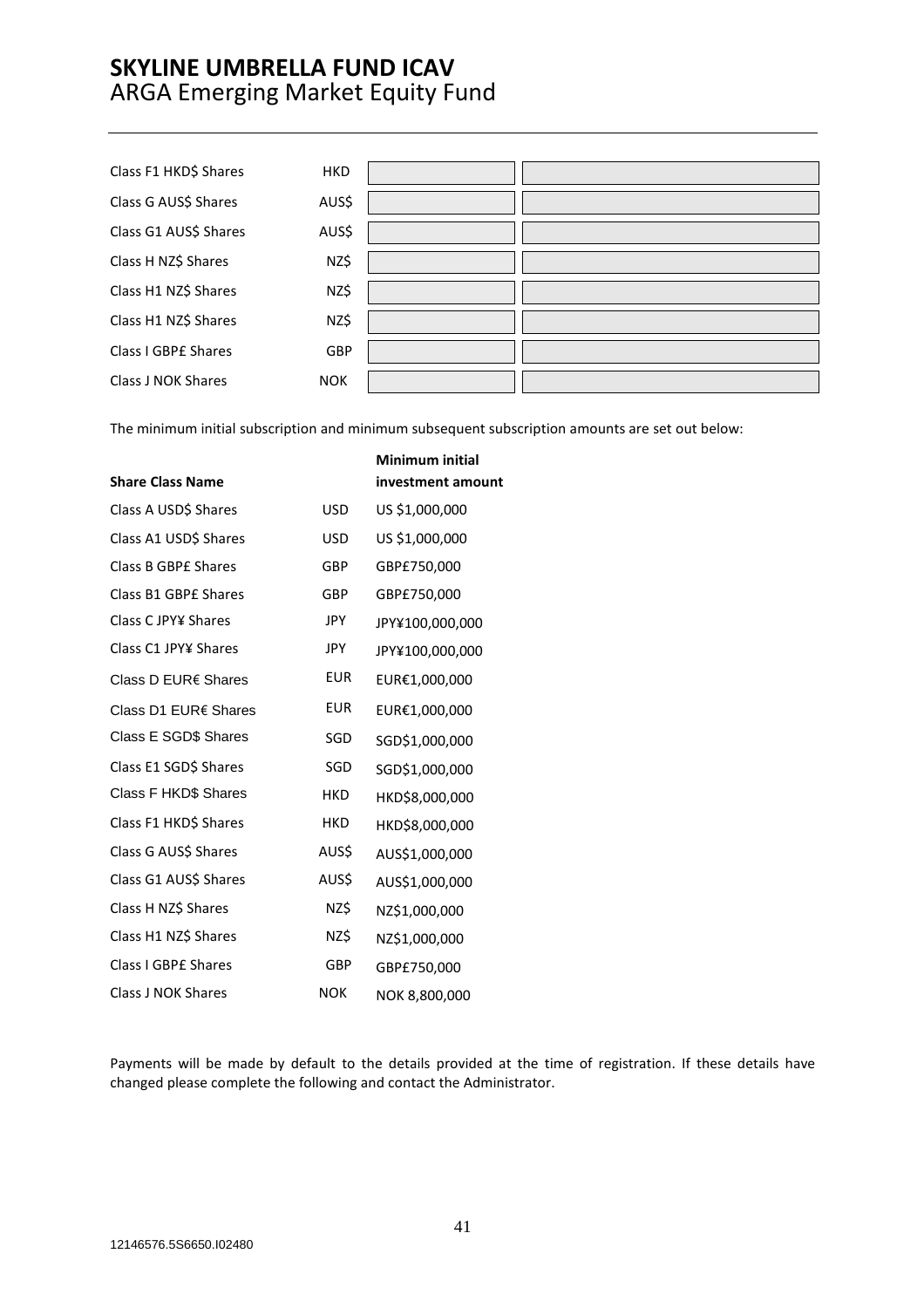### **Bank Details (for the purposes of receiving redemption monies):**

| <b>Bank Name:</b>      |  |
|------------------------|--|
| <b>Branch Name:</b>    |  |
| IBAN:                  |  |
| BIC:                   |  |
| <b>Account Name:</b>   |  |
| <b>Account Number:</b> |  |
| <b>Sort Code:</b>      |  |

I/we acknowledge and agree that if all of the relevant anti-money laundering ("**AML**") information and Tax information requested under Account Opening Form has not been supplied to the Administrator, that my/our shareholding will be redeemed but that the related monies will be held by the Administrator until such documentation requested has been supplied.

| Signature:         | Signature:         |
|--------------------|--------------------|
| <b>Print name:</b> | <b>Print name:</b> |

Position (only if signing on behalf of the beneficial owner)

| Date: |
|-------|
|-------|

| Date: $/$ / |  |  | Date: $/$ / |  |
|-------------|--|--|-------------|--|
|             |  |  |             |  |

**REGISTERED INFORMATION** 

| Registered Account Name     |       |                      |
|-----------------------------|-------|----------------------|
| Account Number <sup>4</sup> |       |                      |
| Your Company Contact        | Name: | Phone No:<br>Fax No: |

 $\overline{a}$ 

<sup>&</sup>lt;sup>4</sup> Please note you would have received this by email from the Administrator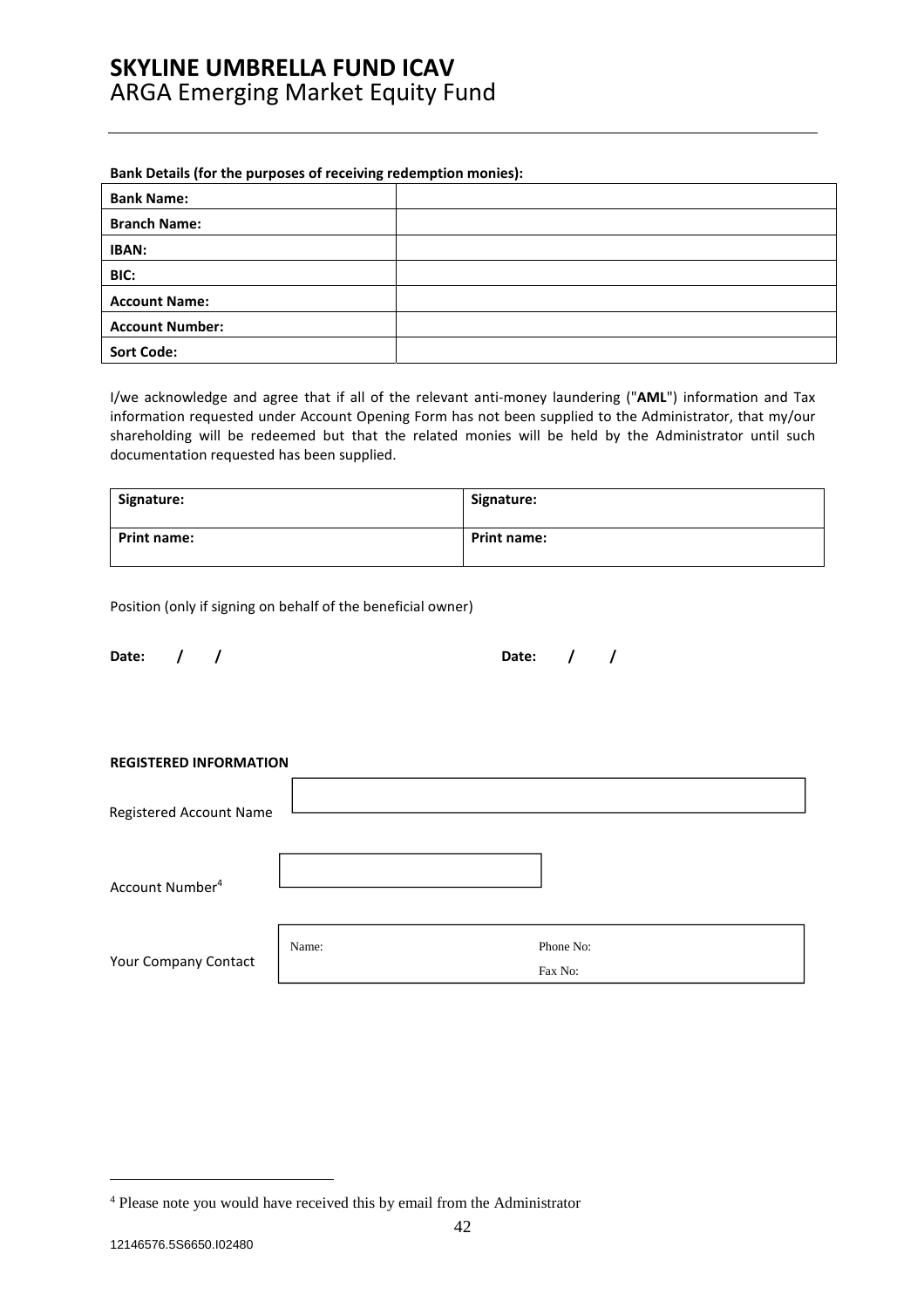# **SKYLINE UMBRELLA FUND ICAV**

### ARGA Emerging Market Equity Fund

#### **Appendix III – DATA PROTECTION DISCLOSURE STATEMENT**

#### **Introduction**

This document outlines our data protection obligations and your data protection rights as they relate to your investment in the Fund under the EU data protection regime introduced by the General Data Protection Regulation (Regulation 2016/679, the "**Data Protection Legislation**").

The Fund will be characterised as a "data controller" under the Data Protection Legislation. The Management Company, the Investment Manager and the Investment Advisor and its affiliates and delegates may act as "data processors" under the Data Protection Legislation.

In this document, "we", "us" and "our" refers to the Fund, the Management Company, the Investment Manager and the Investment Advisor and its affiliates and delegates.

#### **Your personal data**

You understand that by virtue of making an investment in the Fund and your associated interactions with us (including this application, and including the recording of electronic communications or phone calls where applicable) or by virtue of you otherwise providing us with personal information on individuals connected with you as an investor (for example directors, trustees, employees, representatives, shareholders, investors, clients, beneficial owners or agents), you will provide us with certain personal information which constitutes personal data within the meaning of the Data Protection Legislation. This includes, but is not restricted to, data such as your name, residential address, email address, place of birth, date of birth, bank account details and details relating to your investment activity.

#### **Why we may use your personal data**

You understand that we may collect, store and use this data for lawful purposes including, in particular: (i) where this is necessary for the performance of the contract to purchase shares in the Fund; (ii) where this is necessary for compliance with a legal obligation to which we are subject (such as the anti-money laundering obligation to verify the identity of our customers (and, if applicable their beneficial owners) and retain copies of materials in respect thereof for five years after the relationship terminates); and/or (iii) where this is necessary for the purposes of the legitimate interests of us or a third party and such legitimate interests are not overridden by your interests, fundamental rights or freedoms.

It is noted that the Data Protection Legislation states that the use of personal data for direct marketing purposes (that is, providing you with information on products and services that may be of interest) may be regarded as being for the purposes of a legitimate interest. Analysing personal data for quality control, business and statistical analysis, tracking fees and costs, training and related purposes are also legitimate interests for using your personal data.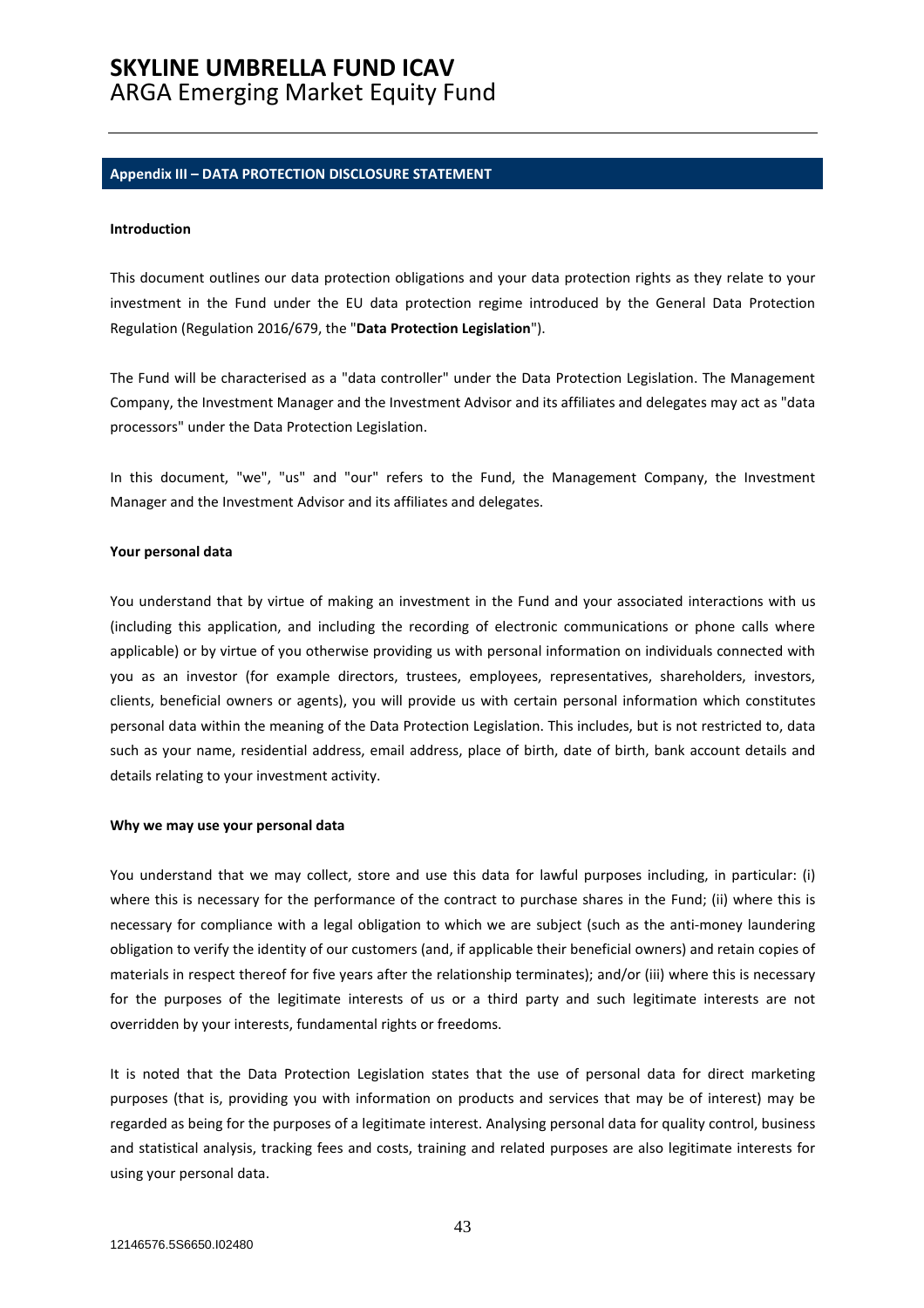Accordingly, you understand that we may use your personal data for such purposes as described above, provided that we are acting in a fair, transparent and accountable manner and have taken appropriate steps to prevent such activity having any unwarranted impact on you and also noting your right to object to such use, as discussed below.

Given the specific purposes for which we envisage using your personal data, under the provisions of the Data Protection Legislation, we do not anticipate being required to obtain your consent to do so. Should we wish to use your personal data for other specific purposes that require your consent, we will contact you to request this.

#### **Why we may transmit your personal data**

You understand that in certain circumstances we and/or our authorised delegates may be legally obliged to share your data and other financial information with respect to your interest in the Fund with the Irish Revenue Commissioners and they, in turn, may exchange this information with foreign tax authorities including tax authorities located outside the EEA.

We anticipate disclosing your personal data to the Administrator, the Management Company, the Investment Manager and the Investment Advisor and their respective affiliates and this may include certain entities located outside the EEA.

#### **The data protection measures we take**

Any transmission of personal data by us or our duly authorised delegates outside the EEA shall be in accordance with the conditions in the Data Protection Legislation.

We and our duly authorised delegates shall apply appropriate information security measures designed to protect data in our/our delegates' possession from unauthorised access by third parties or any form of computer corruption.

We shall notify you of any personal data breach affecting you that is likely to result in a high risk to your rights and freedoms.

#### **Your data protection rights**

You understand that you have certain rights regarding our use of this data such as:

- the right to access your data (in an easily readable form);
- the right to examine and correct your data;
- the right to restrict the use of your data;